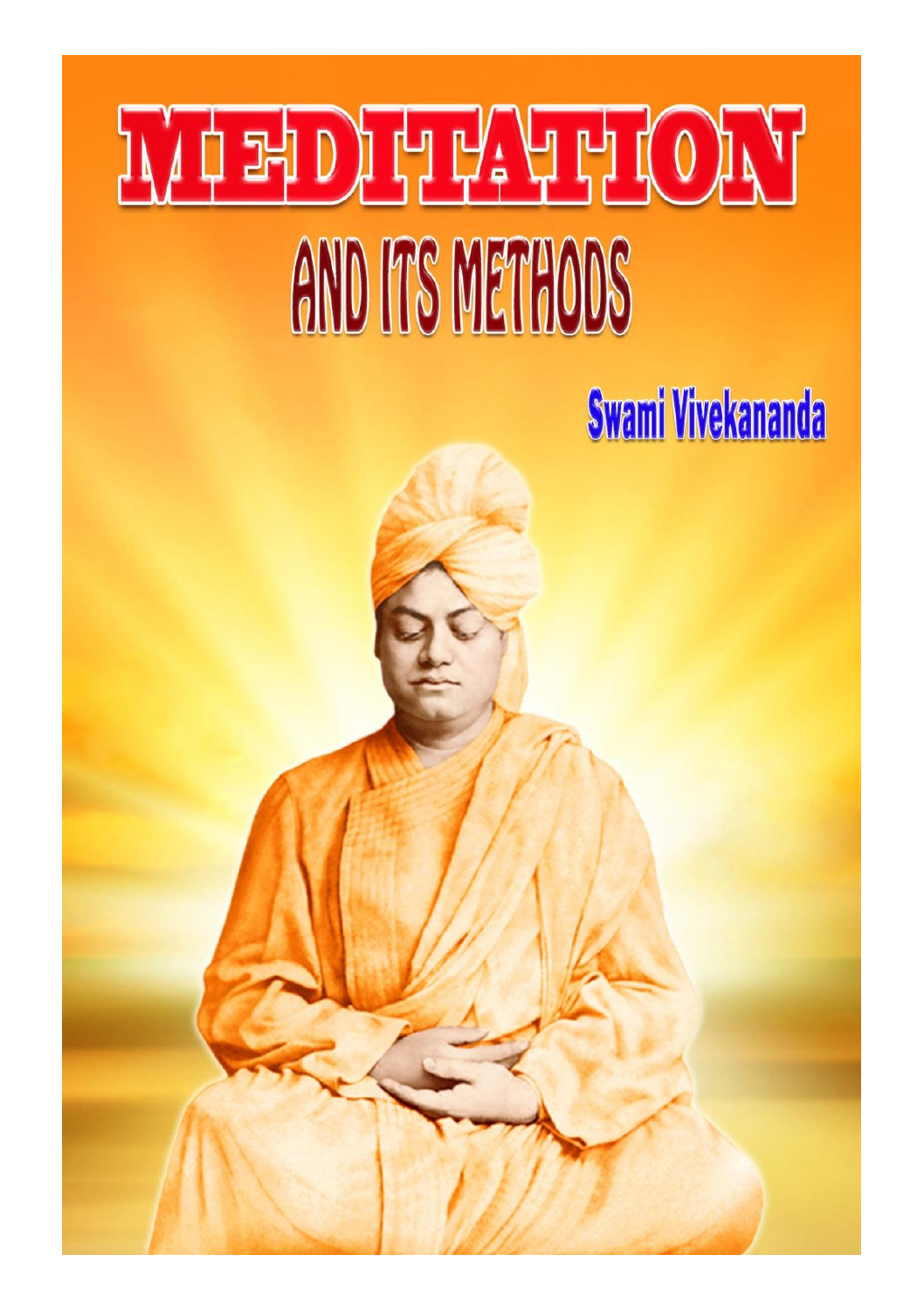### **MEDITATION AND ITS METHODS**

By Swami Vivekananda (Edited by Swami Chetanananda)

Publishedby

Adhyaksha,

AdvaitaAshrama Mayavati,

Champawat, Himalayas

From its PublicationDepartment,

5 Dehi Entally Road

Kolkata700014

©AllRightsReserved

Uploaded by Aravind Maharaj.

Email: [aravind.ssd@gmail.com](mailto:aravind.ssd@gmail.com)

Link to facebook

<https://www.facebook.com/aravind.maharaj>

Link to Google+

<https://plus.google.com/u/0/+Aravindmaharaj/posts>

Link to Youtube

[https://www.youtube.com/channel/UC9b4OGG3oZELQRDeZW3bczA/feed?a](https://www.youtube.com/channel/UC9b4OGG3oZELQRDeZW3bczA/feed?activity_view=3)

[ctivity\\_view=3](https://www.youtube.com/channel/UC9b4OGG3oZELQRDeZW3bczA/feed?activity_view=3)

Link to Ramakrishna Math & Ramakrishna Mission

<http://www.belurmath.org/>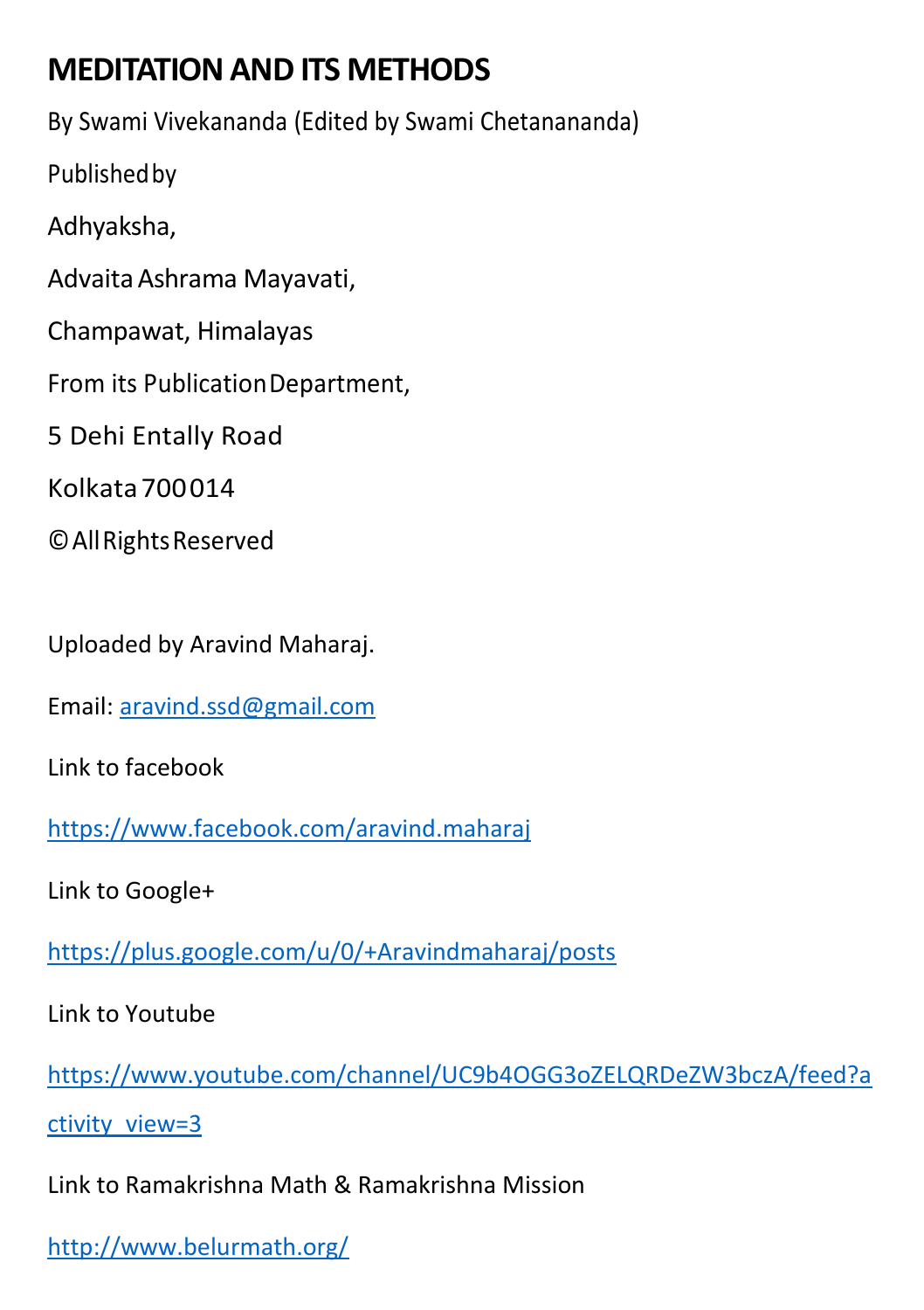#### **MEDITATION ACCORDING TO YOGA**

#### **WHAT IS MEDITATION?**

What is meditation? Meditation is the power which enables us to resist all this. Nature may call us, "Look, there is a beautiful thing!" I do not look. Now she says, "There is a beautiful smell; smell it!" I say to my nose, "Do not smell it", and the nose doesn't. "Eyes, do not see!" Nature does such an awful thing - kills one of my children, and says, "Now, rascal, sit down and weep! Go to the depths!" I say, "I don't have to." I jump up. I must be free. Try it sometimes... [In meditation], for a moment, you can change this nature. Now, if you had that power in yourself, would not that be heaven, freedom? That is the power of meditation.

How is it to be attained? In a dozen different ways. Each temperament has its own way. But this is the general principle: get hold of the mind. The mind is like a lake, and every stone that drops into it raises waves. These waves do not let us see what we are. The full moon is reflected in the water of the lake, but the surface is so disturbed that we do not see the reflection clearly. Let it be calm. Do not let nature raise the wave. Keep quiet, and then after a little while she will give you up. Then we know what we are. God is there already, but the mind is so agitated, always running after the senses. You close the senses and [yet] you whirl and whirl about. Just this moment I think I am all right and I will meditate upon God, and then my mind goes to London in one minute. And if I pull it away from there, it goes to New York to think about the things I have done there in the past. These [waves] are to be stopped by the power of meditation. (CW4.248)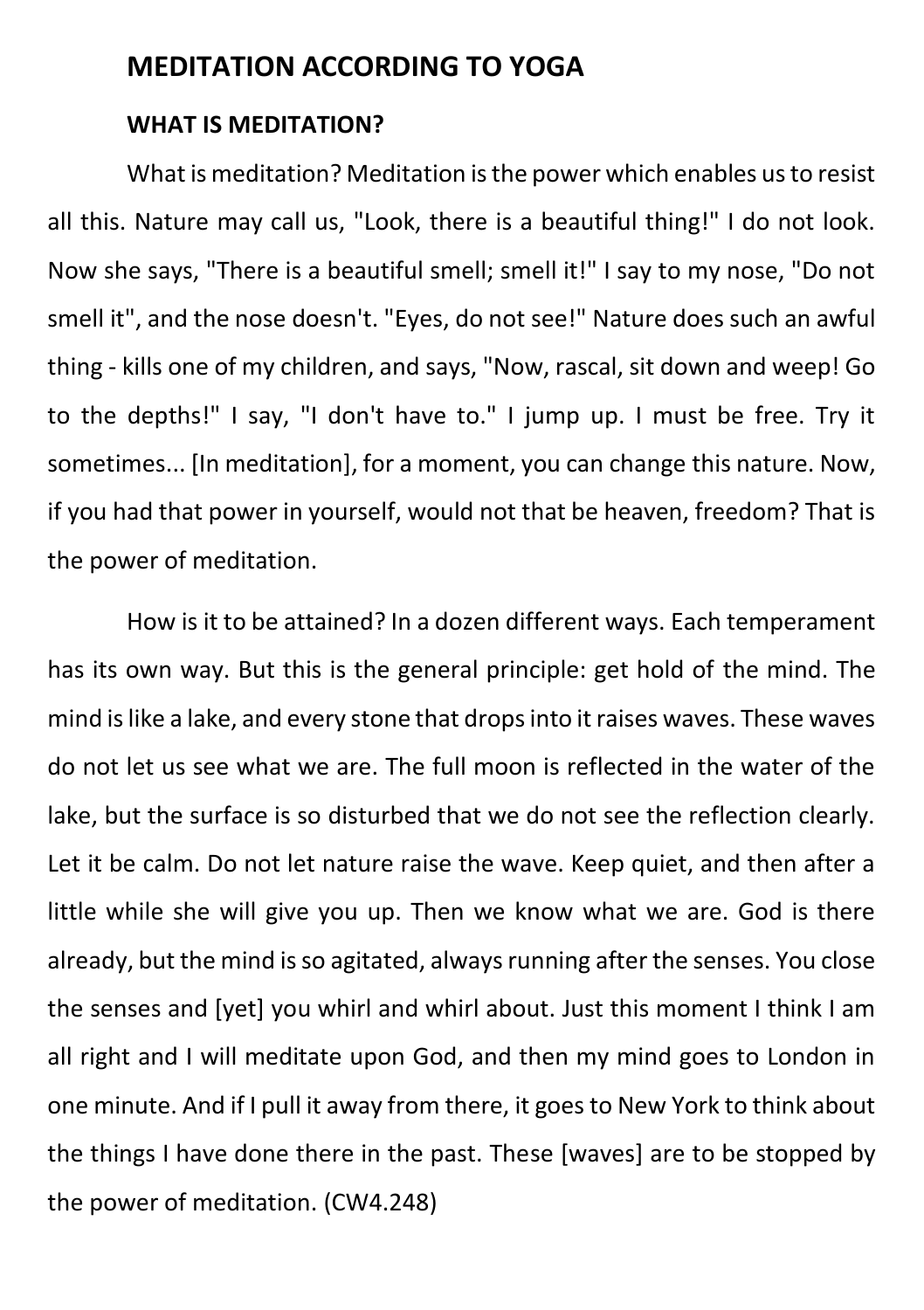#### **THE GATE TO BLISS**

Meditation is the gate that opens that to us. Prayers, ceremonials, and all the other forms of worship are simply kindergartens of meditation. You pray, you offer something. A certain theory existed that everything raised one's spiritual power. The use of certain words, flowers, images, temples, ceremonials like the waving of lights brings the mind to that attitude, but that attitude is always in the human soul, nowhere else. [People] are all doing it; but what they do without knowing it, do knowingly. That is the power of meditation.

Slowly and gradually we are to train ourselves. It is no joke - not a question of a day, or years, or maybe of births. Never mind! The pull must go on. Knowingly, voluntarily, the pull must go on. Inch by inch we will gain ground. We will begin to feel and get real possessions, which no one can take away from us - the wealth that no man can take, the wealth that nobody can destroy, the joy that no misery can hurt any more. (CW 4.248-249)

#### **IN SEARCH OF TRUTH**

Yoga is the science which teaches us how to get these perceptions. It is not much use to talk about religion until one has felt it. Why is there so much disturbance, so much fighting and quarrelling in the name of God? There has been more bloodshed in the name of God than for any other cause, because people never went to the fountain-head; they were content only to give a mental assent to the customs of their forefathers, and wanted others to do the same. What right has a man to say he has a soul if he does not feel it, or that there is a God if he does not see Him? If there is a God we must see Him, if there is a soul we must perceive it; otherwise it is better not to believe. It is better to be an outspoken atheist than a hypocrite.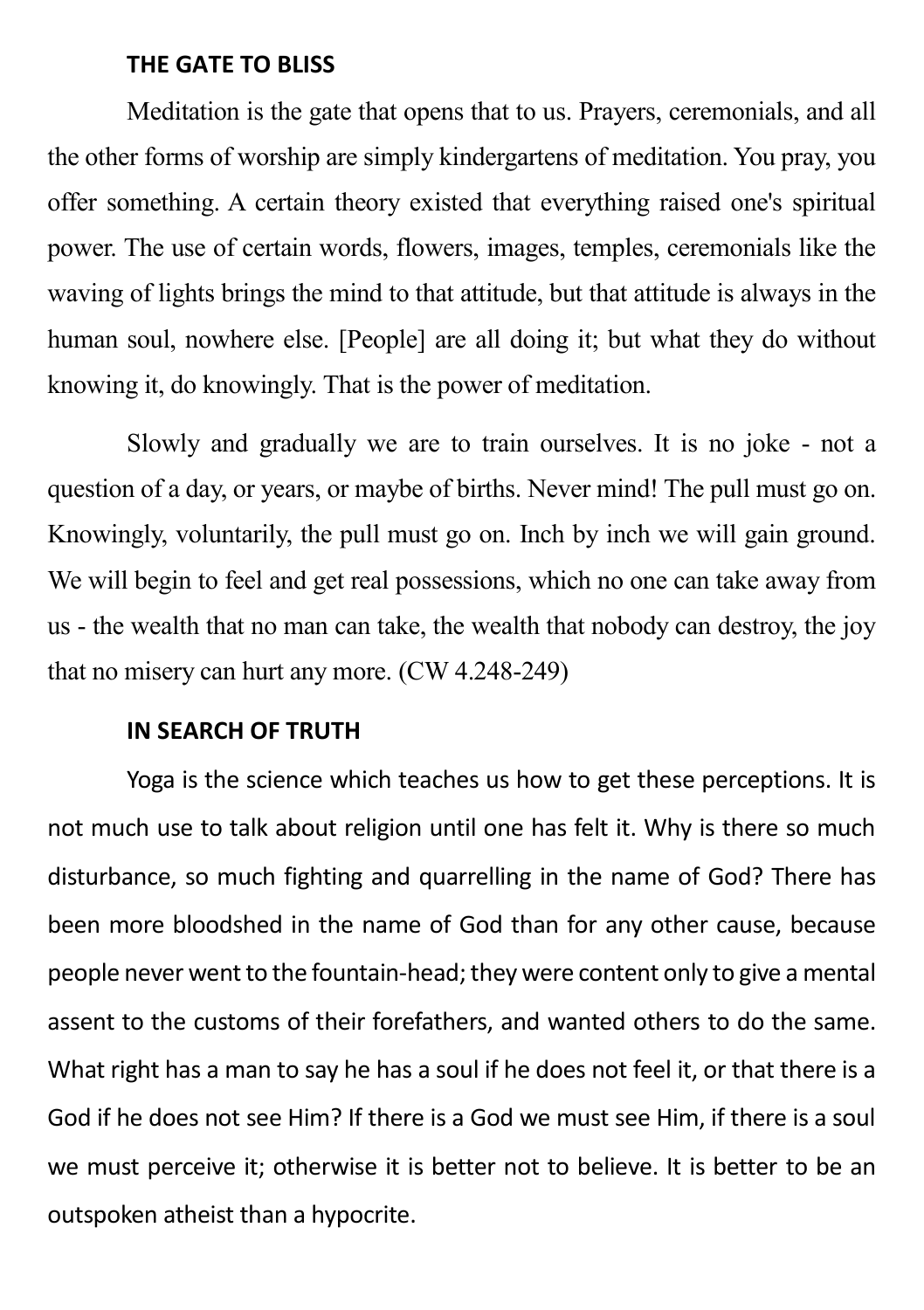Man wants truth, wants to experience truth for himself; when he has grasped it, realised it, felt it within his heart of hearts, then alone, declare the Vedas, would all doubts vanish, all darkness be scattered, and all crookedness be made straight. (CW 1.127-28)

#### **HOW RESTLESS IS THE MIND!**

How hard it is to control the mind! Well has it been compared to the maddened monkey. There was a monkey, restless by his own nature, as all monkeys are. As if that were not enough someone made him drink freely of wine, so that he became still more restless. Then a scorpion stung him. When a man is stung by a scorpion, he jumps about for a whole day; so the poor monkey found his condition worse than ever. To complete his misery a demon entered into him. What language can describe the uncontrollable restlessness of that monkey? The human mind is like that monkey, incessantly active by its own nature; then it becomes drunk with the wine of desire, thus increasing its turbulence. After desire takes possession comes the sting of the scorpion of jealousy at the success of others, and last of all the demon of pride enters the mind, making it think itself of all importance. How hard to control such a mind! (CW 1.174)

#### **A TREMONDOUS TASK**

According to the Yogis, there are three principal nerve currents; one they call the Idâ, the other the Pingalâ, and the middle one the Sushumnâ, and all these are inside the spinal column. The Ida and the Pingala, the left and the right, are clusters of nerves, while the middle one, the Sushumna, is hollow and is not a cluster of nerves. This Sushumna is closed, and for the ordinary man is of no use, for he works through the Ida and the Pingala only. Currents are continually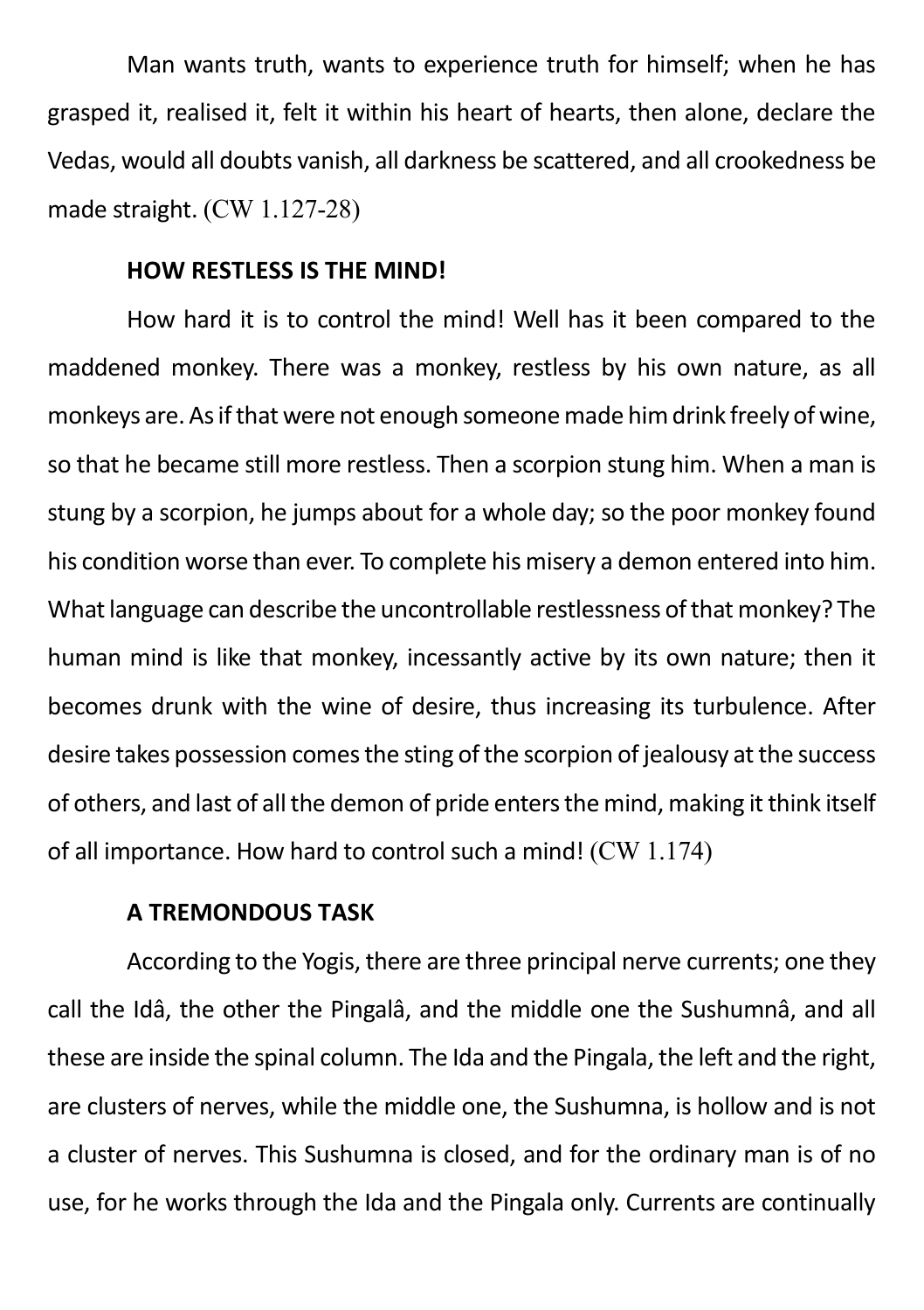going down and coming up through these nerves, carrying orders all over the body through other nerves running to the different organs of the body.

The task before us is vast; and first and foremost, we must seek to control the vast mass of sunken thoughts which have become automatic with us. The evil deed is, no doubt, on the conscious plane; but the cause which produced the evil deed was far beyond in the realms of the unconscious, unseen, and therefore more potent.

This is the first part of the study, the control of the unconscious. The next is to go beyond the conscious. So, therefore, we see now that there must be a twofold work. First, by the proper working of the Ida and the Pingala, which are the two existing ordinary currents, to control the subconscious action; and secondly, to go beyond even consciousness.

He alone is the Yogi who, after long practice in self-concentration, has attained to this truth. The Sushumna now opens and a current which never before entered into this new passage will find its way into it, and gradually ascend to (what we call in figurative language) the different lotus centres, till at last it reaches the brain. Then the Yogi becomes conscious of what he really is, God Himself. (CW 2. 30, 34, 36)

#### **ENVIRONMENT FOR MEDITATION**

Those of you who can afford it will do better to have a room for this practice alone. Do not sleep in that room, it must be kept holy. You must not enter the room until you have bathed, and are perfectly clean in body and mind. Place flowers in that room always; they are the best surroundings for a Yogi; also pictures that are pleasing. Burn incense morning and evening. Have no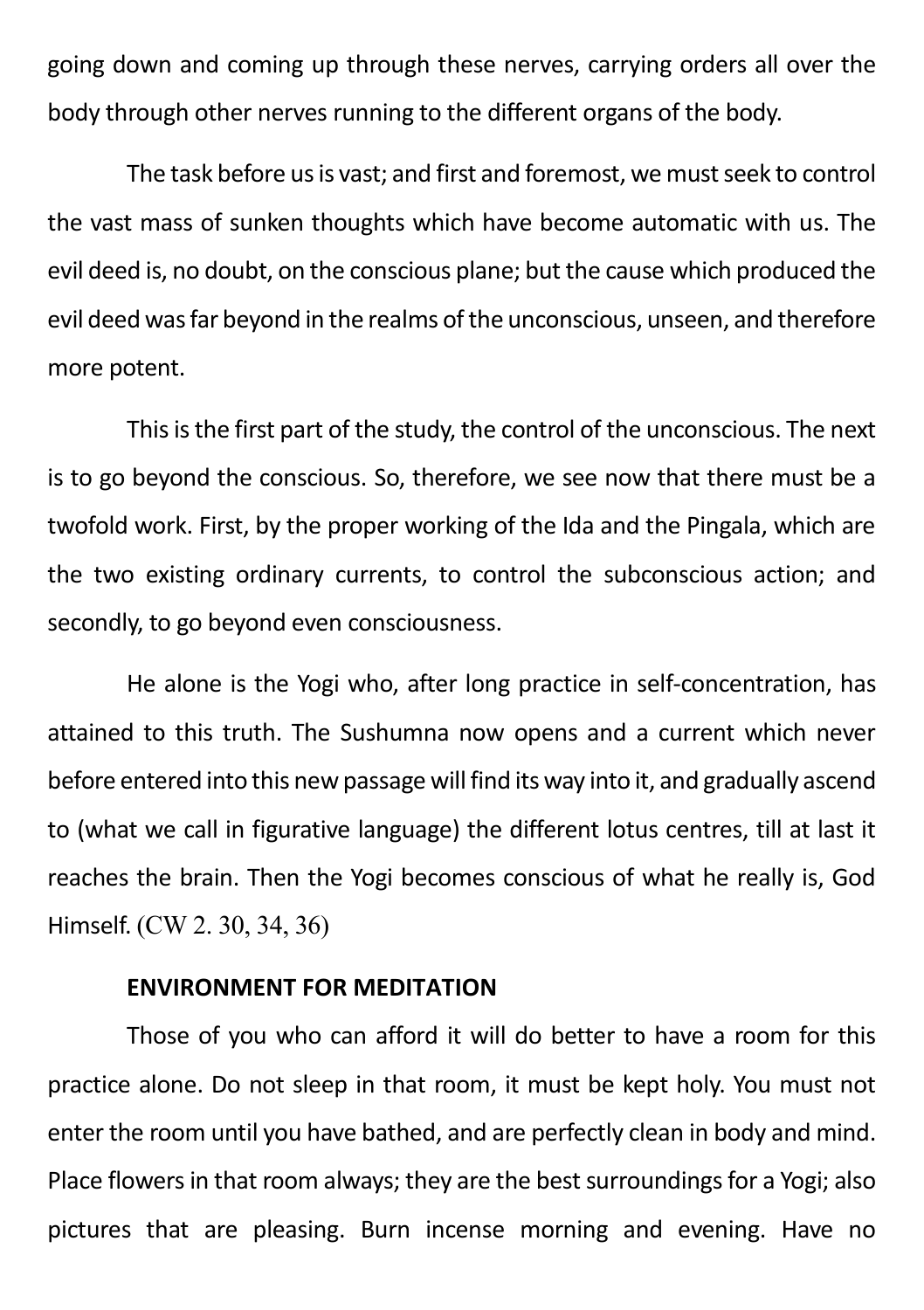quarrelling, nor anger, nor unholy thought in that room. Only allow those persons to enter it who are of the same thought as you. Then gradually there will be an atmosphere of holiness in the room, so that when you are miserable, sorrowful, doubtful, or your mind is disturbed, the very fact of entering that room will make you calm. This was the idea of the temple and the church, and in some temples and churches you will find it even now, but in the majority of them the very idea has been lost. The idea is that by keeping holy vibrations there the place becomes and remains illumined. Those who cannot afford to have a room set apart can practise anywhere they like. (CW 1. 145)

#### **REQUISITES FOR MEDITATION**

Where there is fire, or in water or on ground which is strewn with dry leaves, where there are many ant-hills, where there are wild animals, or danger, where four streets meet, where there is too much noise, where there are many wicked persons, Yoga must not be practised. This applies more particularly to India. Do not practise when the body feels very lazy or ill, or when the mind is very miserable and sorrowful. Go to a place which is well hidden, and where people do not come to disturb you. Do not choose dirty places. Rather choose beautiful scenery, or a room in your own house which is beautiful. When you practise, first salute all the ancient Yogis, and your own Guru, and God, and then begin. (CW 1. 192)

#### **TIME FOR MEDITATION**

You must practise at least twice every day, and the best times are towards the morning and the evening. When night passes into day, and day into night, a state of relative calmness ensues. The early morning and the early evening are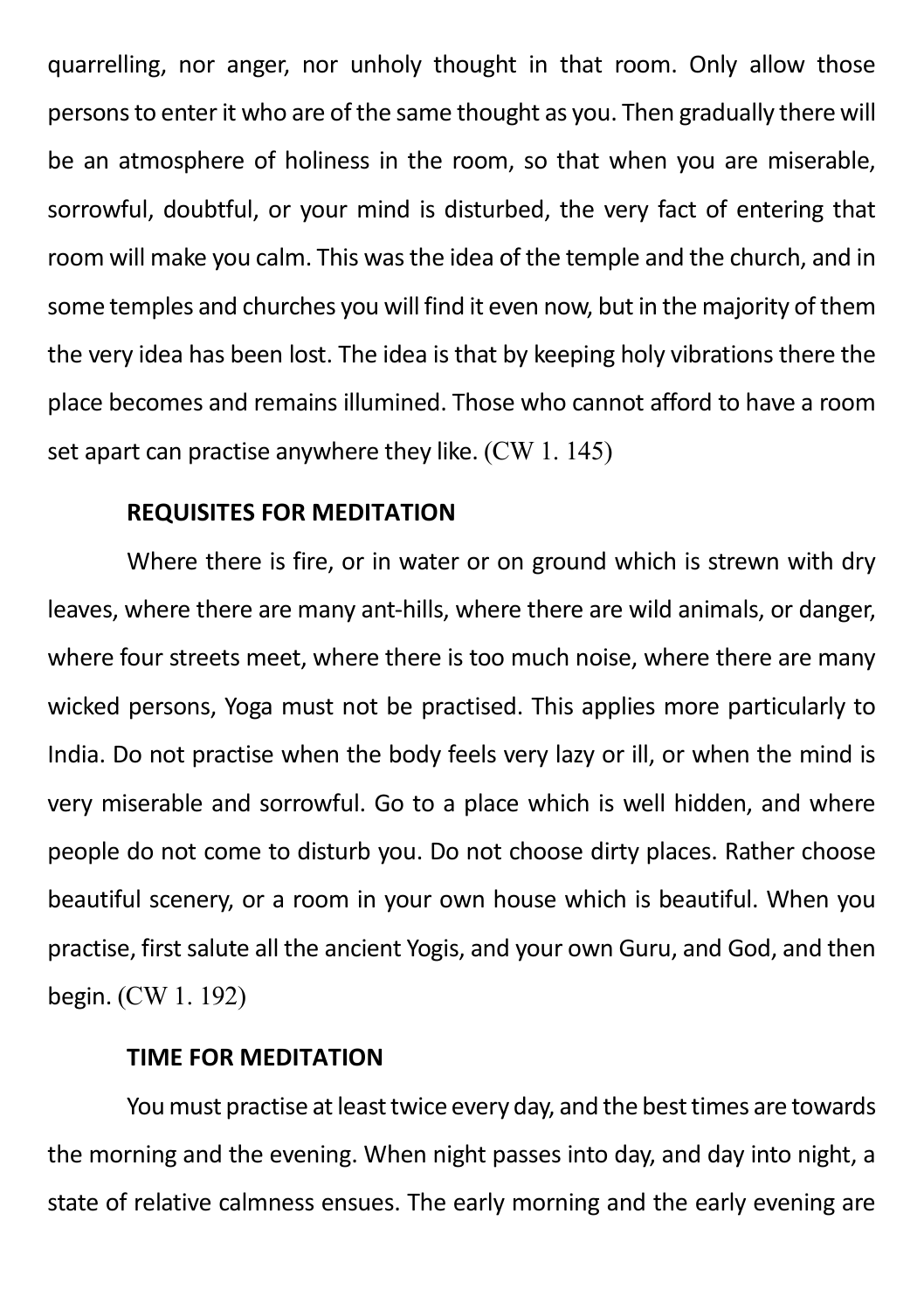the two periods of calmness. Your body will have a like tendency to become calm at those times. We should take advantage of that natural condition and begin then to practise. Make it a rule not to eat until you have practised; if you do this, the sheer force of hunger will break your laziness. In India they teach children never to eat until they have practised or worshipped, and it becomes natural to them after a time; a boy will not feel hungry until he has bathed and practised. (CW 1. 144-45)

#### **NOW PRAY!**

Mentally repeat:

Let all beings be happy;

let all beings be peaceful;

let all beings be blissful.

So do to the east, south, north and west. The more you do that the better you will feel yourself. You will find at last that the easiest way to make ourselves healthy is to see that others are healthy, and the easiest way to make ourselves happy is to see that others are happy. After doing that, those who believe in God should pray--not for money, not for health, nor for heaven; pray for knowledge and light; every other prayer is selfish. (CW 1. 145-46)

#### **THE FIRST LESSON**

Sit for some time and let the mind run on. The mind is bubbling up all the time. It is like that monkey jumping about. Let the monkey jump as much as he can; you simply wait and watch. Knowledge is power, says the proverb, and that is true. Until you know what the mind is doing you cannot control it. Give it the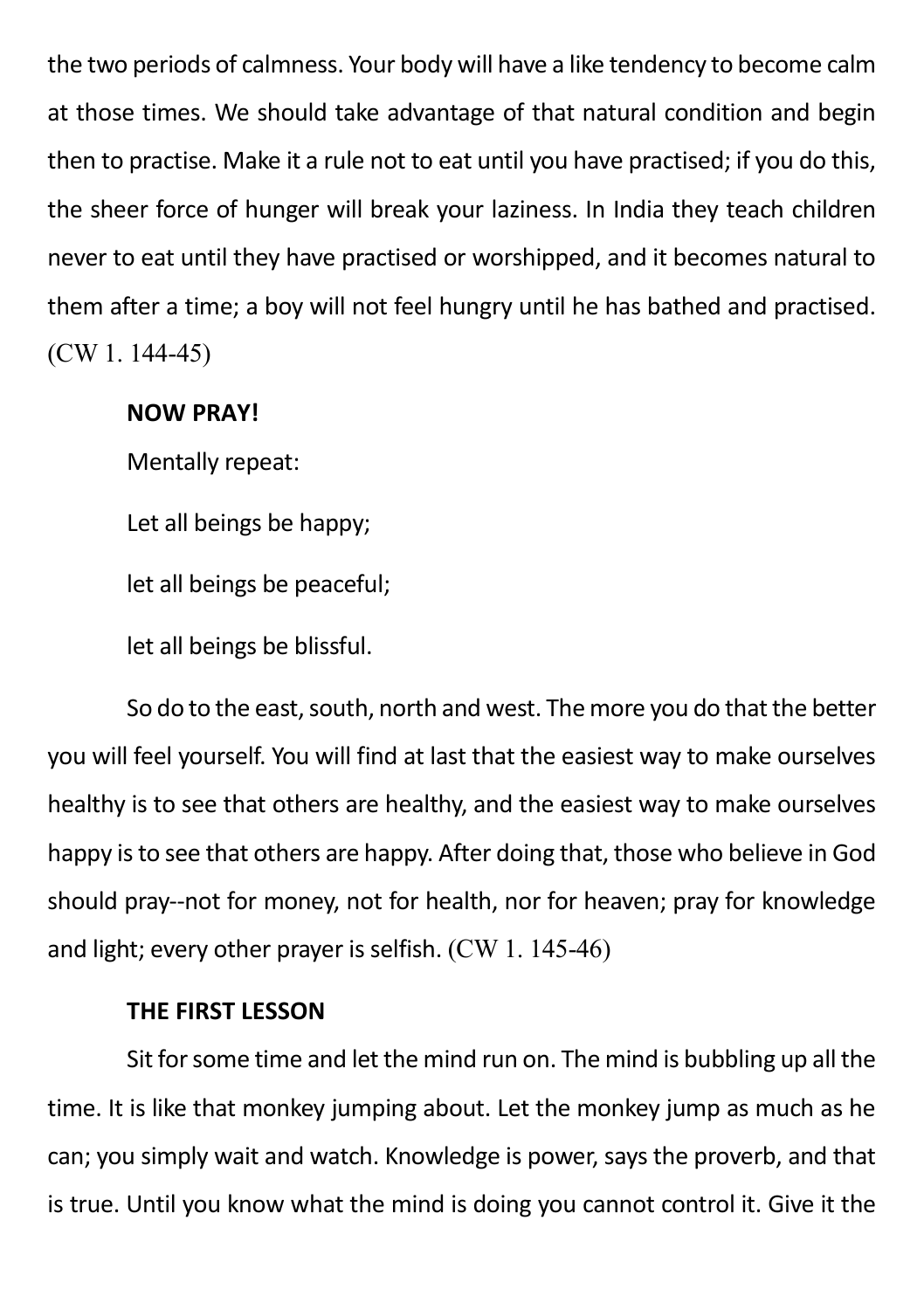rein; many hideous thoughts may come into it; you will be astonished that it was possible for you to think such thoughts. But you will find that each day the mind's vagaries are becoming less and less violent, that each day it is becoming calmer.

Give up all argumentation and other distractions. Is there anything in dry intellectual jargon? It only throws the mind off its balance and disturbs it. Things of subtler planes have to be realised. Will talking do that? So give up all vain talk. Read only those books which have been written by persons who have had realisation. (CW 1. 174, 176-77)

#### **NOW THINK!**

Think of your own body, and see that it is strong and healthy; it is the best instrument you have. Think of it as being as strong as adamant, and that with the help of this body you will cross the ocean of life. Freedom is never to be reached by the weak. Throw away all weakness. Tell your body that it is strong, tell your mind that it is strong, and have unbounded faith and hope in yourself. (CW 1. 146)

#### **A FEW EXAMPLES OF MEDITATION**

Imagine a lotus upon the top of the head, several inches up, with virtue as its centre, and knowledge as its stalk. The eight petals of the lotus are the eight powers of the Yogi. Inside, the stamens and pistils are renunciation. If the Yogi refuses the external powers he will come to salvation. So the eight petals of the lotus are the eight powers, but the internal stamens and pistils are extreme renunciation, the renunciation of all these powers. Inside of that lotus think of the Golden One, the Almighty, the Intangible, He whose name is Om, the Inexpressible, surrounded with effulgent light. Meditate on that.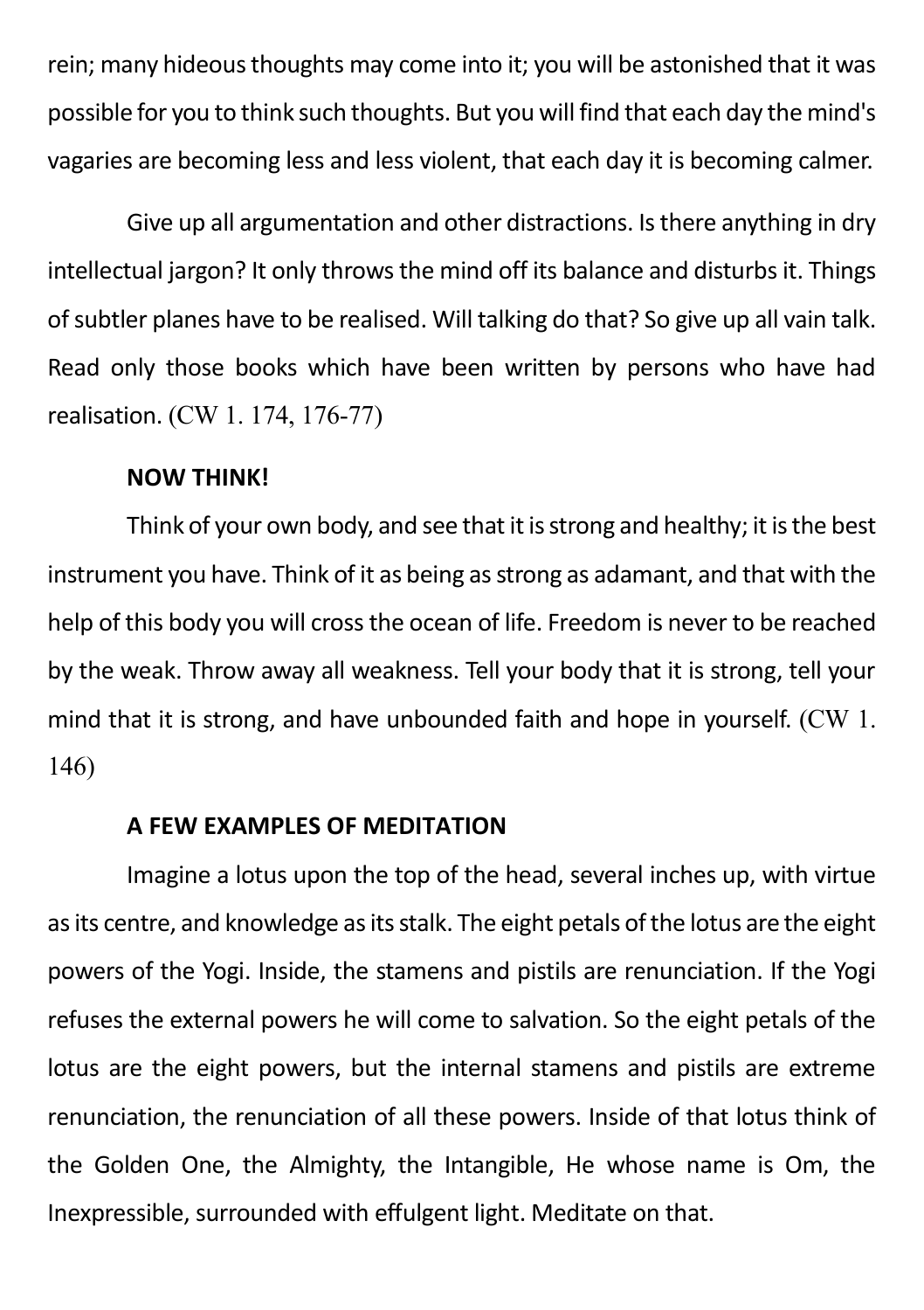Another meditation is given. Think of a space in your heart, and in the midst of that space think that a flame is burning. Think of that flame as your own soul and inside the flame is another effulgent light, and that is the Soul of your soul, God. Meditate upon that in the heart. (CW 1. 192-93)

#### **HOW TO REACH THE GOAL**

Whether you live or die does not matter. You have to plunge in and work, without thinking of the result. If you are brave enough, in six months you will be a perfect Yogi. But those who take up just a bit of it and a little of everything else make no progress. It is of no use simply to take a course of lessons.

To succeed, you must have tremendous perseverance, tremendous will. "I will drink the ocean," says the persevering soul, "at my will mountains will crumble up." Have that sort of energy, that sort of will, work hard, and you will reach the goal. (CW 1. 178)

#### **BE CAREFUL!**

Every motion is in a circle. If you can take up a stone, and project it into space, and then live long enough, that stone, if it meets with no obstruction, will come back exactly to your hand. A straight line, infinitely projected, must end in a circle. Therefore, this idea that the destiny of man is progressing ever forward and forward, and never stopping, is absurd. Although extraneous to the subject, I may remark that this idea explains the ethical theory that you must not hate, and must love. Because, just as in the case of electricity the modern theory is that the power leaves the dynamo and completes the circle back to the dynamo, so with hate and love; they must come back to the source. Therefore do not hate anybody, because that hatred which comes out from you, must, in the long run,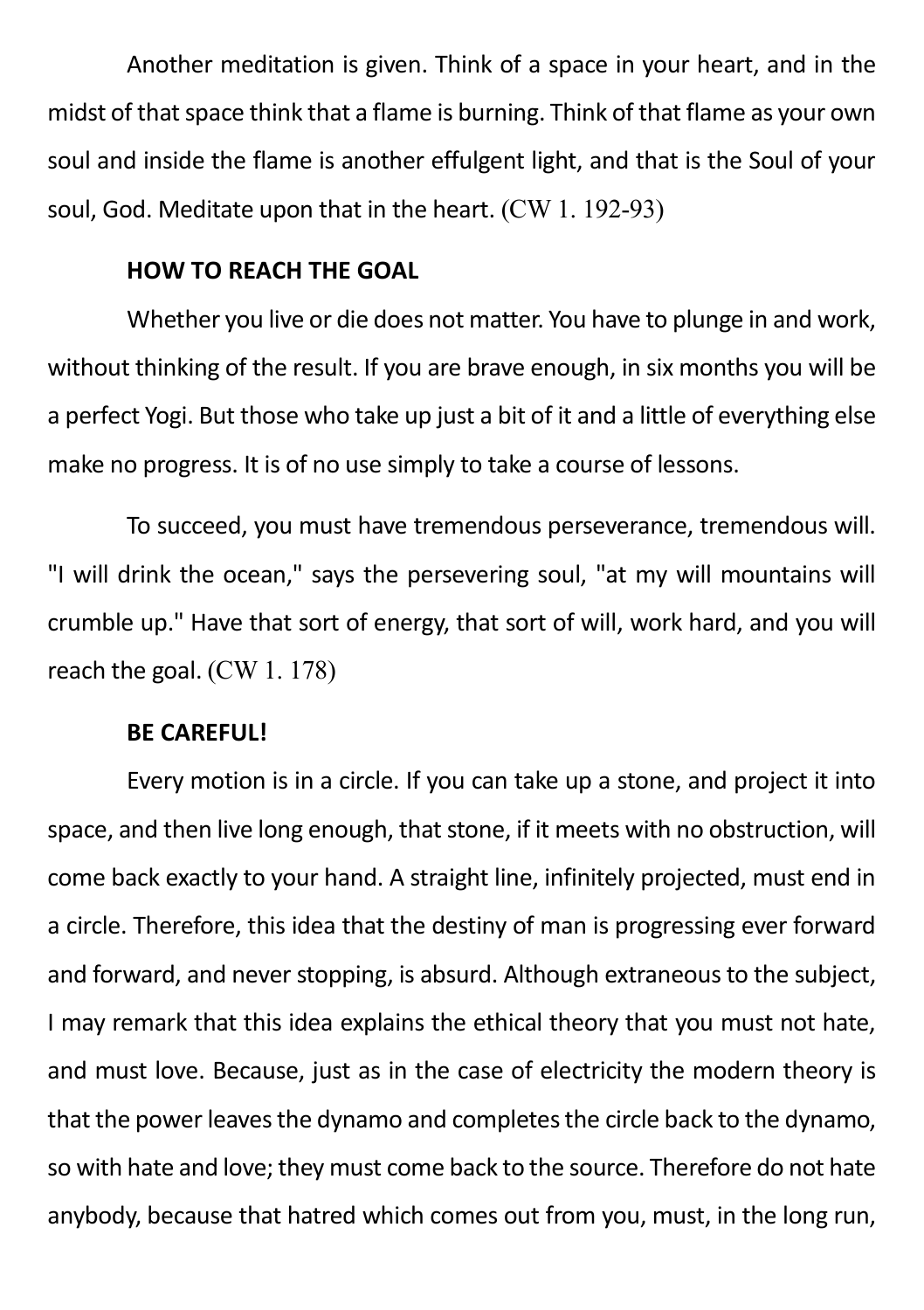come back to you. If you love, that love will come back to you, completing the circle. (CW 1. 196)

#### **THE MIND-LAKE**

The bottom of a lake we cannot see, because its surface is covered with ripples. It is only possible for us to catch a glimpse of the bottom, when the ripples have subsided, and the water is calm. If the water is muddy or is agitated all the time, the bottom will not be seen. If it is clear, and there are no waves, we shall see the bottom. The bottom of the lake is our own true Self; the lake is the Chitta and the waves the Vrittis.

Again, the mind is in three states, one of which is darkness, called Tamas, found in brutes and idiots; it only acts to injure. No other idea comes into that state of mind. Then there is the active state of mind, Rajas, whose chief motives are power and enjoyment. "I will be powerful and rule others." Then there is the state called Sattva, serenity, calmness, in which the waves cease, and the water of the mind-lake becomes clear. (CW 2. 202)

#### **MIND AND ITS CONTROL**

Meditation is one of the great means of controlling the rising of these waves. By meditation you can make the mind subdue these waves, and if you go on practising meditation for days, and months, and years, until it has become a habit, until it will come in spite of yourself, anger and hatred will be controlled and checked. (CW 1. 242-43)

#### **BE CHEERFUL!**

The first sign that you are becoming religious is that you are becoming cheerful. When a man is gloomy, that may be dyspepsia, but it is not religion.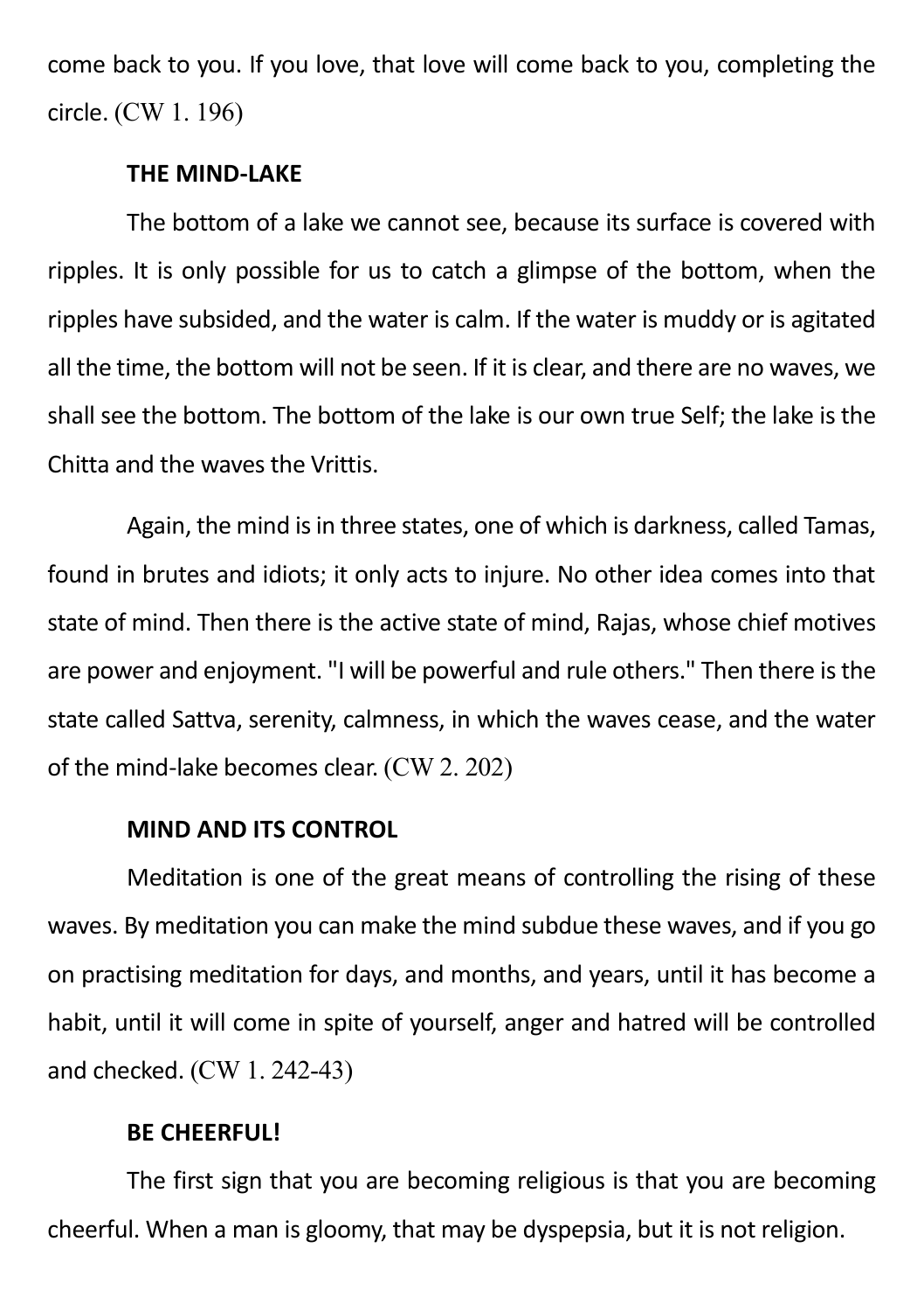To the Yogi everything is bliss, every human face that he sees brings cheerfulness to him. That is the sign of a virtuous man. Misery is caused by sin, and by no other cause. What business have you with clouded faces? It is terrible. If you have a clouded face, do not go out that day, shut yourself up in your room. What right have you to carry this disease out into the world? (CW 1. 264-65)

#### **THE SIGNS OF A YOGI**

"He who hates none, who is the friend of all, who is merciful to all, who has nothing of his own, who is free from egoism, who is even-minded in pain and pleasure, who is forbearing, who is always satisfied, who works always in Yoga, whose self has become controlled, whose will is firm, whose mind and intellect are given up unto Me, such a one is My beloved Bhakta. From whom comes no disturbance, who cannot be disturbed by others, who is free from joy, anger, fear, and anxiety, such a one is My beloved. He who does not depend on anything, who is pure and active, who does not care whether good comes or evil, and never becomes miserable, who has given up all efforts for himself; who is the same in praise or in blame, with a silent, thoughtful mind, blessed with what little comes in his way, homeless, for the whole world is his home, and who is steady in his ideas, such a one is My beloved Bhakta." Such alone become Yogis. (CW 1. 193)

#### **BE LIKE A PEARL OYSTER**

There is a pretty Indian fable to the effect that if it rains when the star Svati is in the ascendant, and a drop of rain falls into an oyster, that drop becomes a pearl. The oysters know this, so they come to the surface when that star shines, and wait to catch the precious raindrop. When a drop falls into them, quickly the oysters close their shells and dive down to the bottom of the sea, there to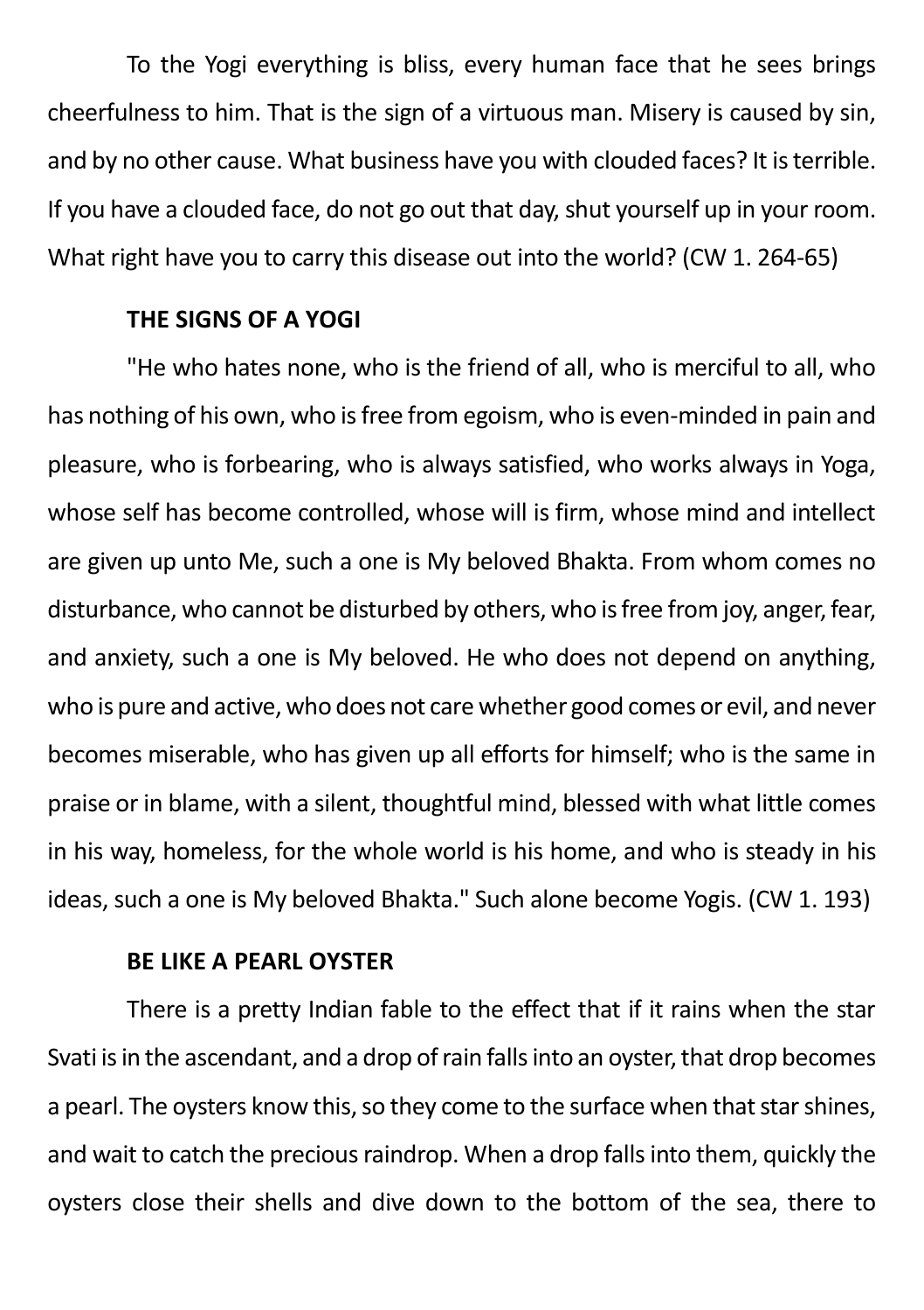patiently develop the drop into the pearl. We should be like that. First hear, then understand, and then, leaving all distractions, shut your minds to outside influences, and devote yourselves to developing the truth within you. (CW 1. 177)

#### **PATIENCE**

There was a great god-sage called Narada. Just as there are sages among mankind, great Yogis, so there are great Yogis among the gods. Narada was a good Yogi, and very great. He travelled everywhere. One day he was passing through a forest, and saw a man who had been meditating until the white ants had built a huge mound round his body--so long had he been sitting in that position. He said to Narada, "Where are you going?" Narada replied, "I am going to heaven." "Then ask God when He will be merciful to me; when I shall attain freedom." Further on Narada saw another man. He was jumping about, singing, dancing, and said, "Oh, Narada, where are you going?" His voice and his gestures were wild. Narada said, "I am going to heaven." "Then, ask when I shall be free." Narada went on. In the course of time he came again by the same road, and there was the man who had been meditating with the ant-hill round him. He said, "Oh, Narada, did you ask the Lord about me?" "Oh, yes." "What did He say?" "The Lord told me that you would attain freedom in four more births." Then the man began to weep and wail, and said, "I have meditated until an ant-hill has grown around me, and I have four more births yet!" Narada went to the other man. "Did you ask my question?" "Oh, yes. Do you see this tamarind tree? I have to tell you that as many leaves as there are on that tree, so many times, you shall be born, and then you shall attain freedom." The man began to dance for joy, and said, "I shall have freedom after such a short time!" A voice came, "My child, you will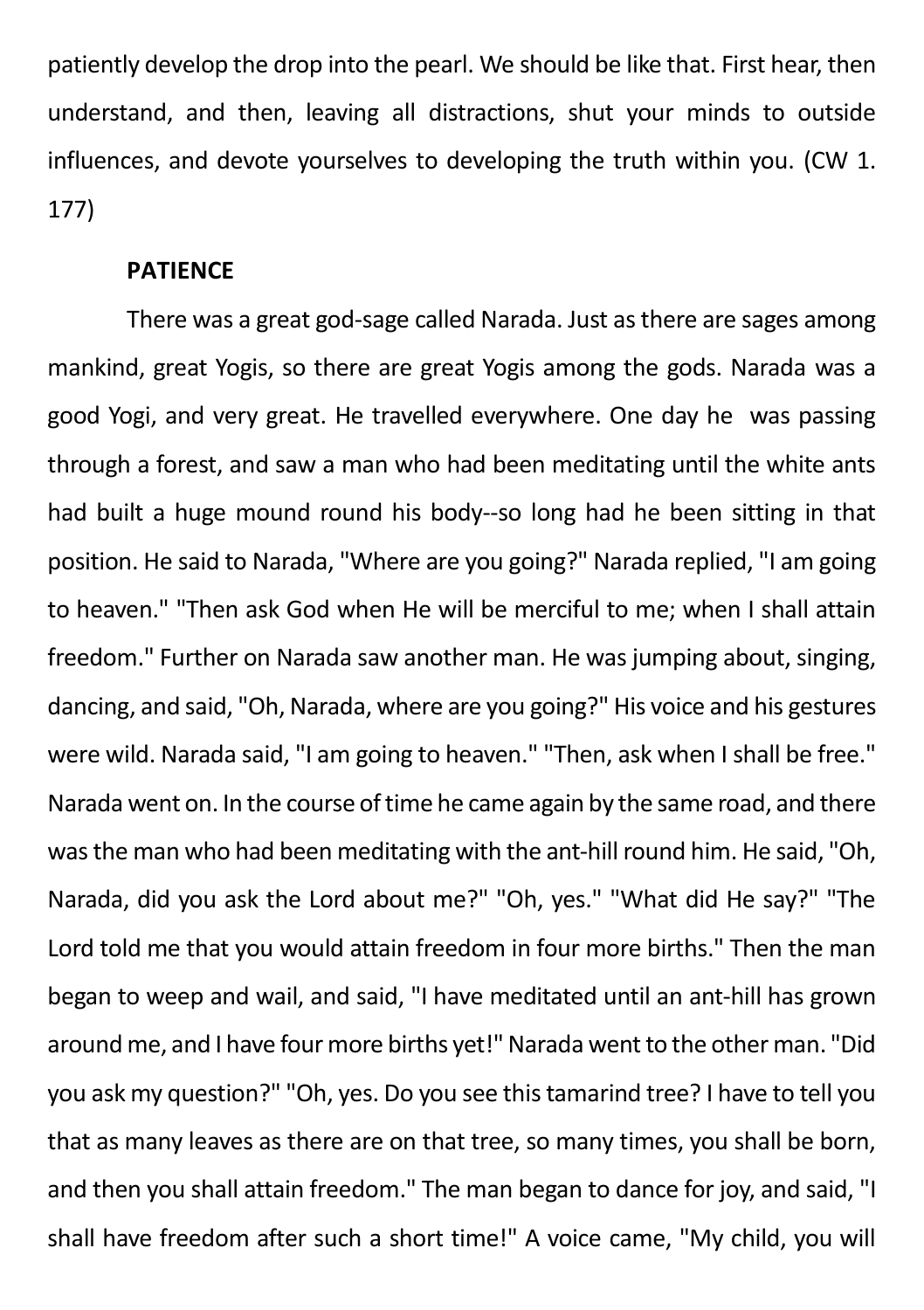have freedom this minute." That was the reward for his perseverance. He was ready to work through all those births, nothing discouraged him. (CW 1. 193-94)

#### **IN THE REALM OF TRANQUILITY**

The greatest help to spiritual life is meditation (Dhyana). In meditation we divest ourselves of all material conditions and feel our divine nature. We do not depend upon any external help in meditation. The touch of the soul can paint the brightest colour even in the dingiest places; it can cast a fragrance over the vilest thing; it can make the wicked divine--and all enmity, all selfishness is effaced. The less the thought of the body, the better. For it is the body that drags us down. It is attachment, identification, which makes us miserable. That is the secret: To think that I am the spirit and not the body, and that the whole of this universe with all its relations, with all its good and all its evil, is but as a series of paintings--scenes on a canvas--of which I am the witness. (CW 2. 37)

#### **TRANSFORMATION THROUGH MEDITATION**

There was a young man that could not in any way support his family. He was strong and vigorous and, finally, became a highway robber; he attacked persons in the street and robbed them, and with that money he supported his father, mother, wife, and children. This went on continually, until one day a great saint called Narada was passing by, and the robber attacked him.

The sage asked the robber, "Why are you going to rob me? It is a great sin to rob human beings and kill them. What do you incur all this sin for?" The robber said, "Why, I want to support my family with this money." "Now", said the sage, "do you think that they take a share of your sin also?" "Certainly they do," replied the robber. "Very good," said the sage, "make me safe by tying me up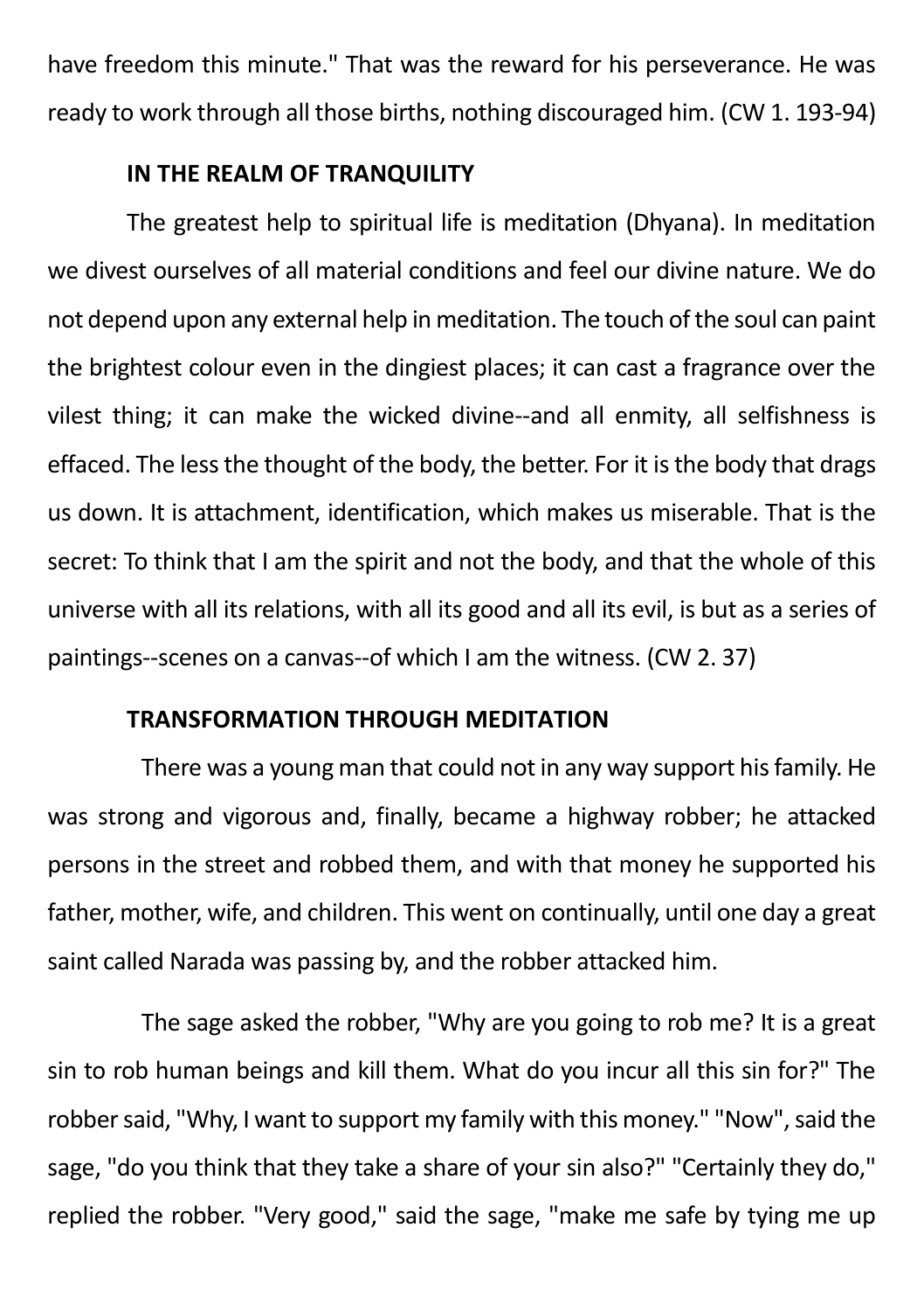here, while you go home and ask your people whether they will share your sin in the same way as they share the money you make." The man accordingly went to his father, and asked, "Father, do you know how I support you?" He answered, "No, I do not." "I am a robber, and I kill persons and rob them." "What! you do that, my son? Get away! You outcast!" He then went to his mother and asked her, "Mother, do you know how I support you?" "No," she replied. "Through robbery and murder." "How horrible it is!" cried the mother. "But, do you partake in my sin?" said the son. "Why should I? I never committed a robbery," answered the mother. Then, he went to his wife and questioned her, "Do you know how I maintain you all?" "No," she responded. "Why, I am a highwayman," he rejoined, "and for years have been robbing people; that is how I support and maintain you all. And what I now want to know is, whether you are ready to share in my sin." "By no means. You are my husband, and it is your duty to support me."

The eyes of the robber were opened. "That is the way of the world- even my nearest relatives, for whom I have been robbing, will not share in my destiny." He came back to the place where he had bound the sage, unfastened his bonds, fell at his feet, recounted everything and said, "Save me! What can I do?" The sage said, "Give up your present course of life. You see that none of your family really loves you, so give up all these delusions. They will share your prosperity; but the moment you have nothing, they will desert you. There is none who will share in your evil, but they will all share in your good. Therefore worship Him who alone stands by us whether we are doing good or evil. He never leaves us, for love never drags down, knows no barter, no selfishness."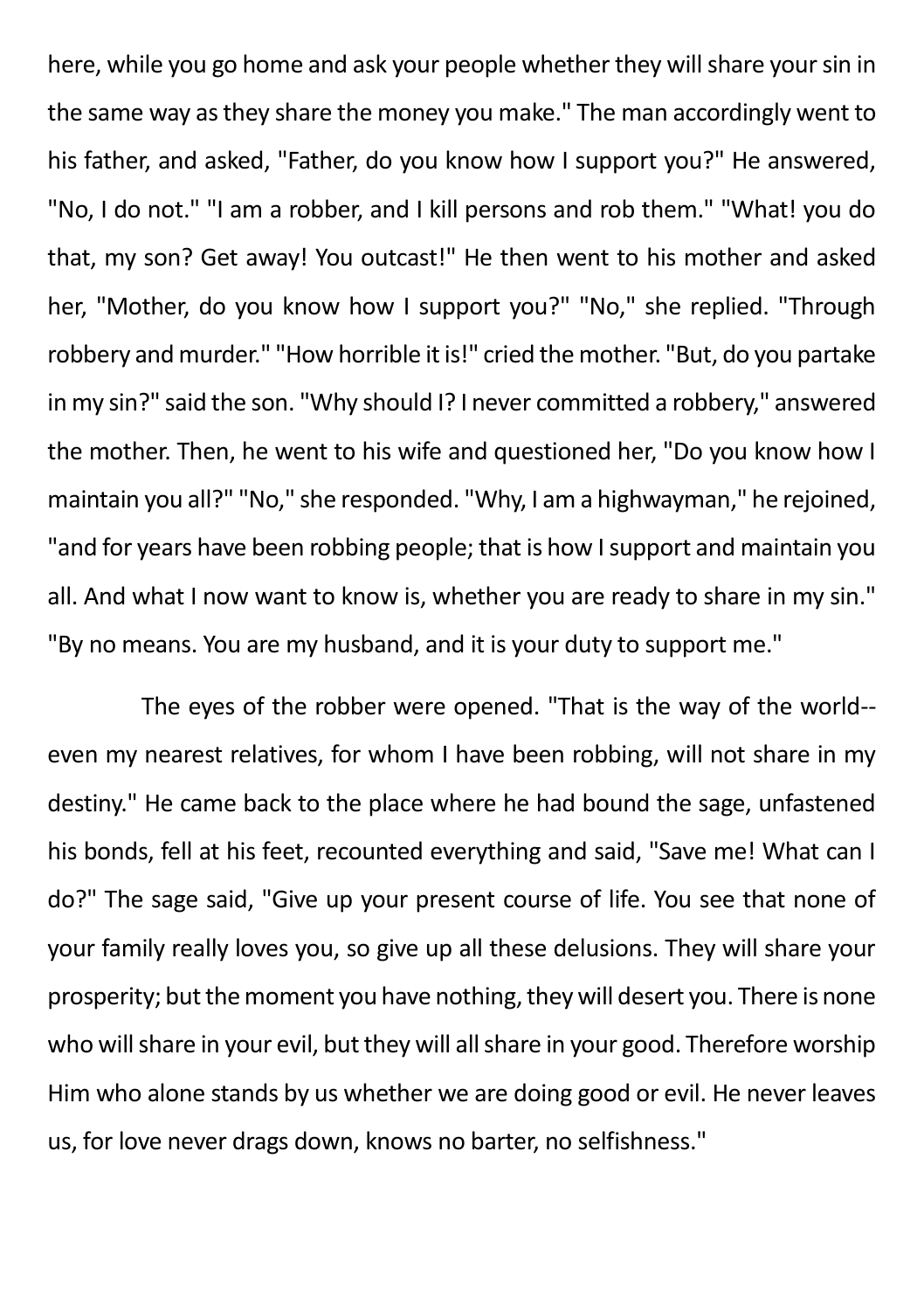Then the sage taught him how to worship. And this man left everything and went into a forest. There he went on praying and meditating until he forgot himself so entirely that the ants came and built ant-hills around him, and he was quite unconscious of it. After many years had passed, a voice came saying, "Arise, O sage!" Thus aroused he exclaimed, "Sage? I am a robber!" "No more 'robber'," answered the voice, "a purified sage art thou. Thine old name is gone. But now, since thy meditation was so deep and great that thou didst not remark even the ant-hills which surrounded thee, henceforth, thy name shall be Valmiki--'he that was born in the ant-hill'." So, he became a sage. (CW 4. 63-65)

#### **THREE STAGES OF MEDITATION**

There are three stages in meditation. The first is what is called [Dharana], concentrating the mind upon an object. I try to concentrate my mind upon this glass, excluding every other object from my mind except this glass. But the mind is wavering... When it has become strong and does not waver so much, it is called [Dhyana], meditation. And then there is a still higher state when the differentiation between the glass and myself is lost--[Samadhi or absorption]. The mind and the glass are identical. I do not see any difference. All the senses stop and all powers that have been working through other channels of other senses [are focused in the mind]. Then this glass is under the power of the mind entirely. This is to be realised. It is a tremendous play played by the Yogis. (CW 4. 228)

#### **HOW TO REST**

Meditation means the mind is turned back upon itself. The mind stops all the [thought-waves] and the world stops. Your consciousness expands. Every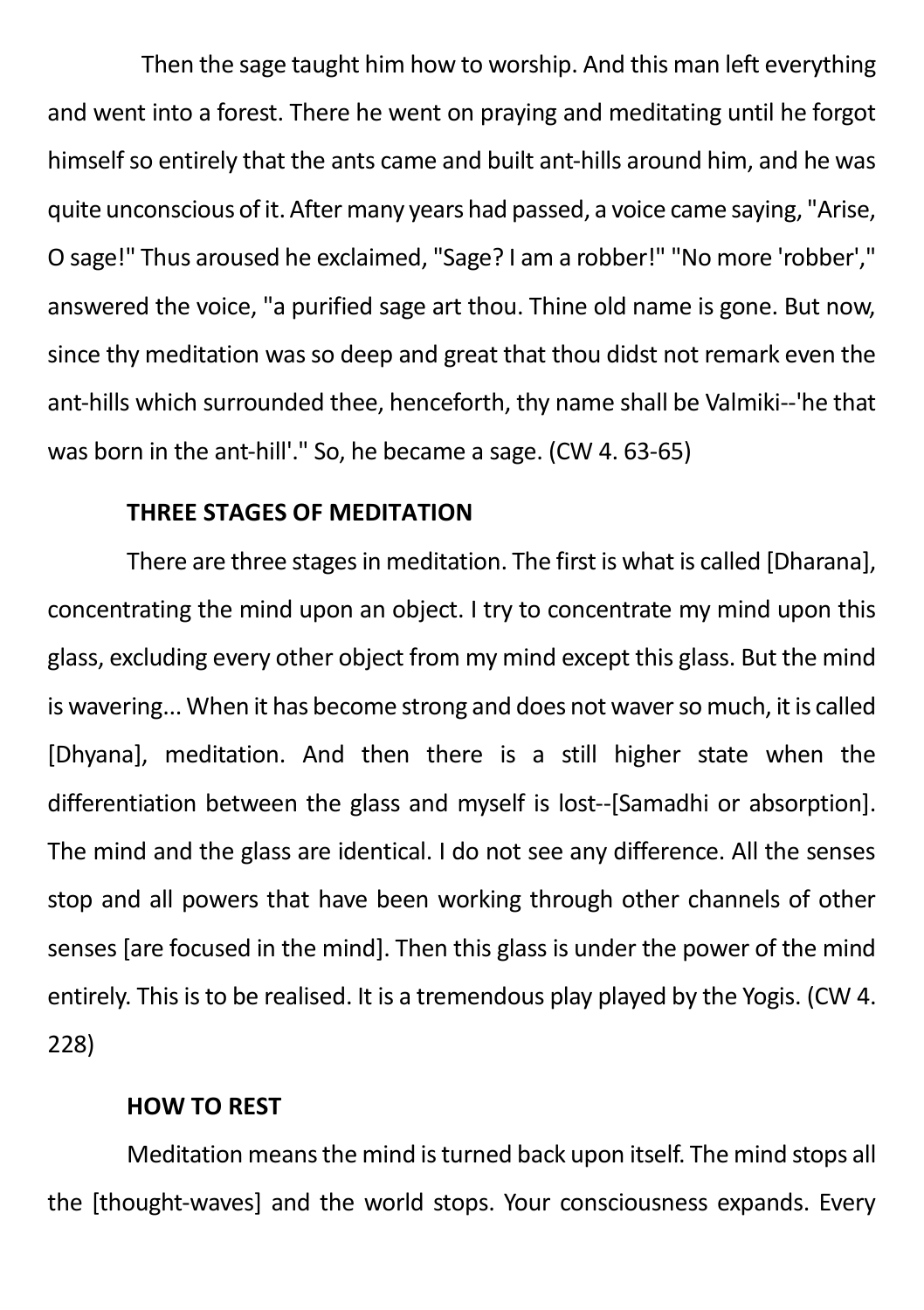time you meditate you will keep your growth. . . . Work a little harder, more and more, and meditation comes. You do not feel the body or anything else. When you come out of it after the hour, you have had the most beautiful rest you ever had in your life. That is the only way you ever give rest to your system. Not even the deepest sleep will give you such rest as that. The mind goes on jumping even in deepest sleep. Just those few minutes [in meditation] your brain has almost stopped. Just a little vitality is kept up. You forget the body. You may be cut to pieces and not feel it at all. You feel such pleasure in it. You become so light. This perfect rest we get in meditation. (CW 4. 235)

#### **ACTION BRINGS REACTION**

In every phenomenon in nature you contribute at least half, and nature brings half. If your half is taken off, the thing must stop.

To every action there is equal reaction… If a man strikes me and wounds me, it is that man's action and my body's reaction.

Let us take another example. You are dropping stones upon the smooth surface of a lake. Every stone you drop is followed by a reaction. The stone is covered by the little waves in the lake. Similarly, external things are like the stones dropping into the lake of the mind. So we do not really see the external . . . we see the wave only. (CW 4. 228-29)

#### **THE POWER OF MEDITATION**

The power of meditation gets us everything. If you want to get power over nature, [you can have it through meditation]. It is through the power of meditation all scientific facts are discovered today. They study the subject and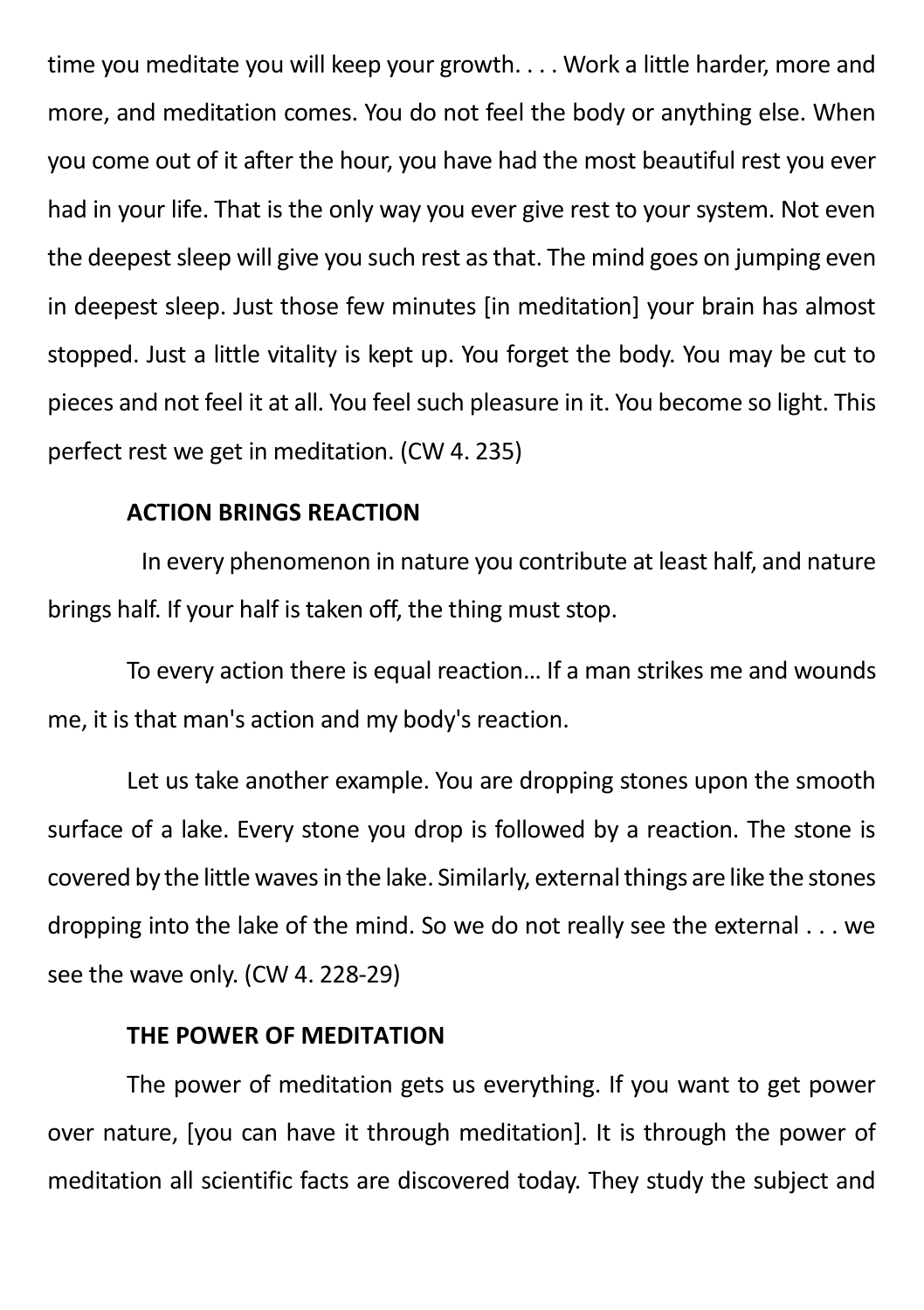forget everything, their own identity and everything, and then the great fact comes like a flash. Some people think that is inspiration.

There is no inspiration. . . . Whatever passes for inspiration is the result that comes from causes already in the mind. One day, flash comes the result! Their past work was the [cause].

Therein also you see the power of meditation--intensity of thought. These men churn up their own souls. Great truths come to the surface and become manifest. Therefore the practice of meditation is the great scientific method of knowledge. (CW 4. 230)

#### **MEDITATION IS A SCIENCE**

Whatever exists is one. There cannot be many. That is what is meant by science and knowledge. Ignorance sees manifold. Knowledge realizes one... Reducing the many into one is science... The whole of the universe has been demonstrated into one. That science is called the science of Vedanta. The whole universe is one.

We have all these variations now and we see them--what we call the five elements: solid, liquid, gaseous, luminous, ethereal. Meditation consists in this practice of dissolving everything into the ultimate Reality--spirit. The solid melts into liquid, that into gas, gas into ether, then mind, and mind will melt away. All is spirit.

Meditation, you know, comes by a process of imagination. You go through all these processes of purification of the elements--making the one melt into the other, that into the next higher, that into mind, that into spirit, and then you are spirit.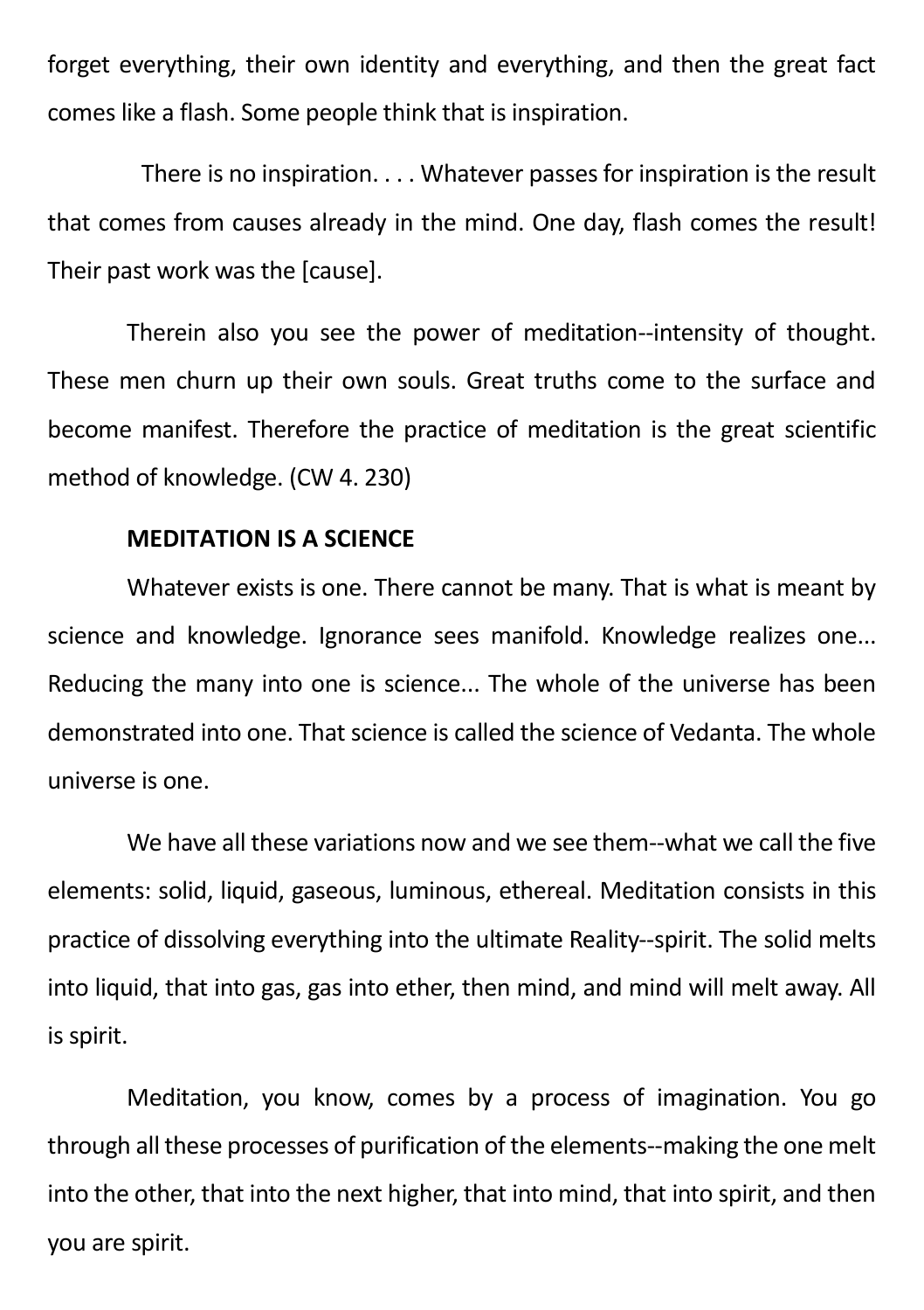Here is a huge mass of clay. Out of that clay I made a little [mouse] and you made a little [elephant]. Both are clay. Melt both down. They are essentially one. (CW 4. 232-35)

#### **PAVAHARI BABA: AN IDEAL YOGI**

everyone has heard of the thief who had come to steal from his Ashrama, and who at the sight of the saint got frightened and ran away, leaving the goods he had stolen in a bundle behind; how the saint took the bundle up, ran after the thief, and came up to him after miles of hard running; how the saint laid the bundle at the feet of the thief, and with folded hands and tears in his eyes asked his pardon for his own intrusion, and begged hard for his acceptance of the goods, since they belonged to him, and not to himself.

We are also told, on reliable authority, how once he was bitten by a cobra; and though he was given up for hours as dead, he revived; and when his friends asked him about it, he only replied that the cobra "was a messenger from the Beloved".

One of his great peculiarities was his entire absorption at the time in the task in hand, however trivial. The same amount of care and attention was bestowed in cleaning a copper pot as in the worship of Shri Raghunathji, he himself being the best example of the secret he once told us of work: "The means should be loved and cared for as if it were the end itself."

The present writer (Swami Vivekananda) had occasion to ask the saint the reason of his not coming out of his cave to help the world. He gave the following reply: "Do you think that physical help is the only help possible? Is it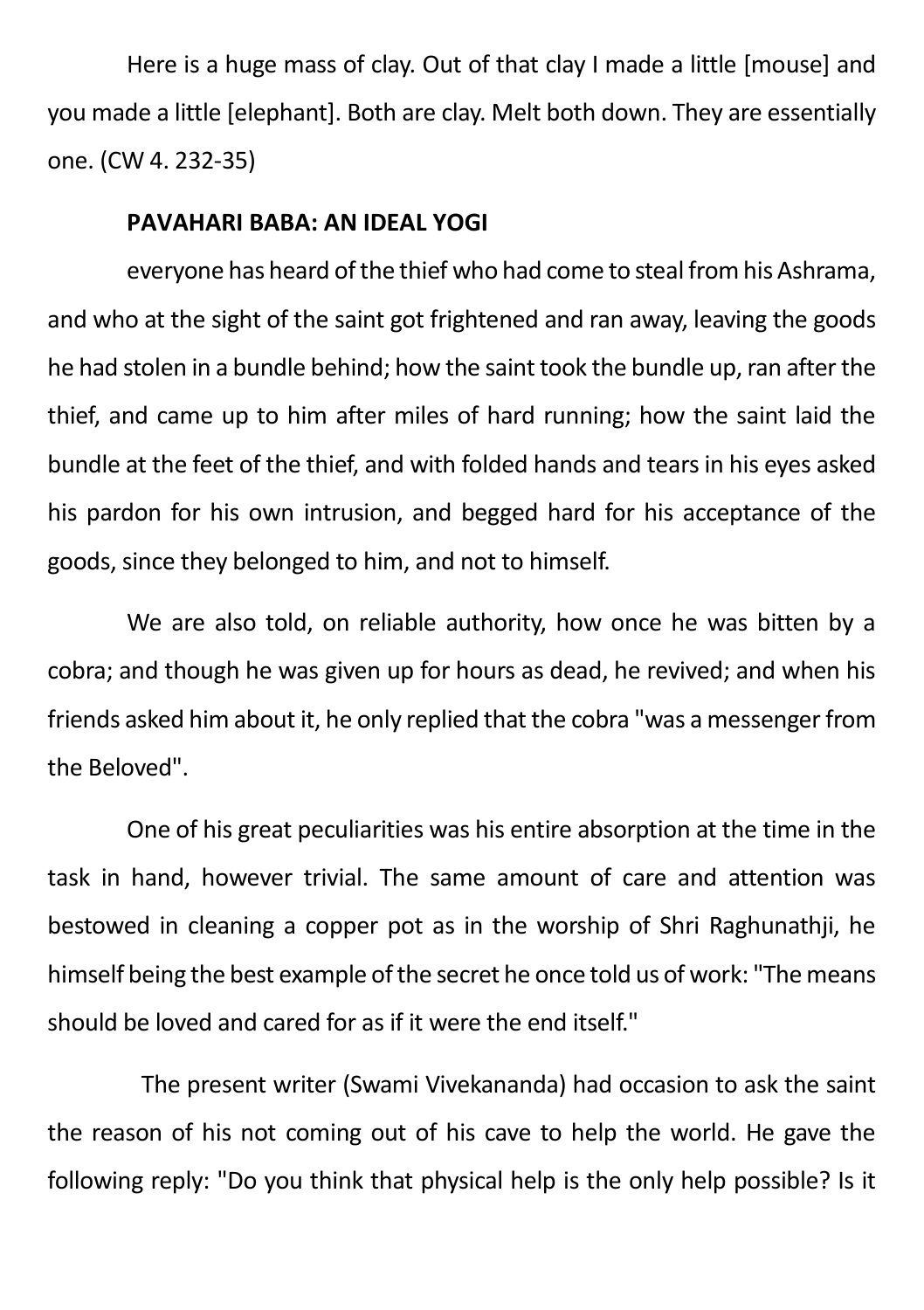not possible that one mind can help other minds even without the activity of the body?" (CW 4. 292-94)

#### **A FABLE ABOUT BUDDHA**

When Buddha was born, he was so pure that whosoever looked at his face from a distance immediately gave up the ceremonial religion and became a monk and became saved. So the gods held a meeting. They said, "We are undone." Because most of the gods live upon the ceremonials. These sacrifices go to the gods and these sacrifices were all gone. The gods were dying of hunger and [the reason for] it was that their power was gone.

So the gods said: "We must, anyhow, put this man down. He is too pure for our life". And then the gods came and said: "Sir, we come to ask you something. We want to make a great sacrifice and we mean to make a huge fire, and we have been seeking all over the world for a pure spot to light the fire on and could not find it, and now we have found it. If you will lie down, on your breast we will make the huge fire." "Granted," he says, "go on."

And the gods built the fire high upon the breast of Buddha, and they thought he was dead, and he was not. And then they went about and said, "We are undone." And all the gods began to strike him. No good. They could not kill him. From underneath the voice comes: "Why [are you] making all these vain attempts?"

"Whoever looks upon you becomes purified and is saved, and nobody is going to worship us."

"Then, your attempt is vain, because purity can never be killed." (CW 3. 525)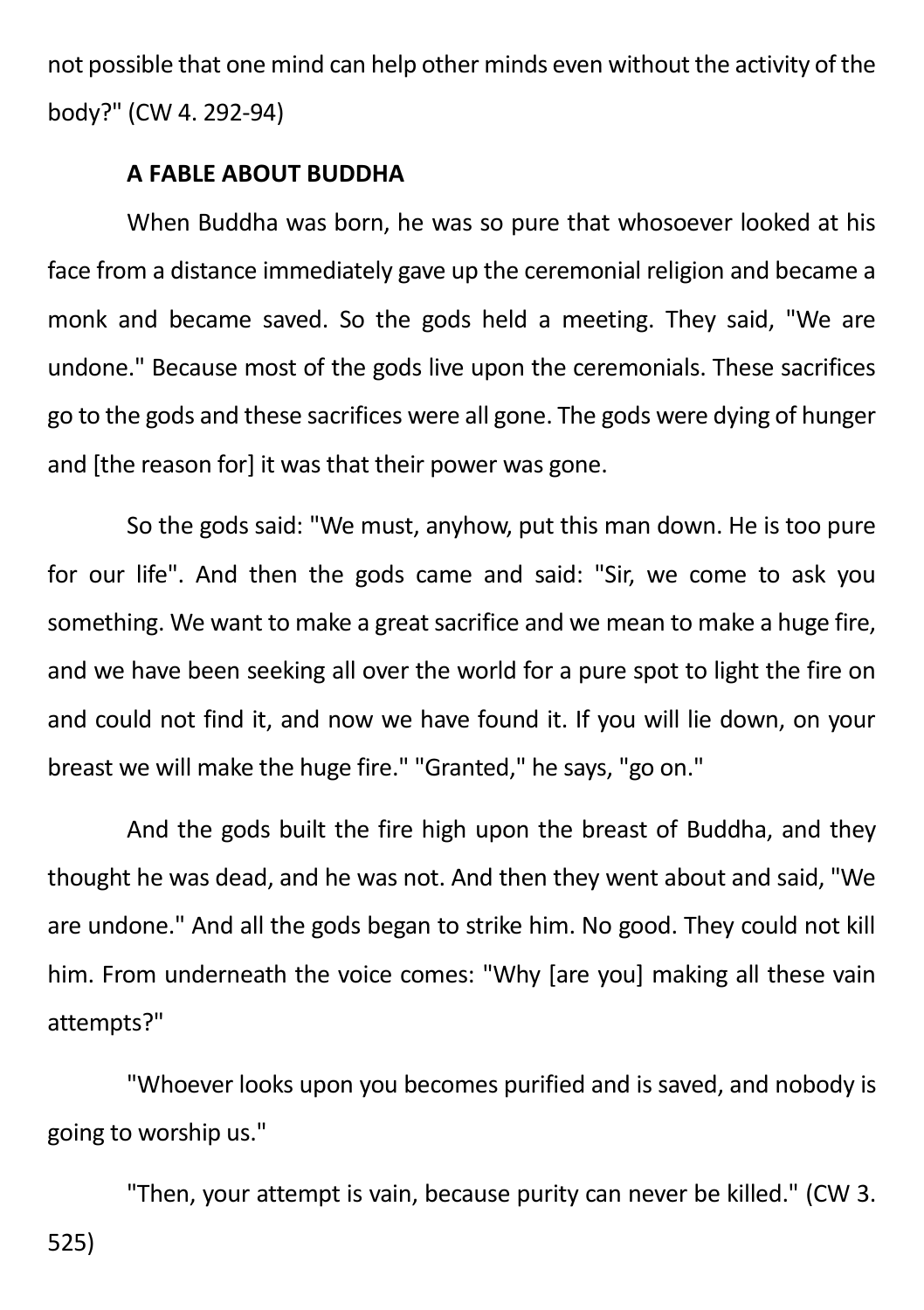#### **A SONG OF SAMADHI**

#### *(Rendered from Bengali)*

Lo! The sun is not, nor the comely moon, All light extinct; in the great void of space Floats shadow-like the image-universe. In the void of mind involute, there floats The fleeting universe, rises and floats, Sinks again, ceaseless, in the current "I". Slowly, slowly, the shadow-multitude Entered the primal womb, and flowed ceaseless, The only current, the "I am", "I am". Lo! 'Tis stopped, ev'n that current flows no more, Void merged into void--beyond speech and mind Whose heart understands, he verily does. (CW 4. 498)

#### **QUESTIONS AND ANSWERS**

Q.--Whom can we call a Guru?

A.--He who can tell your past and future is your Guru.

Q.--How can one have Bhakti?

A.--There is Bhakti within you, only a veil of lust-and-wealth covers it, and as soon as that is removed Bhakti will manifest by itself.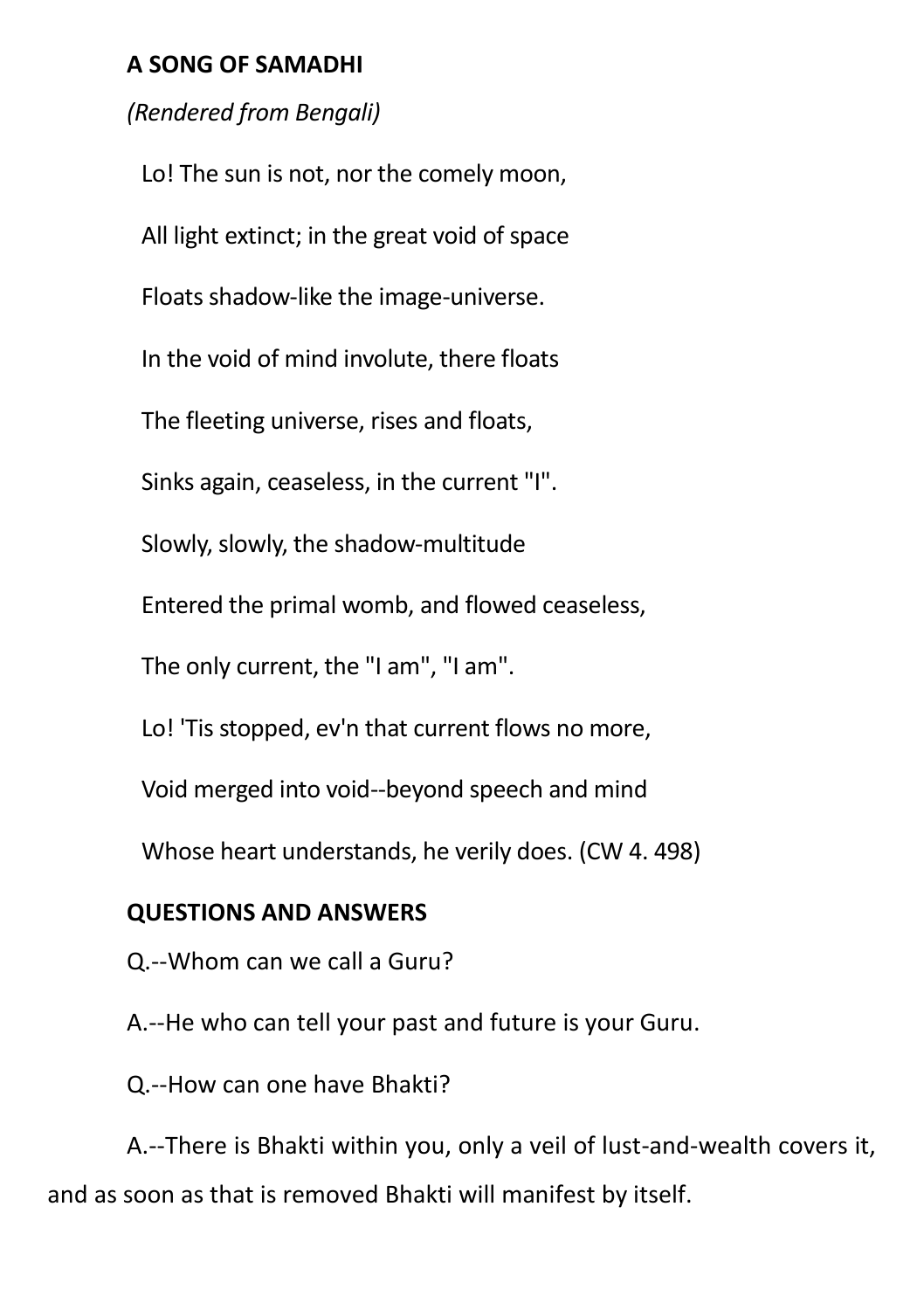Q.--Can a man attain Mukti by image-worship?

A.--Image-worship cannot directly give Mukti; it may be an indirect cause, a help on the way. Image-worship should not be condemned, for, with many, it prepares the mind for the realisation of the Advaita which alone makes man perfect.

Q.--What is Mukti (liberation)?

A.--Mukti means entire freedom--freedom from the bondages of good and evil. A golden chain is as much a chain as an iron one. Shri Ramakrishna used to say that, to pick out one thorn which has stuck into the foot, another thorn is requisitioned, and when the thorn is taken out, both are thrown away. So the bad tendencies are to be counteracted by the good ones, but after that, the good tendencies have also to be conquered.

Q.--How can Vedanta be realised?

A.--By "hearing, reflection, and meditation". Hearing must take place from a Sad-guru. Even if one is not a regular disciple, but is a fit aspirant and hears the Sad-guru's words, he is liberated.

Q.--Where should one meditate--inside the body or outside it? Should the mind be withdrawn inside or held outside?

A.--We should try to meditate inside. As for the mind being here or there, it will take a long time before we reach the mental plane. Now our struggle is with the body. When one acquires a perfect steadiness in posture, then and then alone one begins to struggle with the mind. Asana (posture)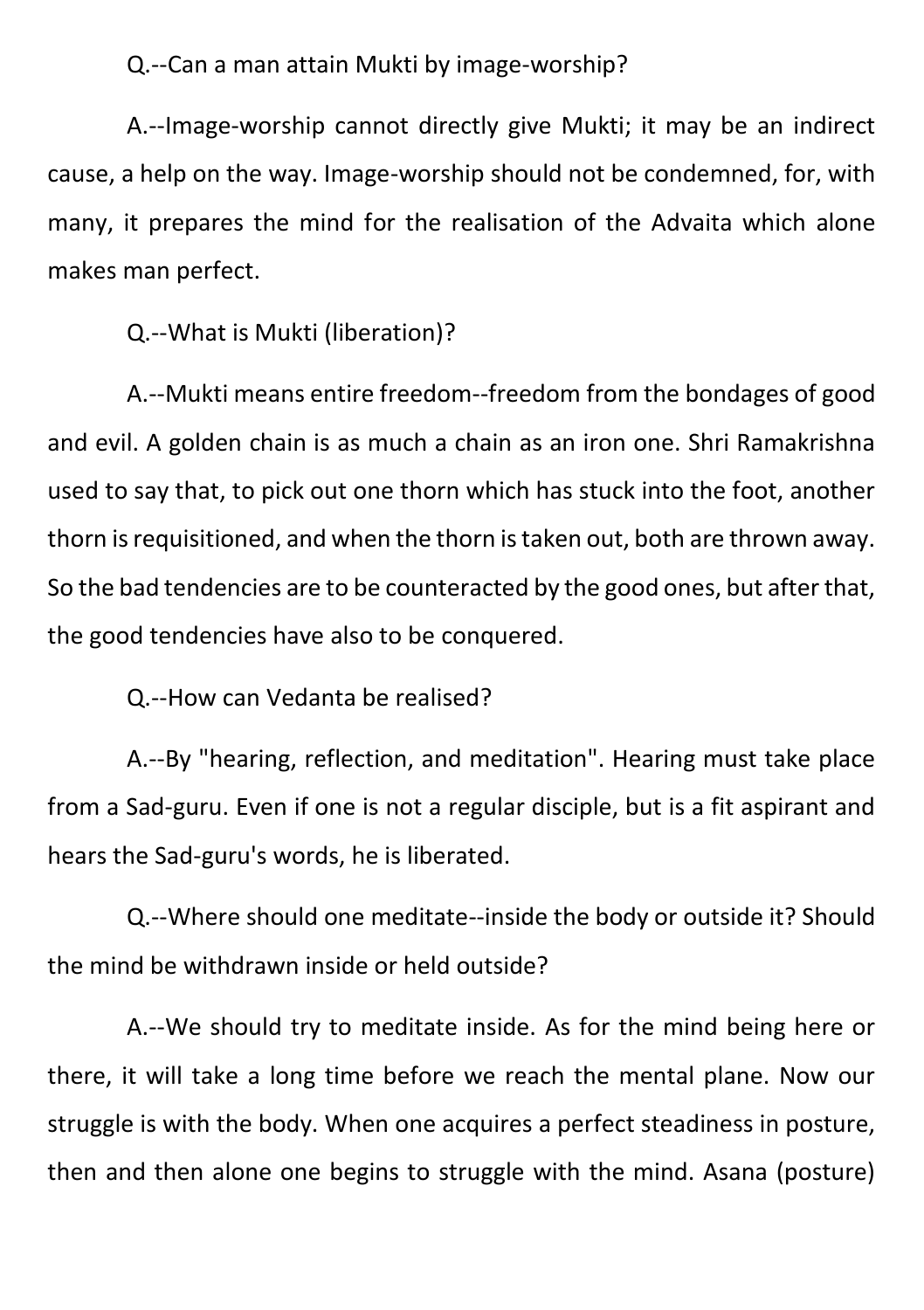being conquered, one's limbs remain motionless, and one can sit as long as one pleases.

Q.--Sometimes one gets tired of Japa (repetition of the Mantra). Should one continue it or read some good book instead?

A.--One gets tired of Japa for two reasons. Sometimes one's brain is fatigued, sometimes it is the result of idleness. If the former, then one should give up Japa for the time being, for persistence in it at the time results in seeing hallucinations, or in lunacy etc. But if the latter, the mind should be forced to continue Japa.

Q.--Is it good to practise Japa for a long time, though the mind may be wandering?

A.--Yes. As some people break a wild horse by always keeping his seat on his back.

Q.--What is the efficacy of prayer?

A.--By prayer one's subtle powers are easily roused, and if consciously done, all desires may be fulfilled by it; but done unconsciously, one perhaps in ten is fulfilled. Such prayer, however, is selfish and should therefore be discarded.

Q.--You have written in your *Bhakti-Yoga* that if a weak-bodied man tries to practise Yoga, a tremendous reaction comes. Then what to do?

A.--What fear if you die in the attempt to realise the Self! Man is not afraid of dying for the sake of learning and many other things, and why should you fear to die for religion? (CW 5. 314-25)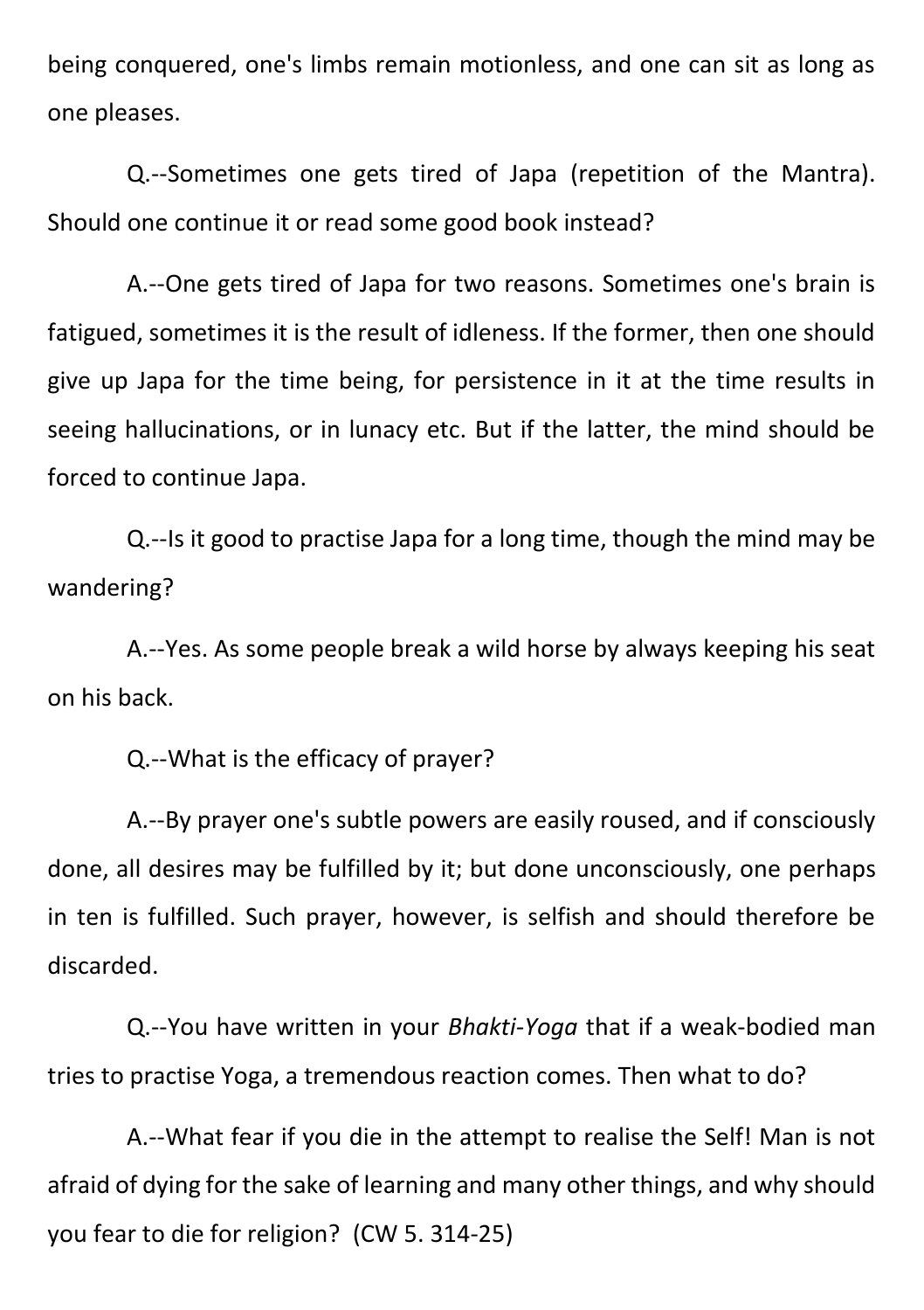#### **EXPERIENCE AND VERIFICATION**

Swamiji: One day in the temple-garden at Dakshineswar Shri Ramakrishna touched me over the heart, and first of all I began to see that the houses--rooms, doors, windows, verandahs--the trees, the sun, the moon--all were flying off, shattering to pieces as it were--reduced to atoms and molecules--and ultimately became merged in the Akasha. Gradually again, the Akasha also vanished, and after that, my consciousness of the ego with it; what happened next I do not recollect. I was at first frightened. Coming back from that state, again I began to see the houses, doors, windows, verandahs, and other things. On another occasion, I had exactly the same realisation by the side of a lake in America.

Disciple: Might not this state as well be brought about by a derangement of the brain? And I do not understand what happiness there can be in realising such a state.

Swamiji: A derangement of the brain! How can you call it so, when it comes neither as the result of delirium from any disease, nor of intoxication from drinking, nor as an illusion produced by various sorts of queer breathing exercises--but when it comes to a normal man in full possession of his health and wits? Then again, this experience is in perfect harmony with the Vedas. It also coincides with the words of realisation of the inspired Rishis and Acharyas of old. (CW 5. 392)

#### **HOW TO BE DETACHED**

Almost all of our suffering is caused by our not having the power of detachment. So along with the development of concentration we must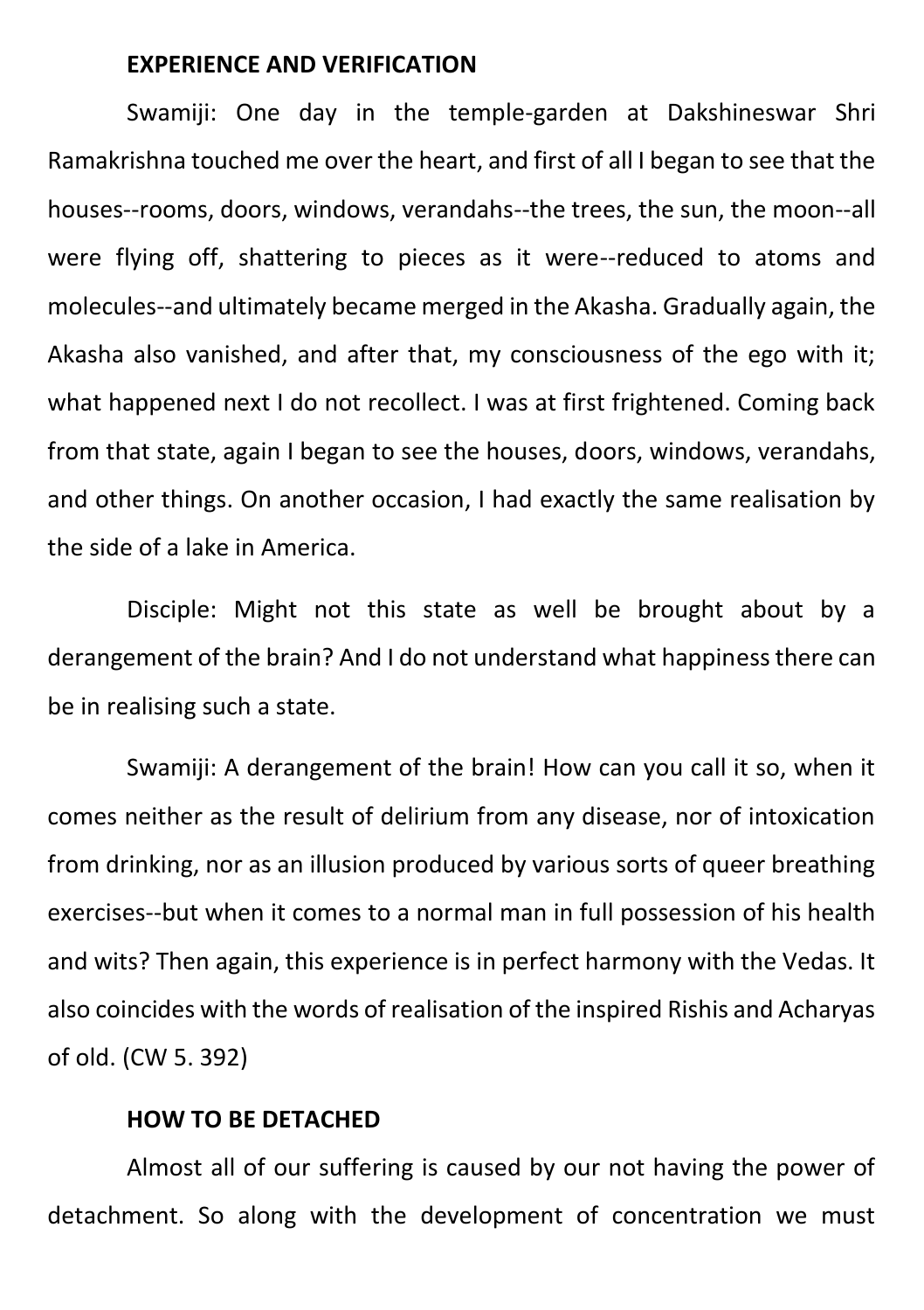develop the power of detachment. We must learn not only to attach the mind to one thing exclusively, but also to detach it at a moment's notice and place it on something else. These two should be developed together to make it safe.

This is the systematic development of the mind. To me the very essence of education is concentration of mind, not the collecting of facts. If I had to do my education over again, and had any voice in the matter, I would not study facts at all. I would develop the power of concentration and detachment, and then with a perfect instrument I could collect facts at will.

We should put our minds on things; they should not draw our minds to them. We are usually forced to concentrate. Our minds are forced to become fixed upon different things by an attraction in them which we cannot resist. To control the mind, to place it just where we want it, requires special training. (CW 6. 38-39)

#### **HOW TO STUDY THE MIND**

The mind uncontrolled and unguided will drag us down, down, for ever--rend us, kill us; and the mind controlled and guided will save us, free us. So it must be controlled, and psychology teaches us how to do it.

To study and analyse any material science, sufficient data are obtained. These facts are studied and analysed, and a knowledge of the science is the result. But in the study and analysis of the mind, there are no data, no facts acquired from without, such as are equally at the command of all. The mind is analysed by itself. The greatest science, therefore, is the science of the mind, the science of psychology.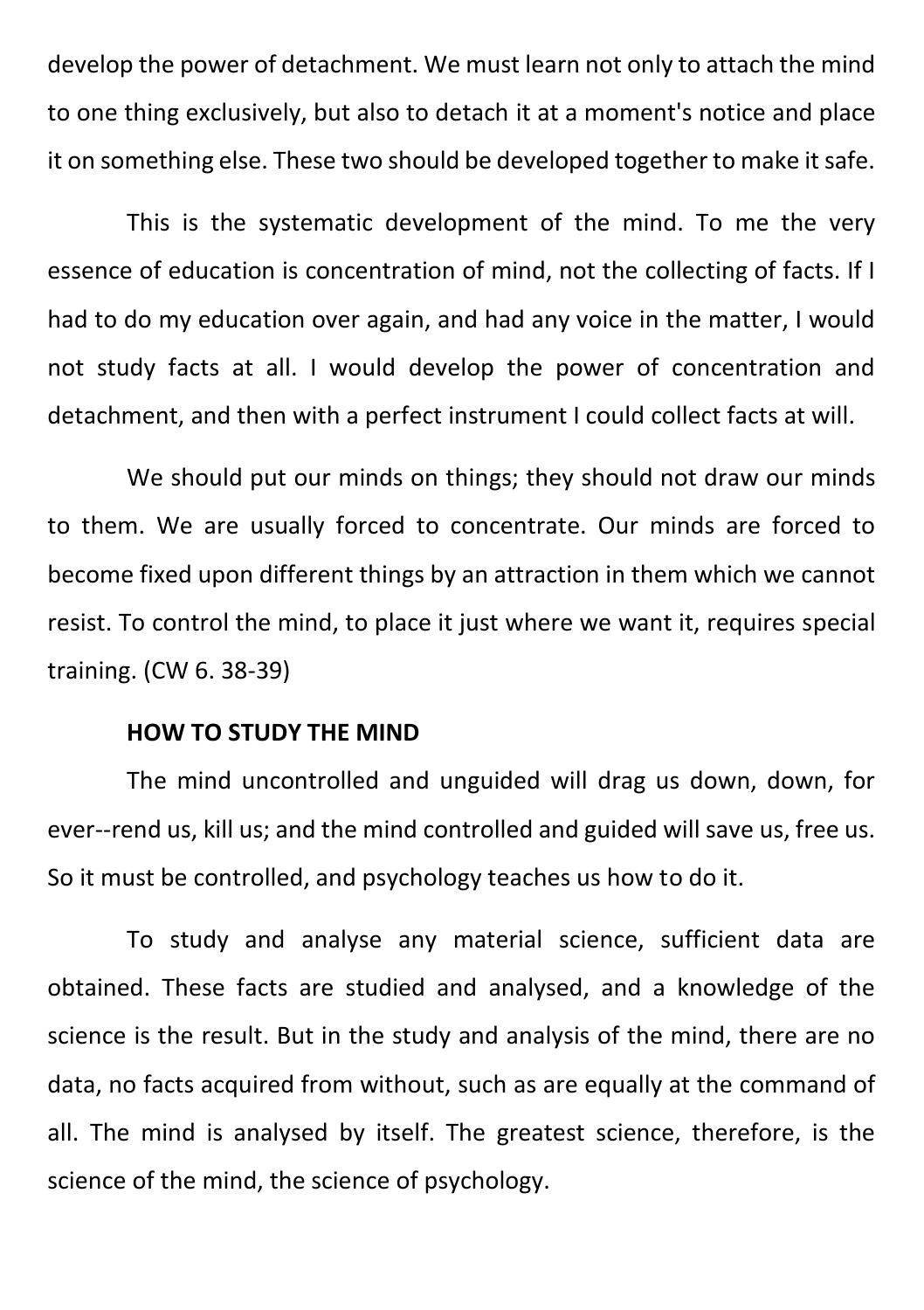Deep, deep within, is the soul, the essential man, the Atman. Turn the mind inward and become united to that; and from that standpoint of stability, the gyrations of the mind can be watched and facts observed, which are to be found in all persons.

To control the mind you must go deep down into the subconscious mind, classify and arrange in order all the different impressions, thoughts, etc. stored up there, and control them. This is the first step. By the control of the subconscious mind you get control over the conscious. (CW 6.30-32)

#### **PRACTICAL HINTS ON MEDITATION**

Swamiji Shuddhananda asked, "What is the real nature of meditation, sir?"

Swamiji: Meditation is the focusing of the mind on some object. If the mind acquires concentration on one object, it can be so concentrated on any object whatsoever.

Disciple: Mention is made in the scriptures of two kinds of meditation- -one having some object and the other objectless. What is meant by all that, and which of the two is the higher one?

Swamiji: First, the practice of meditation has to proceed with some one object before the mind. Once I used to concentrate my mind on some black point. Ultimately, during those days, I could not see the point any more, nor notice that the point was before me at all--the mind used to be no more- -no wave of functioning would rise, as if it were all an ocean without any breath of air. In that state I used to experience glimpses of supersensuous truth. So I think, the practice of meditation even with some trifling external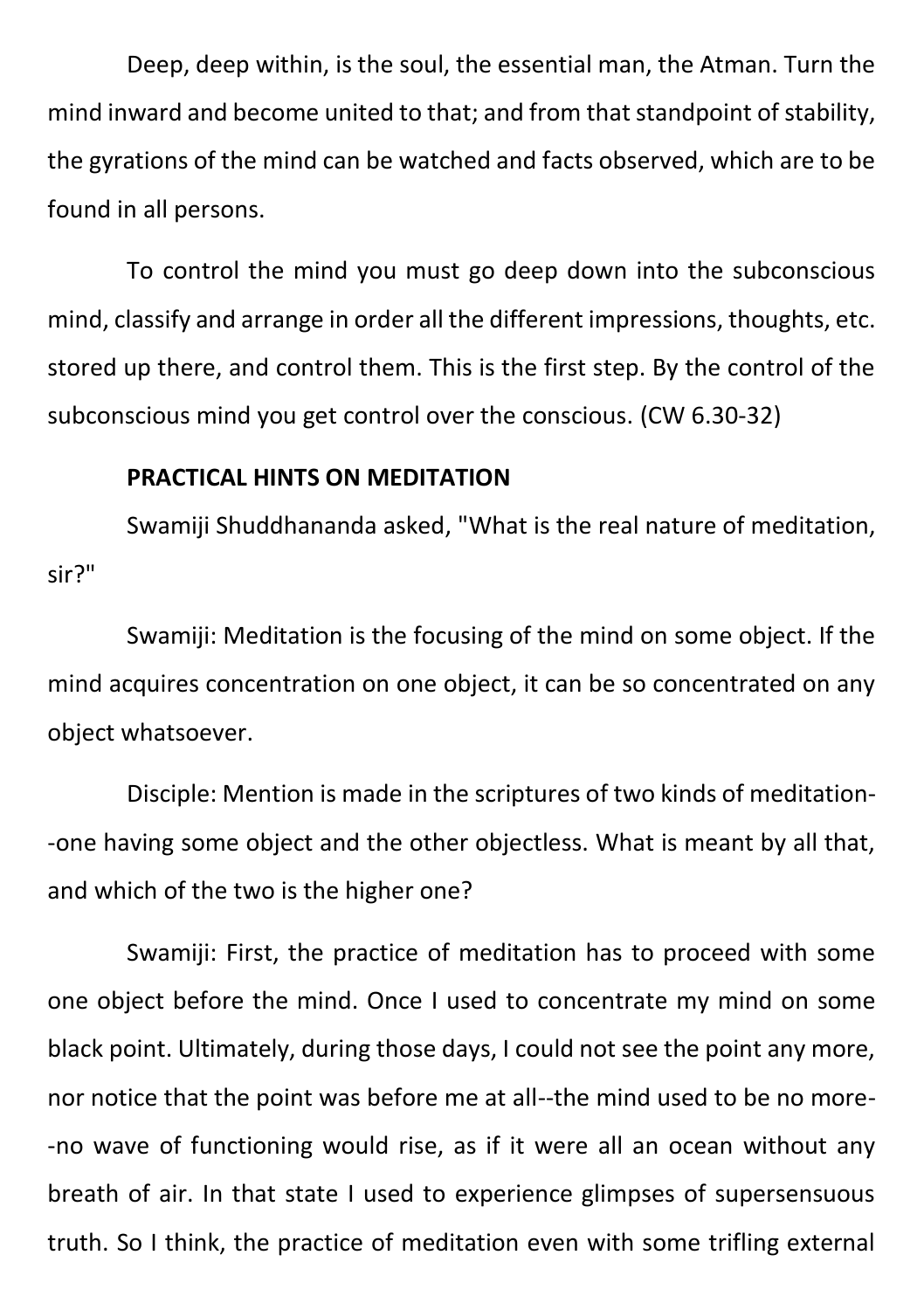object leads to mental concentration. But it is true that the mind very easily attains calmness when one practises meditation with anything on which one's mind is most apt to settle down. This is the reason why we have in this country so much worship of the images of gods and goddesses. And what wonderful art developed from such worship! But no more of that now. The fact, however, is that the objects of meditation can never be the same in the case of all men. People have proclaimed and preached to others only those external objects to which they held on to become perfected in meditation. Oblivious of the fact, later on, that these objects are aids to the attainment of perfect mental calmness, men have extolled them beyond everything else. They have wholly concerned themselves with the means, getting comparatively unmindful of the end. The real aim is to make the mind functionless, but this cannot be got at unless one becomes absorbed in some subject.

Disciple: But if the mind becomes completely engrossed and identified with some object, how can it give us the consciousness of Brahman?

Swamiji: Yes, though the mind at first assumes the form of the object, yet later on the consciousness of that object vanishes. Then only the experience of pure "isness" remains. (CW 6. 486-87)

#### **SUPERNATURAL POWERS**

Swamiji said, "It is possible to acquire miraculous powers by some little degree of mental concentration", and turning to the disciple he asked, "Well, should you like to learn thought-reading? I can teach that to you in four or five days."

Disciple: Of what avail will it be to me, sir?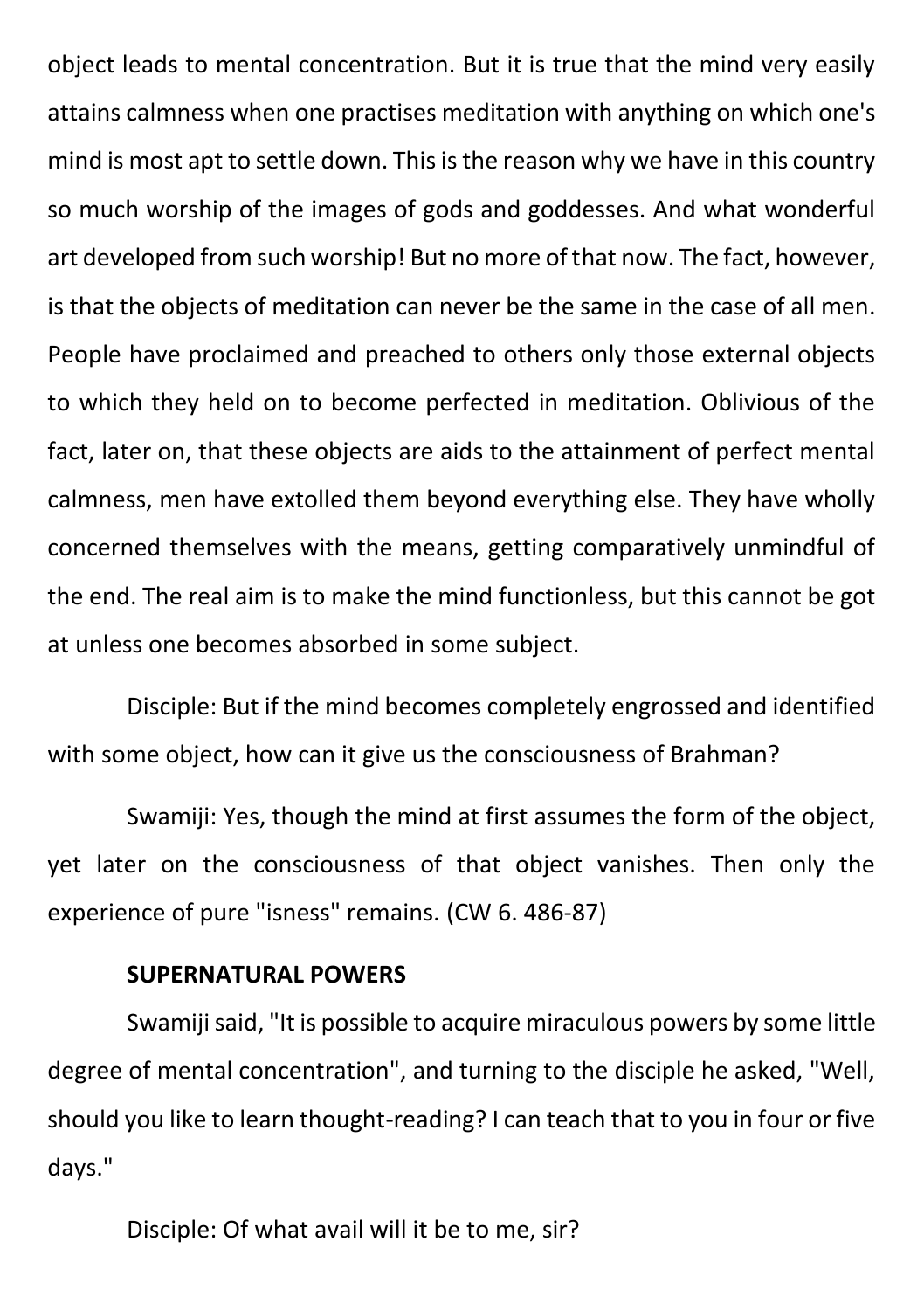Swamiji: Why, you will be able to know others' minds.

Disciple: Will that help my attainment of the knowledge of Brahman? Swamiji: Not a bit.

Disciple: Then I have no need to learn that science.

Swamiji: But Shri Ramakrishna used to disparage these supernatural powers; his teaching was that one cannot attain to the supreme truth if the mind is diverted to the manifestation of these powers. The human mind, however, is so weak that, not to speak of householders, even ninety per cent of the Sadhus happen to be votaries of these powers. In the West, men are lost in wonderment if they come across such miracles. It is only because Shri Ramakrishna has mercifully made us understand the evil of these powers as being hindrances to real spirituality that we are able to take them at their proper value. Haven't you noticed how for that reason the children of Shri Ramakrishna pay no heed to them? (CW 6. 515-17)

#### **THE MYSTERY OF SAMADHI**

Disciple: On the attainment of the absolute and transcendent Nirvikalpa Samadhi can none return to the world of duality through the consciousness of Egoism?

Swamiji: Shri Ramakrishna used to say that the Avataras alone can descend to the ordinary plane from that state of Samadhi, for the good of the world. Ordinary Jivas do not.

Disciple: When in Samadhi the mind is merged, and there remain no waves on the surface of consciousness, where then is the possibility of mental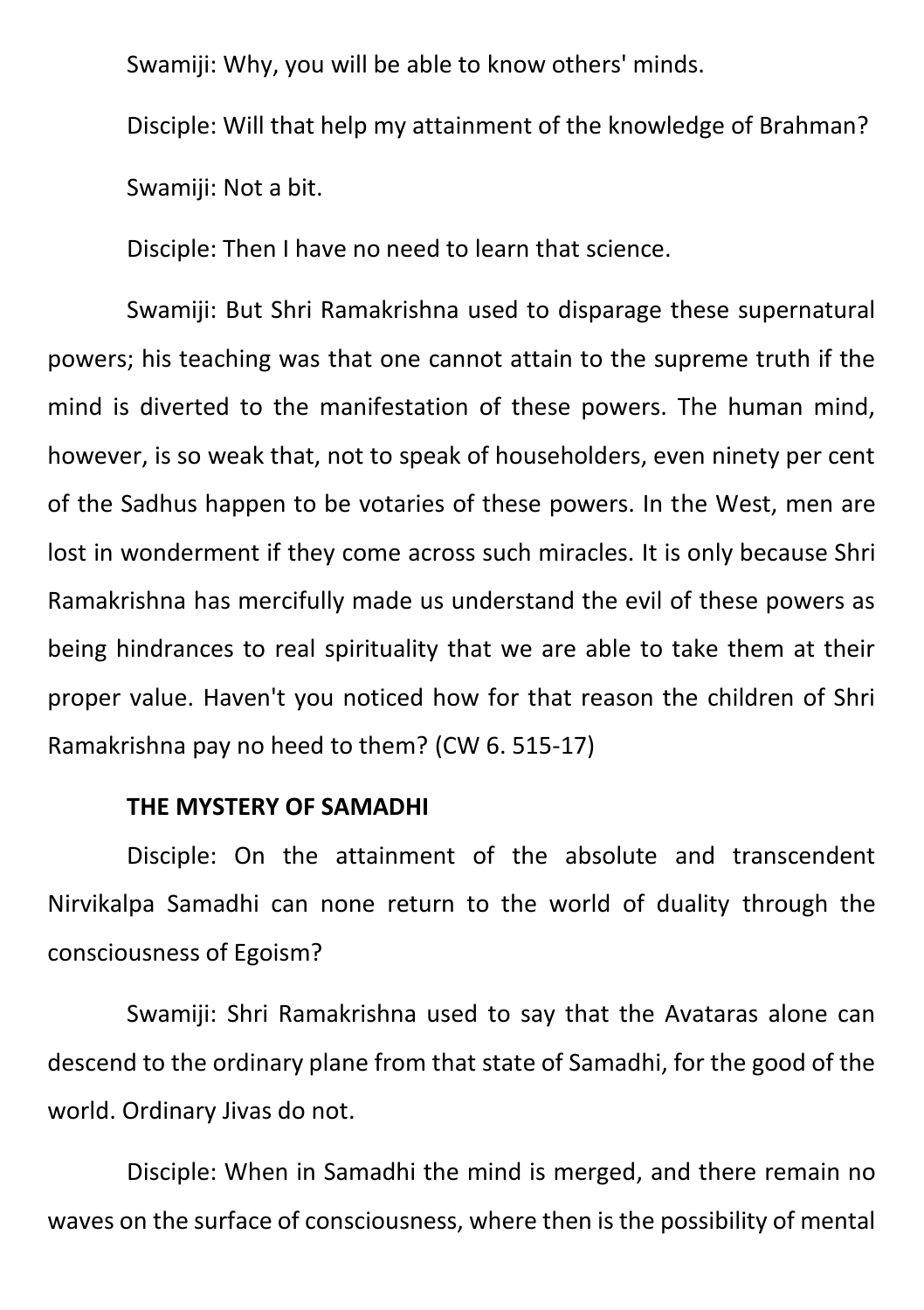activity and returning to the world through the consciousness of Ego? When there is no mind, then who will descend from Samadhi to the relative plane, and by what means?

Swamiji: The conclusion of the Vedanta is that when there is absolute samadhi and cessation of all modifications, there is no return from that state; as the Vedanta Aphorism says: "{Sanskrit}--There is non-return, from scriptural texts." But the Avataras cherish a few desires for the good of the world. By taking hold of that thread, they come down from the superconscious to the conscious state. (CW 7. 140)

#### **THE POWER OF OJAS**

The Yogis say that that part of the human energy which is expressed as sex energy, in sexual thought, when checked and controlled, easily becomes changed into Ojas.

Ojas is stored up in the brain, and the more Ojas is in a man's head, the more powerful he is, the more intellectual, the more spiritually strong. One man may speak beautiful language and beautiful thoughts, but they do not impress people; another man speaks neither beautiful language nor beautiful thoughts, yet his words charm. Every movement of his is powerful. That is the power of Ojas.

It is only the chaste man or woman who can make the Ojas rise and store it in the brain; that is why chastity has always been considered the highest virtue. A man feels that if he is unchaste, spirituality goes away, he loses mental vigour and moral stamina. That is why in all the religious orders in the world which have produced spiritual giants you will always find absolute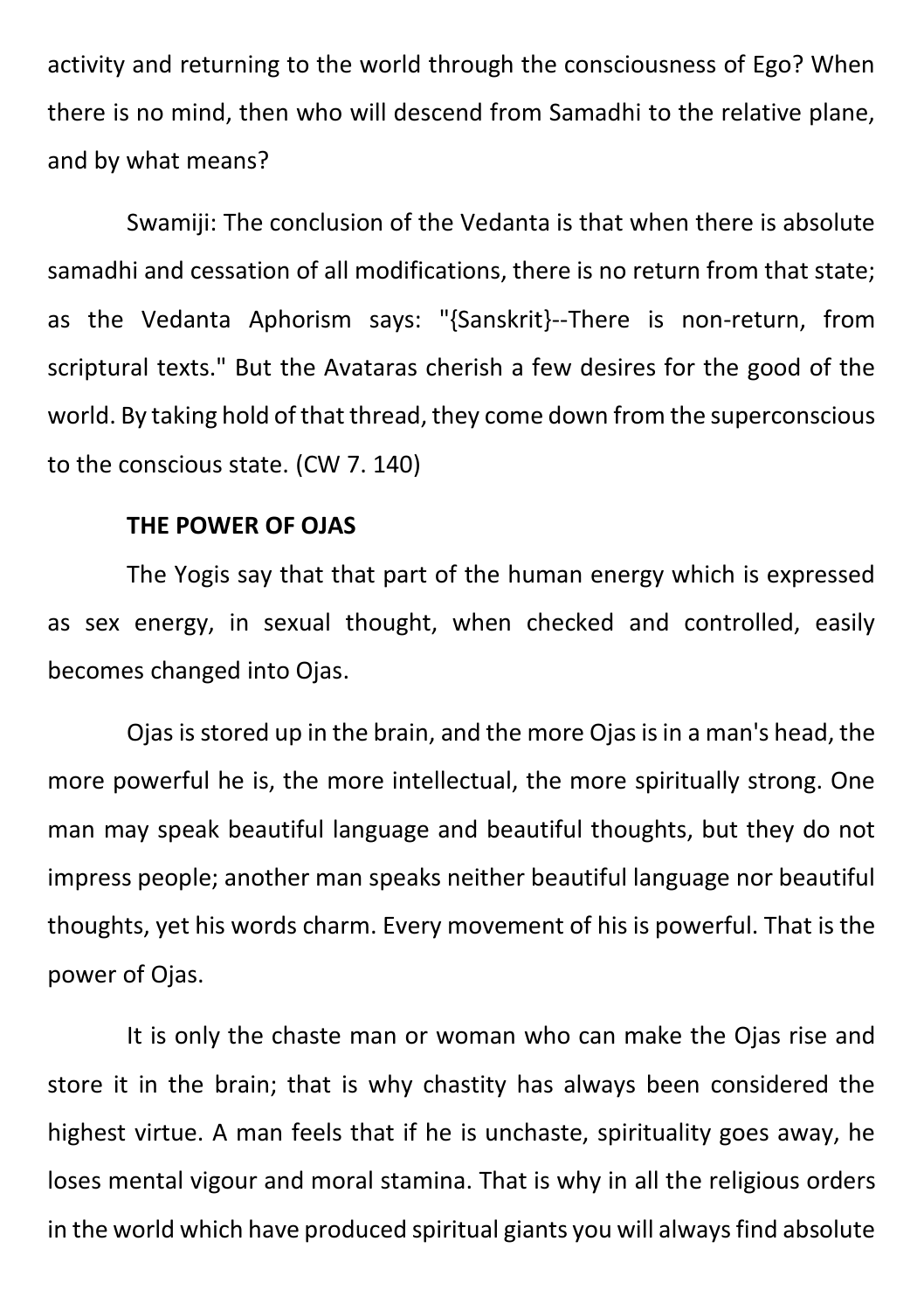chastity insisted upon. That is why the monks came into existence, giving up marriage. There must be perfect chastity in thought, word, and deed. (CW 1. 169-70)

#### **THE MYSTERY OF LEARNING**

A few days ago, a new set of the *Encyclopaedia Brittanica* had been bought for the Math. Seeing the new shining volumes, the disciple said to Swamiji, "It is almost impossible to read all these books in a single lifetime." He was unaware that Swamiji had already finished ten volumes and had begun the eleventh.

Swamiji: What do you say? Ask me anything you like from these ten volumes, and I will answer you all.

The disciple asked in wonder, "Have you read all these books?"

Swamiji: Why should I ask you to question me otherwise?

Being examined, Swamiji not only reproduced the sense, but at places the very language of the difficult topics selected from each volume. The disciple, astonished, put aside the books, saying, "This is not within human power!"

Swamiji: Do you see, simply by the observance of strict Brahmacharya (continence) all learning can be mastered in a very short time--one has an unfailing memory of what one hears or knows but once. (CW 7. 223-24)

#### **THE POWER OF THE MIND**

The science of Raja-Yoga, in the first place, proposes to give us such a means of observing the internal states. The instrument is the mind itself. The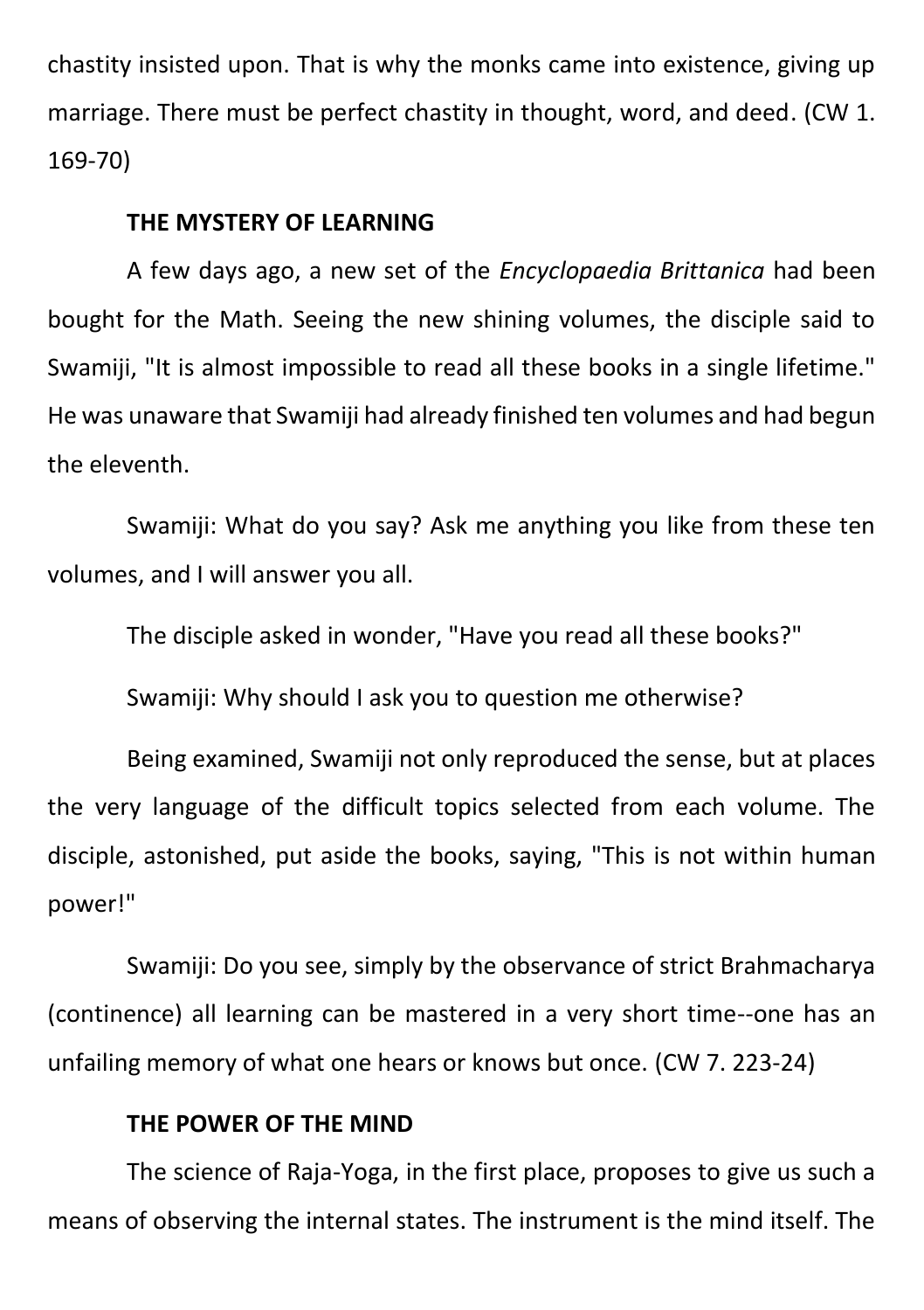power of attention, when properly guided, and directed towards the internal world, will analyse the mind, and illumine facts for us. The powers of the mind are like rays of light dissipated; when they are concentrated, they illumine. This is our only means of knowledge.

The world is ready to give up its secrets if we only know how to knock, how to give it the necessary blow. The strength and force of the blow come through concentration. There is no limit to the power of the human mind. The more concentrated it is, the more power is brought to bear on one point; that is the secret. (CW 1. 129-31)

#### **MYSTERY-MONGERING**

Anything that is secret and mysterious in these systems of Yoga should be at once rejected. The best guide in life is strength. In religion, as in all other matters, discard everything that weakens you, have nothing to do with it. Mystery-mongering weakens the human brain. It has well-nigh destroyed Yoga- one of the grandest of sciences. (CW 1. 134)

#### **FOLLOW THE MIDDLE PATH**

A Yogi must avoid the two extremes of luxury and austerity. He must not fast, nor torture his flesh. He who does so, says the Gita, cannot be a Yogi: He who fasts, he who keeps awake, he who sleeps much, he who works too much, he who does no work, none of these can be a Yogi. (CW 1. 136)

#### **THE ROYAL PATH**

The science of Raja-Yoga proposes to put before humanity a practical and scientifically worked out method of reaching this truth. In the first place, every science must have its own method of investigation. If you want to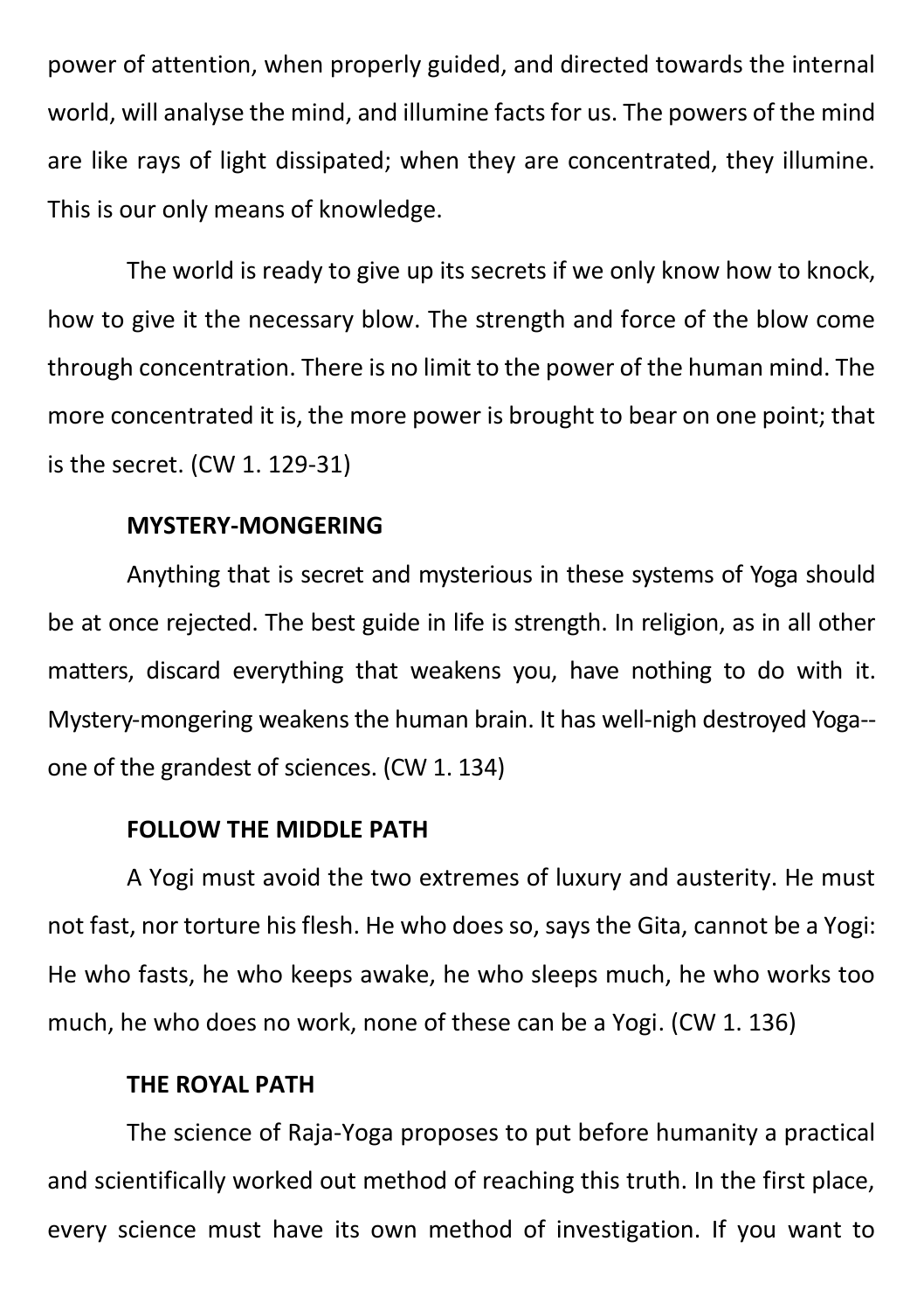become an astronomer and sit down and cry "Astronomy! Astronomy!" it will never come to you. The same with chemistry. A certain method must be followed. You must go to a laboratory, take different substances, mix them up, compound them, experiment with them, and out of that will come a knowledge of chemistry. If you want to be an astronomer, you must go to an observatory, take a telescope, study the stars and planets, and then you will become an astronomer. Each science must have its own methods. I could preach you thousands of sermons, but they would not make you religious, until you practised the method. (CW 1.128)

#### **EFFECTS OF MEDITATION**

Day and night think and meditate on Brahman, meditate with great one-pointedness of mind. And during the time of awakeness to outward life, either do some work for the sake of others or repeat in your mind, `Let good happen to Jivas and the world!' `Let the mind of all flow in the direction of Brahman!' Even by such continuous current of thought the world will be benefited. Nothing good in the world becomes fruitless, be it work or thought. Your thought-currents will perhaps rouse the religious feeling of someone in America." [Swamiji said this at the monastery of Belur Math, near Calcutta, speaking to an Indian disciple.] (CW 7. 237)

#### **IN THE HOURS OF MEDITATION**

You must keep the mind fixed on one object, like an unbroken stream of oil. The ordinary man's mind is scattered on different objects, and at the time of meditation, too, the mind is at first apt to wander. But let any desire whatever arise in the mind, you must sit calmly and watch what sort of ideas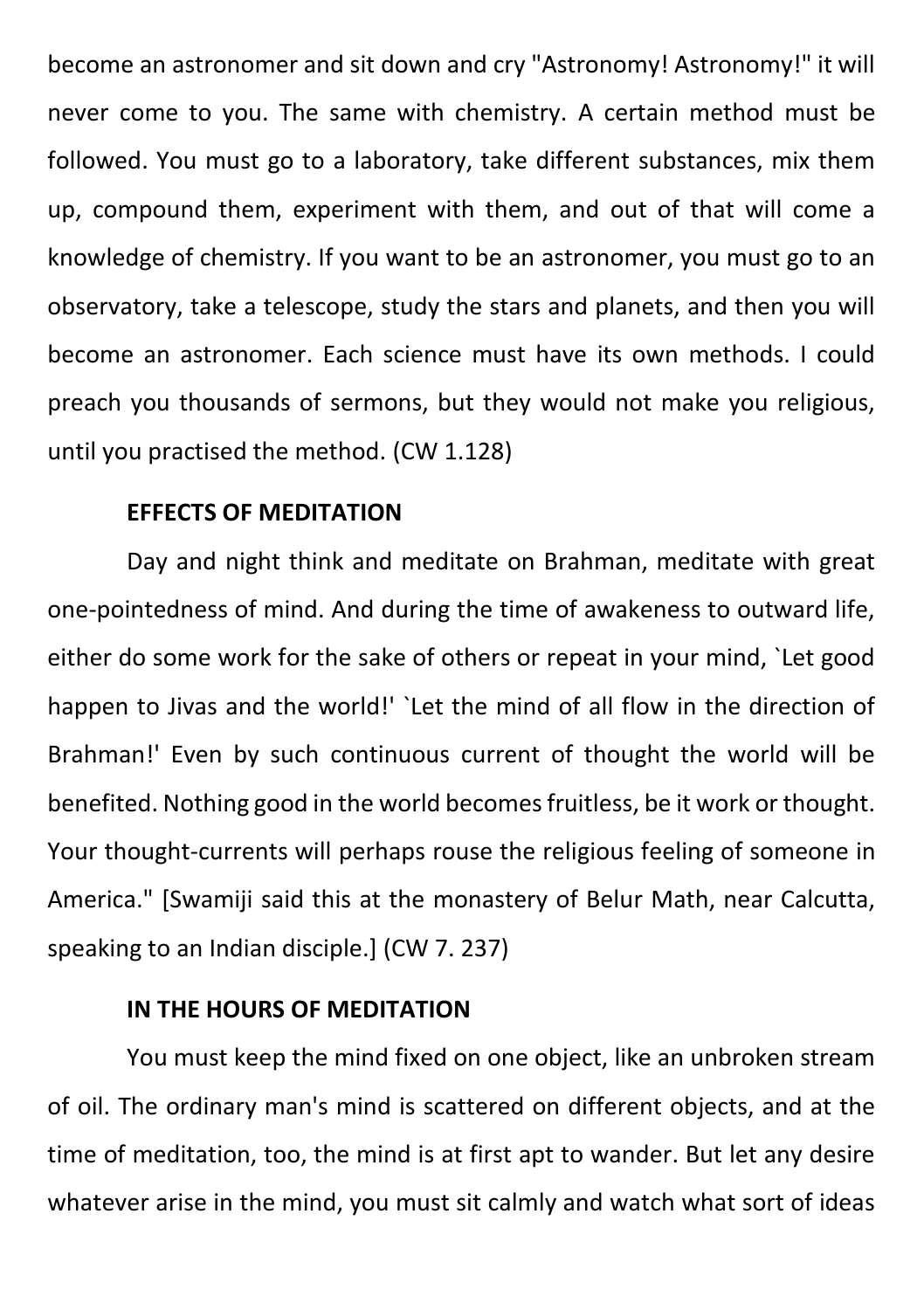are coming. By continuing to watch in that way, the mind becomes calm, and there are no more thought-waves in it. These waves represent the thoughtactivity of the mind. Those things that you have previously thought deeply, have transformed themselves into a subconscious current, and therefore these come up in the mind in meditation.

The rise of these waves, or thoughts, during meditation is an evidence that your mind is tending towards concentration. Sometimes the mind is concentrated on a set of ideas--this is called meditation with Vikalpa or oscillation. But when the mind becomes almost free from all activities, it melts in the inner Self, which is the essence of infinite Knowledge, One, and Itself Its own support. This is what is called Nirvikalpa Samadhi, free from all activities. In Shri Ramakrishna we have again and again noticed both these forms of Samadhi. He had not to struggle to get these states. They came to him spontaneously, then and there. It was a wonderful phenomenon. It was by seeing him that we could rightly understand these things. (CW 7. 253-54)

#### **EMOTIONS AND MEDITATION**

Meditate every day alone. Everything will open up of itself. During meditation, suppress the emotional side altogether. This is a great source of danger. Those that are very emotional no doubt have their Kundalini rushing quickly upwards, but it is as quick to come down as to go up. And when it does come down, it leaves the devotee in a state of utter ruin. It is for this reason that Kirtanas and other auxiliaries to emotional development have a great drawback. It is true that by dancing and jumping, etc. through a momentary impulse, that power is made to course upwards, but it is never enduring. On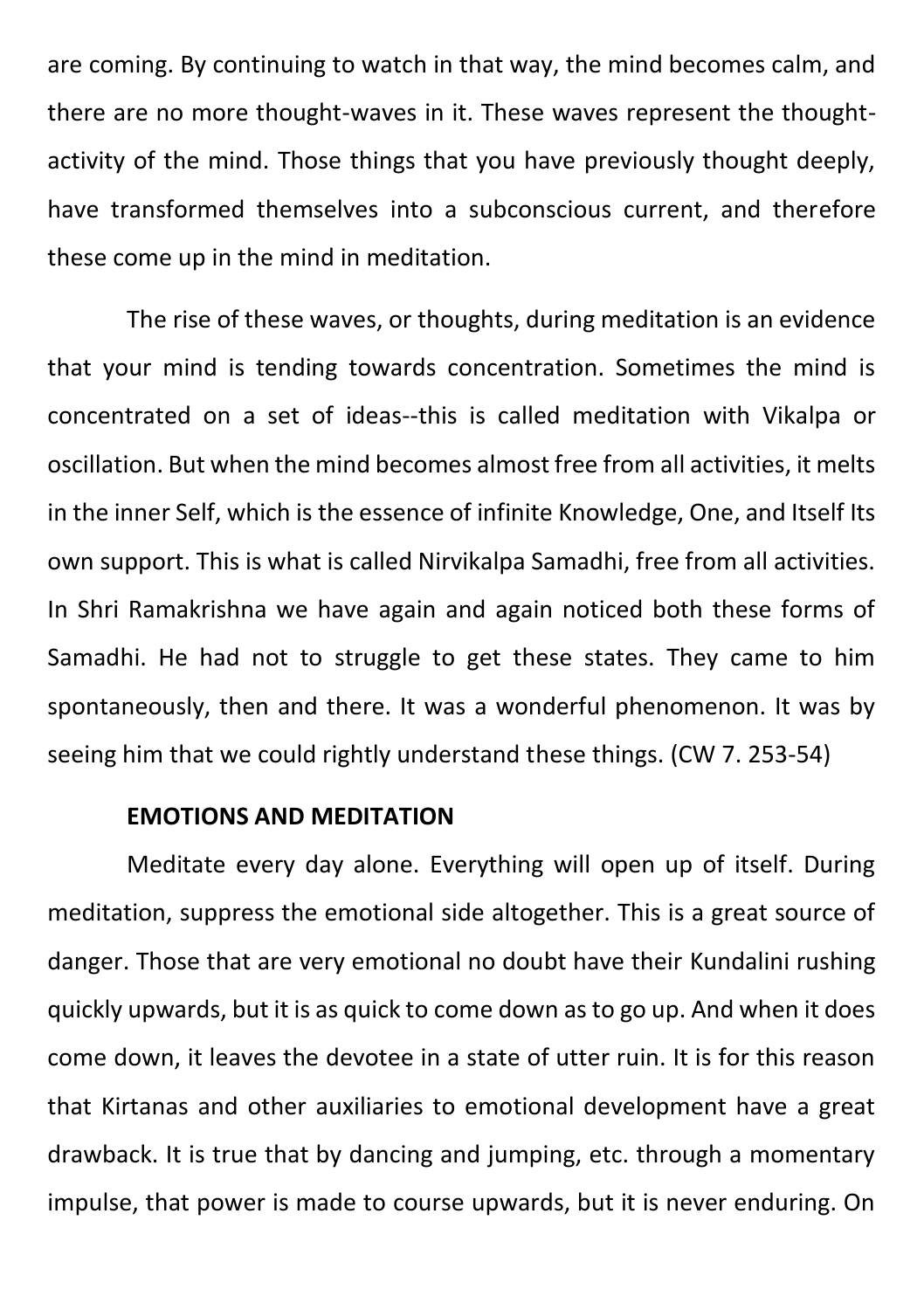the contrary when it traces back its course, it rouses violent lust in the individual. But this happens simply owing to a lack of steady practice in meditation and concentration.

Disciple: Sir, in no scriptures have I ever read these secrets of spiritual practice. Today I have heard quite new things.

Swamiji: Do you think the scriptures contain all the secrets of spiritual practice? These are being handed down secretly through a succession of Gurus and disciples. Don't leave out a single day. If you have too much pressing work, go through the spiritual exercises for at least a quarter of an hour. Can you reach the goal without steadfast devotion, my son? (CW 7. 254- 55)

#### **READ YOUR OWN LIFE**

Control the mind, cut off the senses, then you are a Yogi; after that, all the rest will come. Refuse to hear, to see, to smell, to taste; take away the mental power from the external organs. You continually do it unconsciously as when your mind is absorbed; so you can learn to do it consciously. The mind can put the senses where it pleases. Get rid of the fundamental superstition that we are obliged to act through the body. We are not. Go into your own room and get the Upanishads out of your own Self. You are the greatest book that ever was or ever will be, the infinite depository of all that is. Until the inner teacher opens, all outside teaching is in vain.

Books are useless to us until our own book opens; then all other books are good so far as they confirm our book. It is the strong that understand strength, it is the elephant that understands the lion, not the rat. How can we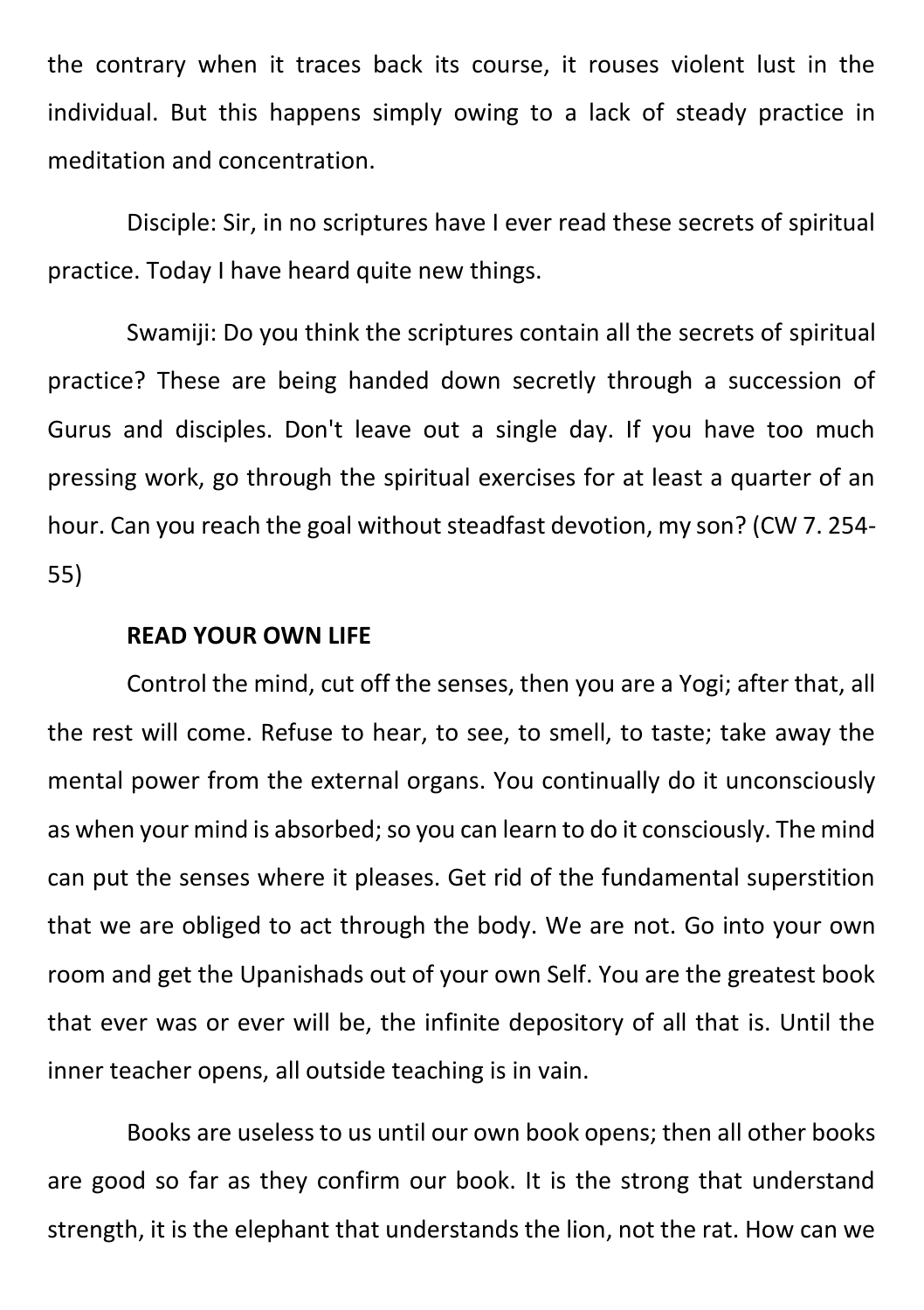understand Jesus until we are his equals? It is all in the dream to feed five thousand with two loaves, or to feed two with five loaves; neither is real and neither affects the other. Only grandeur appreciates grandeur, only God realises God.

We are the living books and books are but the words we have spoken. Everything is the living God, the living Christ; see it as such. Read man, he is the living poem. We are the light that illumines all the Bibles and Christs and Buddhas that ever were. Without that, these would be dead to us, not living. (CW 7. 71, 89)

#### **EIGHT LIMBS OF YOGA**

This Yoga is known as the eightfold Yoga, because it is divided into eight principal parts. These are:

First--Yama. This is most important and has to govern the whole life; it has five divisions:

1st. Not injuring any being by thought, word, or deed.

2nd. Non-covetousness in thought, word, or deed.

3rd. Perfect chastity in thought, word, or deed.

4th. Perfect truthfulness in thought, word, or deed.

5th. Non-receiving of gifts.

Second--Niyama. The bodily care, bathing daily, dietary, etc.

Third--Asana, posture. Hips, shoulders, and head must be held straight, leaving the spine free.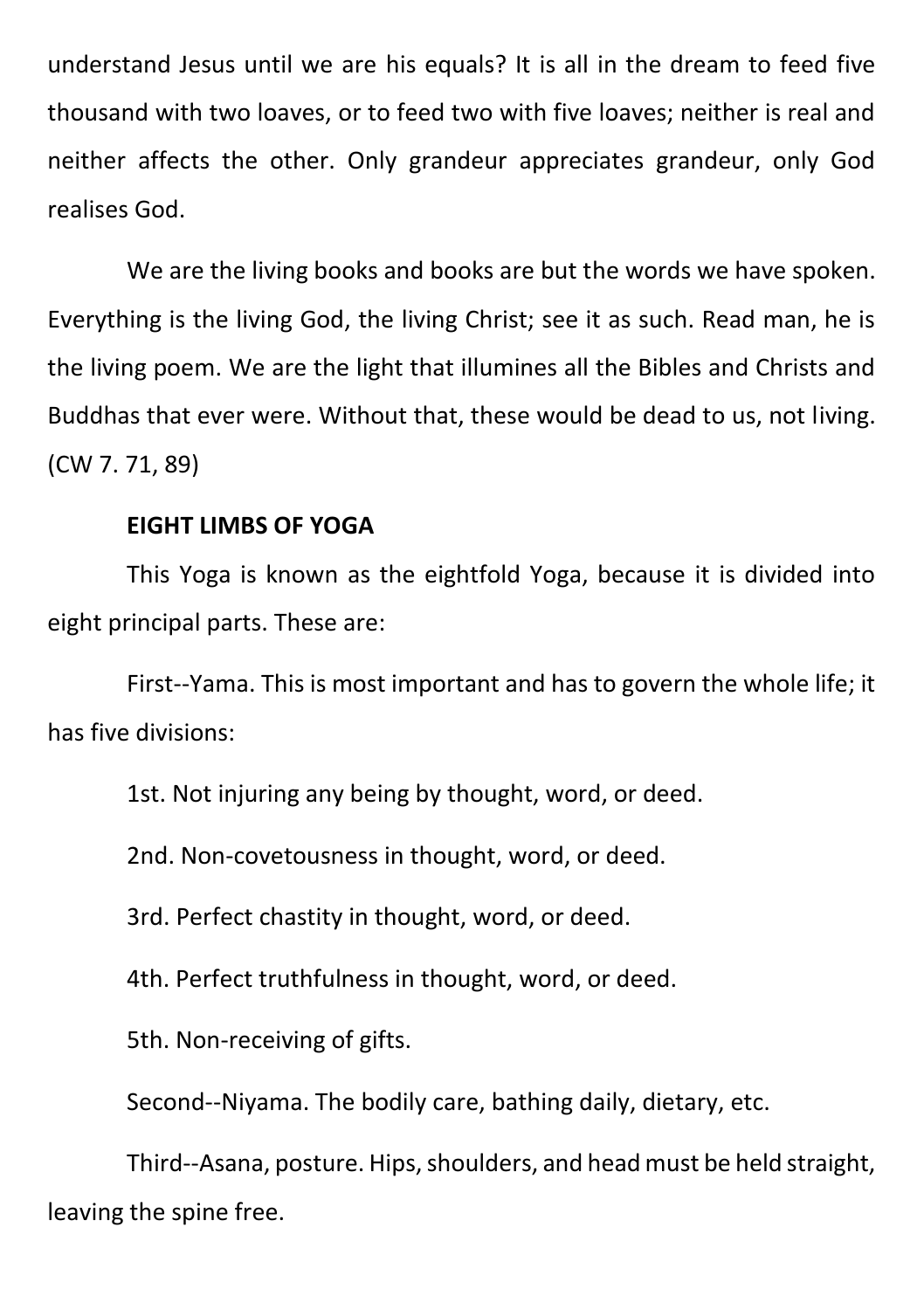Fourth--Pranayama, restraining the breath (in order to get control of the Prana or vital force).

Fifth--Pratyahara, turning the mind inward and restraining it from going outward, revolving the matter in the mind in order to understand it.

Sixth--Dharana, concentration on one subject.

Seventh--Dhyana, meditation.

Eighth--Samadhi, illumination, the aim of all our efforts.

He who seeks to come to God through Raja-Yoga must be strong mentally, physically, morally, and spiritually. Take every step in that light. (CW 8. 41, 44)

#### **AT THE THRESHOLD**

This is a lesson seeking to bring out the individuality. Each individuality must be cultivated. All will meet at the centre. "Imagination is the door to inspiration and the basis of all thought." All prophets, poets, and discoverers have had great imaginative power. The explanation of nature is in us; the stone falls outside, but gravitation is in us, not outside.

Those who stuff themselves, those who starve themselves, those who sleep too much, those who sleep too little, cannot become Yogis. Ignorance, fickleness, jealousy, laziness, and excessive attachment are the great enemies to success in Yoga practice. The three great requisites are:

First. Purity, physical and mental; all uncleanness, all that would draw the mind down, must be abandoned.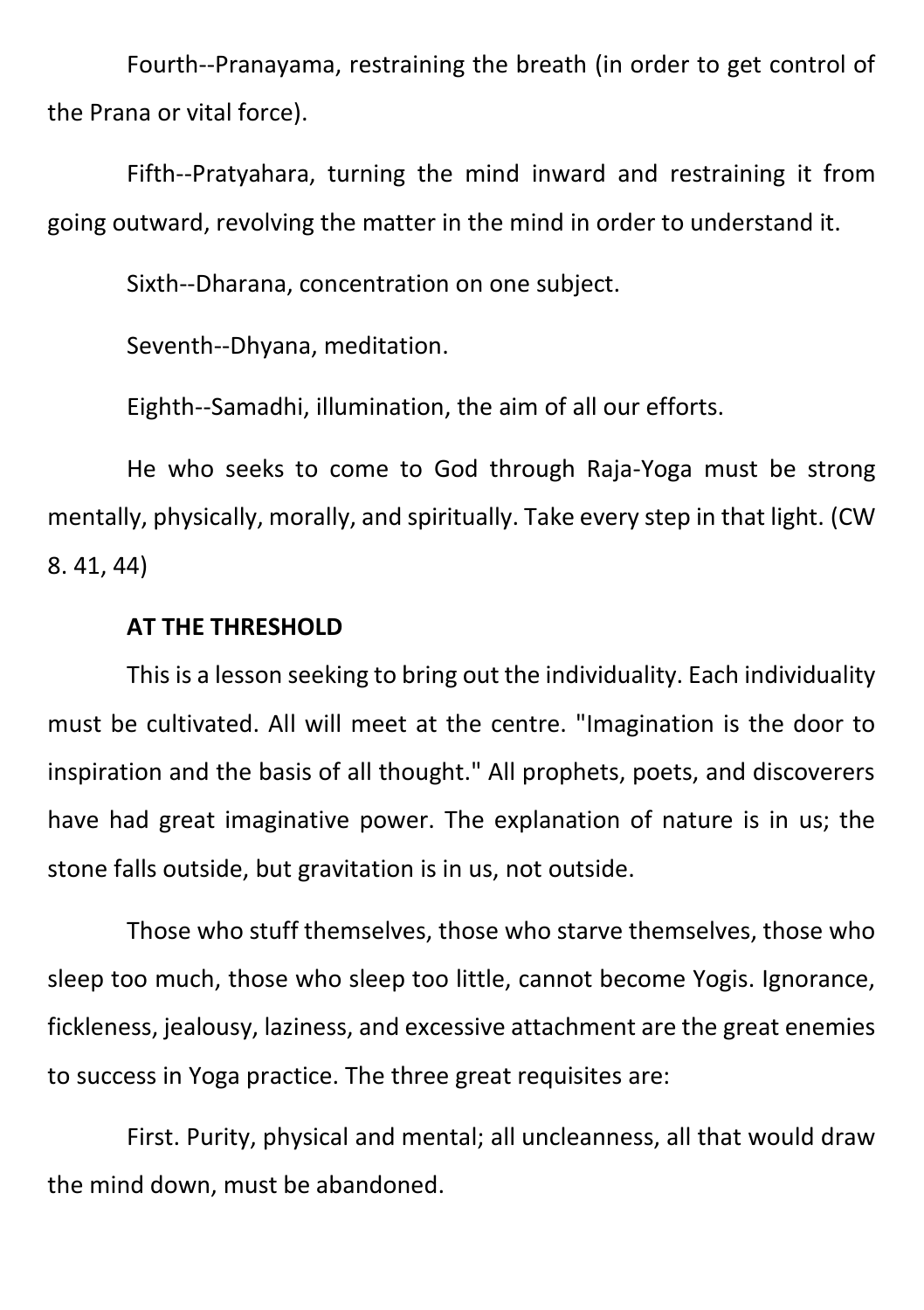Second. Patience: At first there will be wonderful manifestations, but they will all cease. This is the hardest period, but hold fast; in the end the gain is sure if you have patience.

Third. Perseverance: Persevere through thick and thin, through health and sickness, never miss a day in practice. (CW 8. 38)

## **MEDITATE IN SILENCE**

It is impossible to find God outside of ourselves. Our own souls contribute all the divinity that is outside of us. We are the greatest temple. The objectification is only a faint imitation of what we see within ourselves.

Concentration of the powers of the mind is our only instrument to help us see God. If you know one soul (your own), you know all souls, past, present, and to come. The will concentrates the mind, certain things excite and control this will, such as reason, love, devotion, breathing. The concentrated mind is a lamp that shows us every corner of the soul.

Truth cannot be partial; it is for the good of all. Finally, in perfect rest and peace meditate upon It, concentrate your mind upon It, make yourself one with It. Then no speech is needed; silence will carry the truth. Do not spend your energy in talking, but meditate in silence; and do not let the rush of the outside world disturb you. When your mind is in the highest state, you are unconscious of it. Accumulate power in silence and become a dynamo of spirituality. (CW 7. 59-61)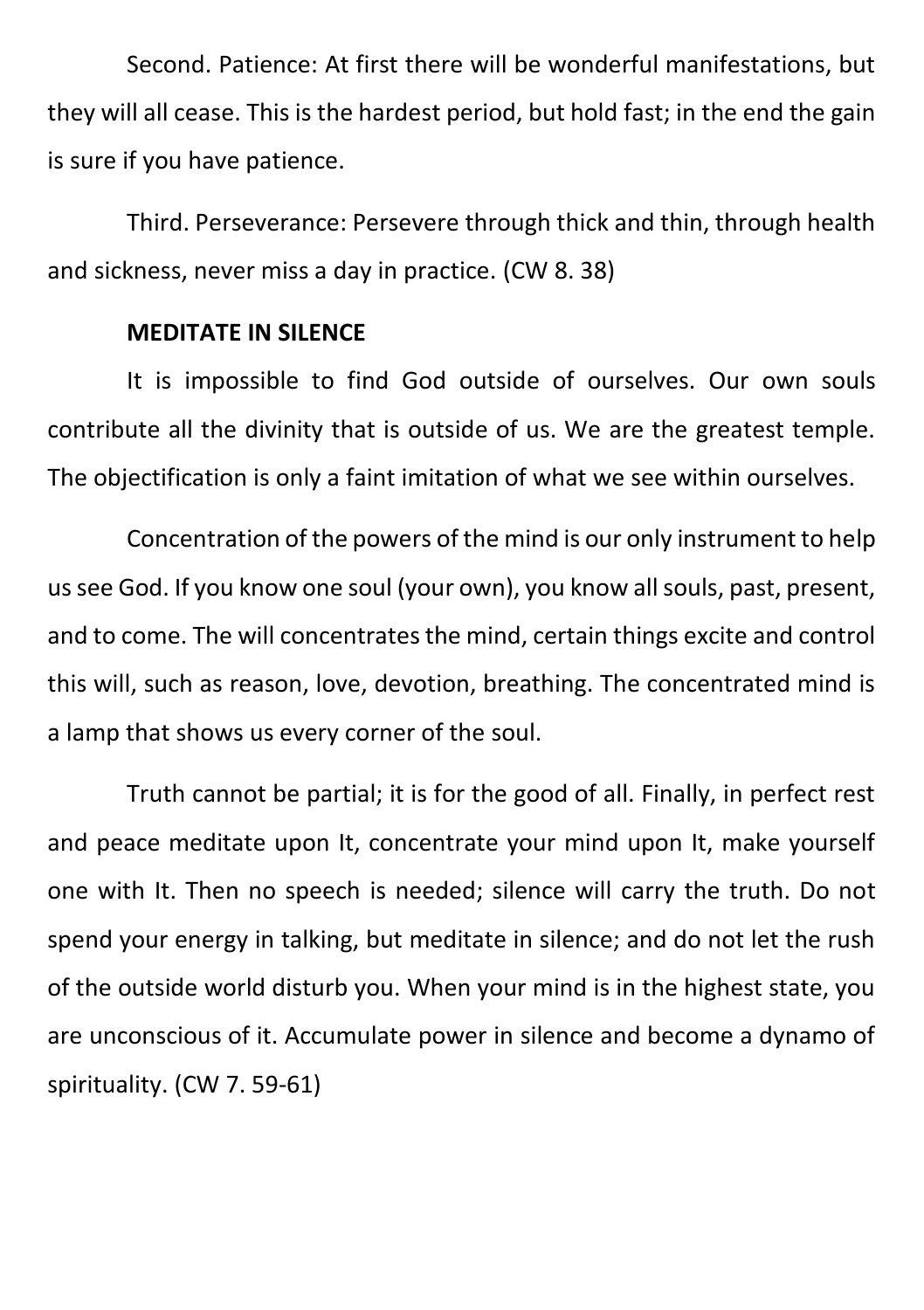# **MEDITATION ACCORDING TO VEDANTA**

## **WHY GOD?**

I have been asked many times, "Why do you use that old word, God?" Because it is the best word for our purpose; you cannot find a better word than that, because all the hopes, aspirations, and happiness of humanity have been centred in that word. It is impossible now to change the word. Words like these were first coined by great saints who realised their import and understood their meaning. But as they become current in society, ignorant people take these words, and the result is that they lose their spirit and glory. The word God has been used from time immemorial, and the idea of this cosmic intelligence, and all that is great and holy, is associated with it. Do you mean to say that because some fool says it is not all right, we should throw it away? Another man may come and say, "Take *my* word," and another again, "Take *my* word." So there will be no end to foolish words. Use the old word, only use it in the true spirit, cleanse it of superstition, and realise fully what this great ancient word means. (CW 2. 210)

## **THE VEDANTIC CONCEPTION OF GOD**

What is the God of Vedanta? He is principle, not person. You and I are all Personal Gods. The absolute God of the universe, the creator, preserver, and destroyer of the universe, is impersonal principle. You and I, the cat, rat, devil, and ghost, all these are Its persons--all are Personal Gods. You want to worship Personal Gods. It is the worship of your own self. If you take my advice, you will never enter any church. Come out and go and wash off. Wash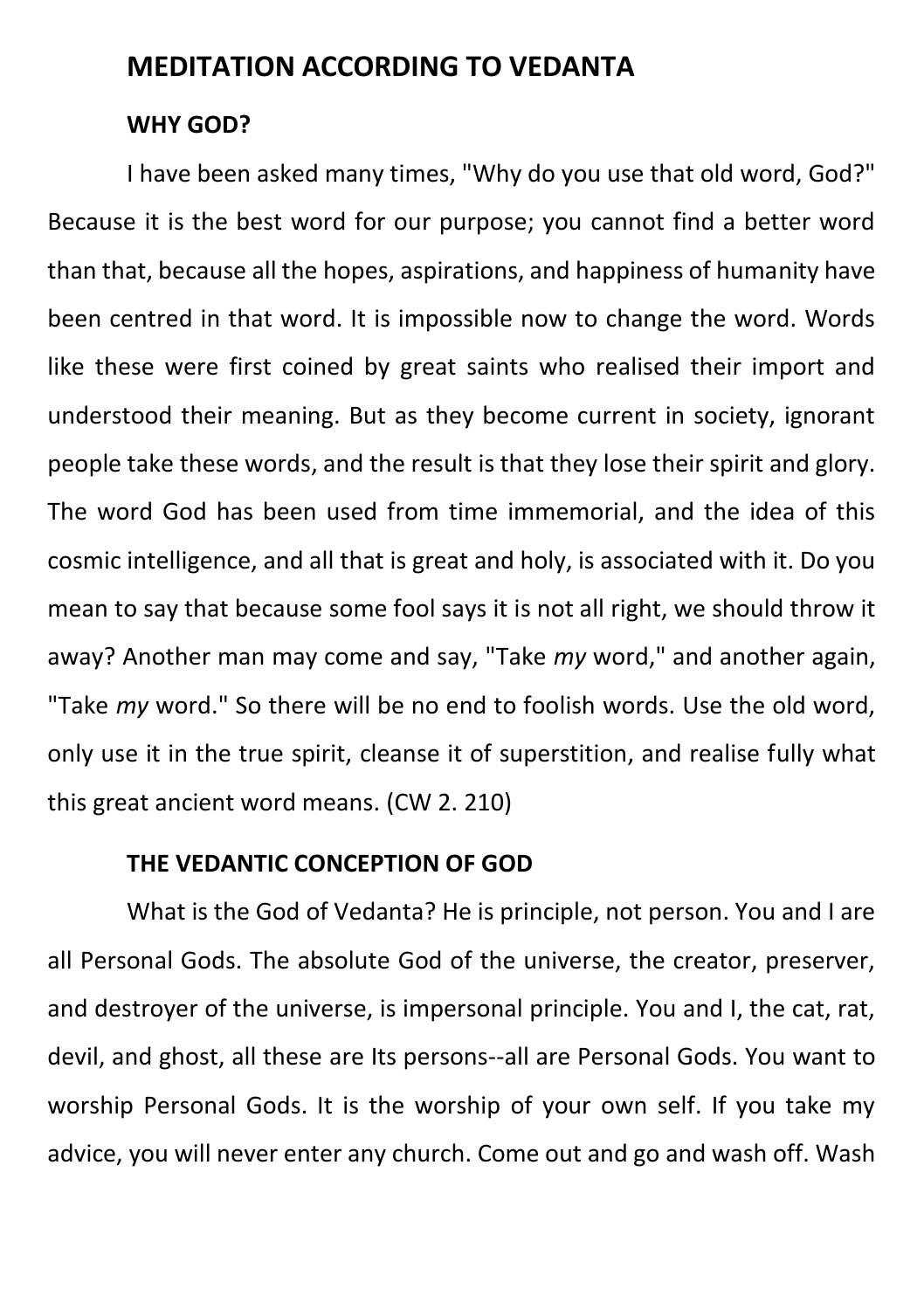yourself again and again until you are cleansed of all the superstitions that have clung to you through the ages.

I have been asked many times, "Why do you laugh so much and make so many jokes?" I become serious sometimes--when I have stomach-ache! The Lord is all blissfulness. He is the reality behind all that exists, He is the goodness, the truth in everything. You are His incarnations. That is what is glorious. The nearer you are to Him, the less you will have occasions to cry or weep. The further we are from Him, the more will long faces come. The more we know of Him, the more misery vanishes.

God is the infinite, impersonal being--ever existent, unchanging, immortal, fearless; and you are all His incarnations, His embodiments. This is the God of Vedanta, and His heaven is everywhere. (CW 8. 133-34)

# **THE GOAL AND METHODS OF REALIZATION**

As every science has its methods so has every religion. Methods of attaining the end of our religion are called Yoga, and the different forms of Yoga that we teach are adapted to the different natures and temperaments of men. We classify them in the following way, under four heads:

(1) Karma Yoga - The manner in which a man realizes his own divinity through works and duty.

(2) Bhakti Yoga - The realization of a divinity through devotion to and love of a personal God.

(3) Rajah Yoga - The realization of divinity through control of mind.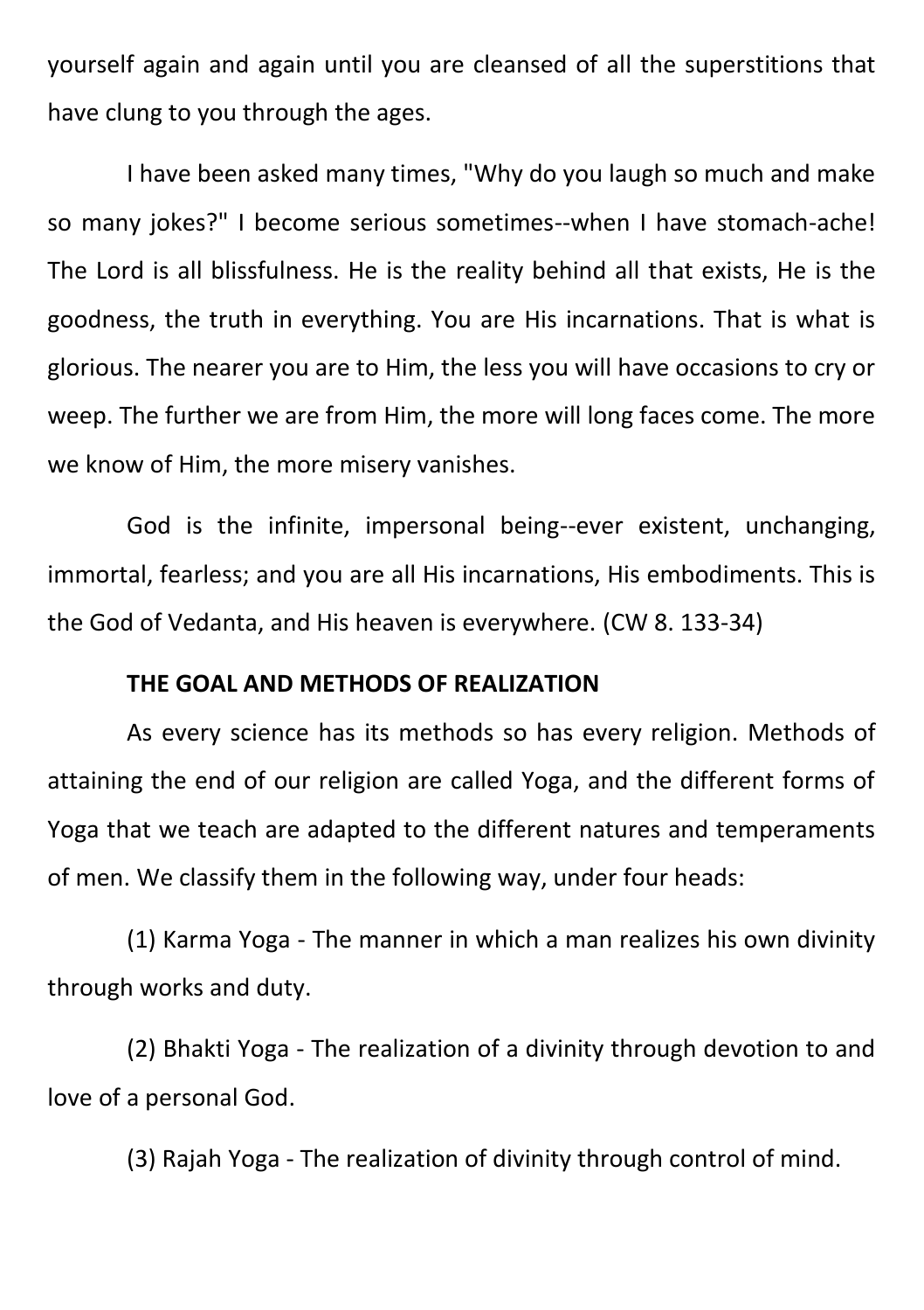(4) Jnana Yoga - The realization of man's own divinity through knowledge.

These are all different roads leading to the same center - God. (CW 5. 292)

# **PRAY FOR ILLUMINATION**

Pray for illumination.

"I meditate on the glory of that being who created this universe; may he illuminate my mind." Sit and meditate on this ten or fifteen minutes.

Tell your experiences to no one but your Guru.

Talk as little as possible.

Keep your thoughts on virtue; what we think we tend to become.

Holy meditation helps to burn out all mental impurities. (CW 8. 39)

# **DE-HYPNOTIZATION**

Meditation has been laid stress upon by all religions. The meditative state of mind is declared by the Yogis to be the highest state in which the mind exists. When the mind is studying the external object, it gets identified with it, loses itself. To use the simile of the old Indian philosopher: the soul of man is like a piece of crystal, but it takes the colour of whatever is near it. Whatever the soul touches… it has to take its colour. That is the difficulty. That constitutes the bondage. The colour is so strong, the crystal forgets itself and identifies itself with the colour. Suppose a red flower is near the crystal and the crystal takes the colour and forgets itself, thinks it is red. We have taken the colour of the body and have forgotten what we are. All the difficulties that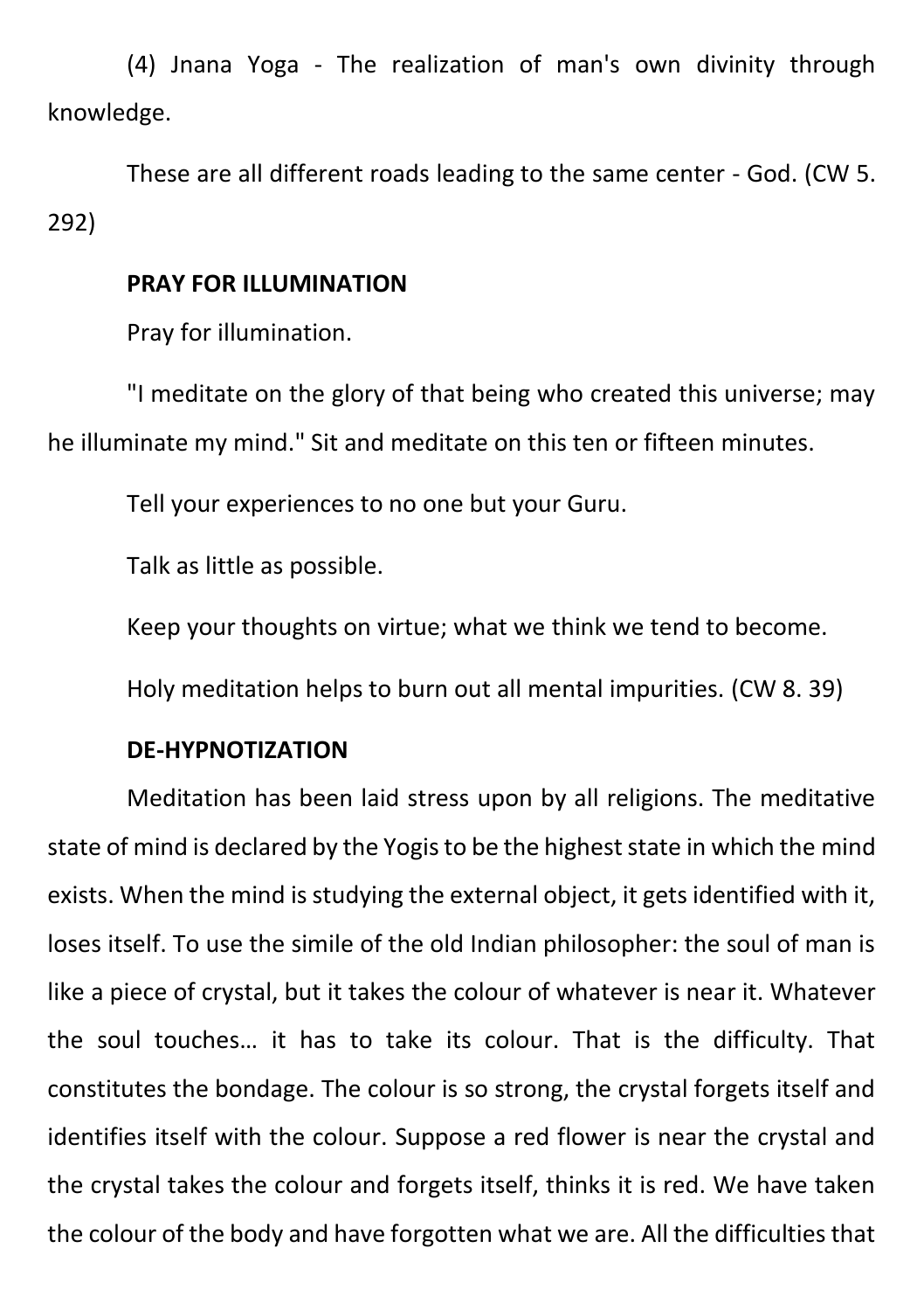follow come from that one dead body. All our fears, all worries, anxieties, troubles, mistakes, weakness, evil, are from that one great blunder--that we are bodies.

The practice of meditation is pursued. The crystal knows what it is, takes it own colour. It is meditation that brings us nearer to truth than anything else… (CW 4. 227)

### **HERE AND NOW**

Do not wait to have a harp and rest by degrees; why not take a harp and begin here? Why wait for heaven? Make it here.

How can we understand that Moses saw God unless we too see Him? If God ever came to anyone, He will come to me. I will go to God direct; let Him talk to me. I cannot take belief as a basis; that is atheism and blasphemy. If God spake to a man in the deserts of Arabia two thousand years ago, He can also speak to me today, else how can I know that He has not died? Come to God any way you can; only come. But in coming do not push anyone down. (CW 7. 93, 97)

### **AN INDIAN LULLABY**

There was once a Hindu queen, who so much desired that all her children should attain freedom in this life that she herself took all the care of them; and as she rocked them to sleep, she sang always the one song to them- -"Tat tvam asi, Tat tvam asi" ("That thou art, That thou art").

Three of them became Sannyasins, but the fourth was taken away to be brought up elsewhere to become a king. As he was leaving home, the mother gave him a piece of paper which he was to read when he grew to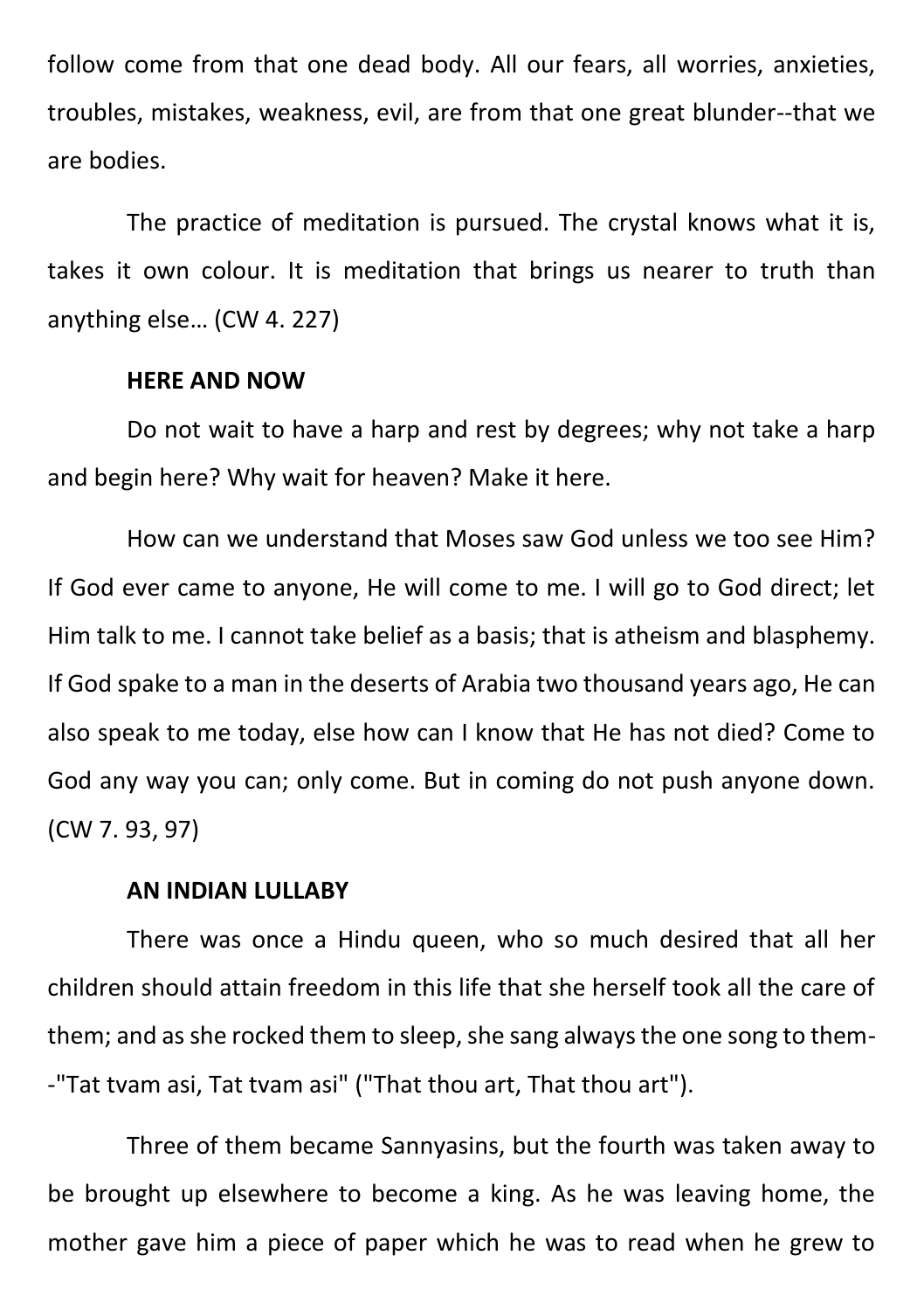manhood. On that piece of paper was written, "God alone is true. All else is false. The soul never kills or is killed. Live alone or in the company of holy ones." When the young prince read this, he too at once renounced the world and became a Sannyasin. (CW 7. 89-90)

# **A TALE OF TWO BIRDS**

The whole of the Vedanta Philosophy is in this story: Two birds of golden plumage sat on the same tree. The one above, serene, majestic, immersed in his own glory; the one below restless and eating the fruits of the tree, now sweet, now bitter. Once he ate an exceptionally bitter fruit, then he paused and looked up at the majestic bird above; but he soon forgot about the other bird and went on eating the fruits of the tree as before. Again he ate a bitter fruit, and this time he hopped up a few boughs nearer to the bird at the top. This happened many times until at last the lower bird came to the place of the upper bird and lost himself. He found all at once that there had never been two birds, but that he was all the time that upper bird, serene, majestic, and immersed in his own glory. (CW 7. 80)

#### **BE GRATEFUL!**

Be grateful to him who curses you, for he gives you a mirror to show what cursing is, also a chance to practise self-restraint; so bless him and be glad. Without exercise, power cannot come out; without the mirror, we cannot see ourselves.

The angels never do wicked deeds, so they never get punished and never get saved. Blows are what awaken us and help to break the dream. They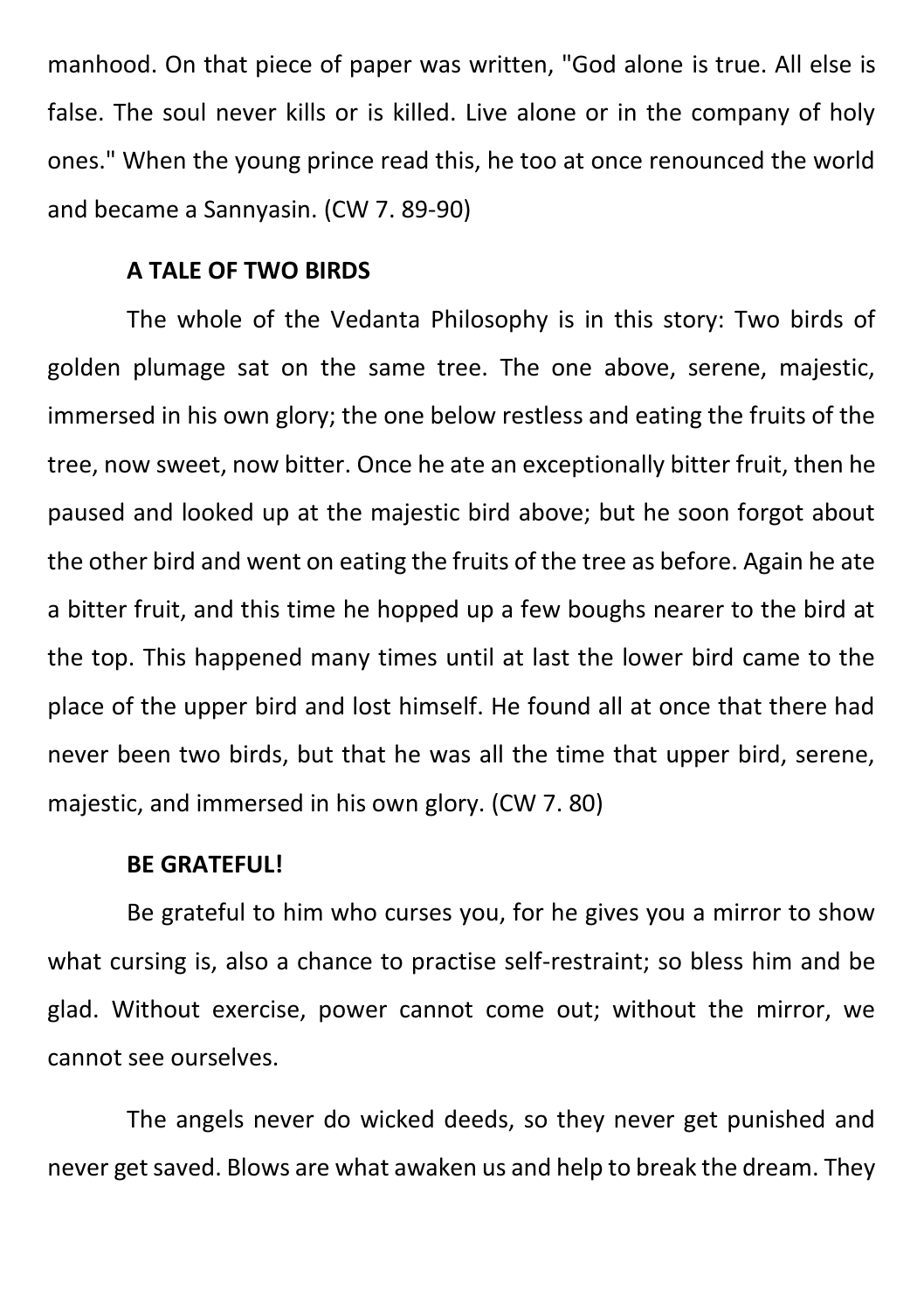show us the insufficiency of this world and make us long to escape, to have freedom… (CW 7. 69, 79)

# **FROM SOLITUDE TO SOCIETY**

Swamiji: Shankara left this Advaita philosophy in the hills and forests, while I have come to bring it out of those places and scatter it broadcast before the workaday world and society. The lion-roar of Advaita must resound in every hearth and home, in meadows and groves, over hills and plains. Come all of you to my assistance and set yourselves to work.

Disciple: Sir, it appeals to me rather to realise that state through meditation than to manifest it in action.

Swamiji: That is but a state of stupefaction, as under liquor. What will be the use of merely remaining like that? Through the urge of Advaitic realisation, you should sometimes dance wildly and sometimes remain lost to outward sense. Does one feel happy to taste of a good thing by oneself? One should share it with others. Granted that you attain personal liberation by means of the realisation of the Advaita, but what matters it to the world? You must liberate the whole universe before you leave this body. Then only you will be established in the eternal Truth. Has that bliss any match, my boy? (CW 7. 162-63)

# **WHO CAN KNOW THE KNOWER?**

Disciple: If I am Brahman, why don't I always realise it?

Swamiji: In order to attain to that realisation in the conscious plane, some instrumentality is required. The mind is that instrument in us. But it is a non-intelligent substance. It only appears to be intelligent through the light of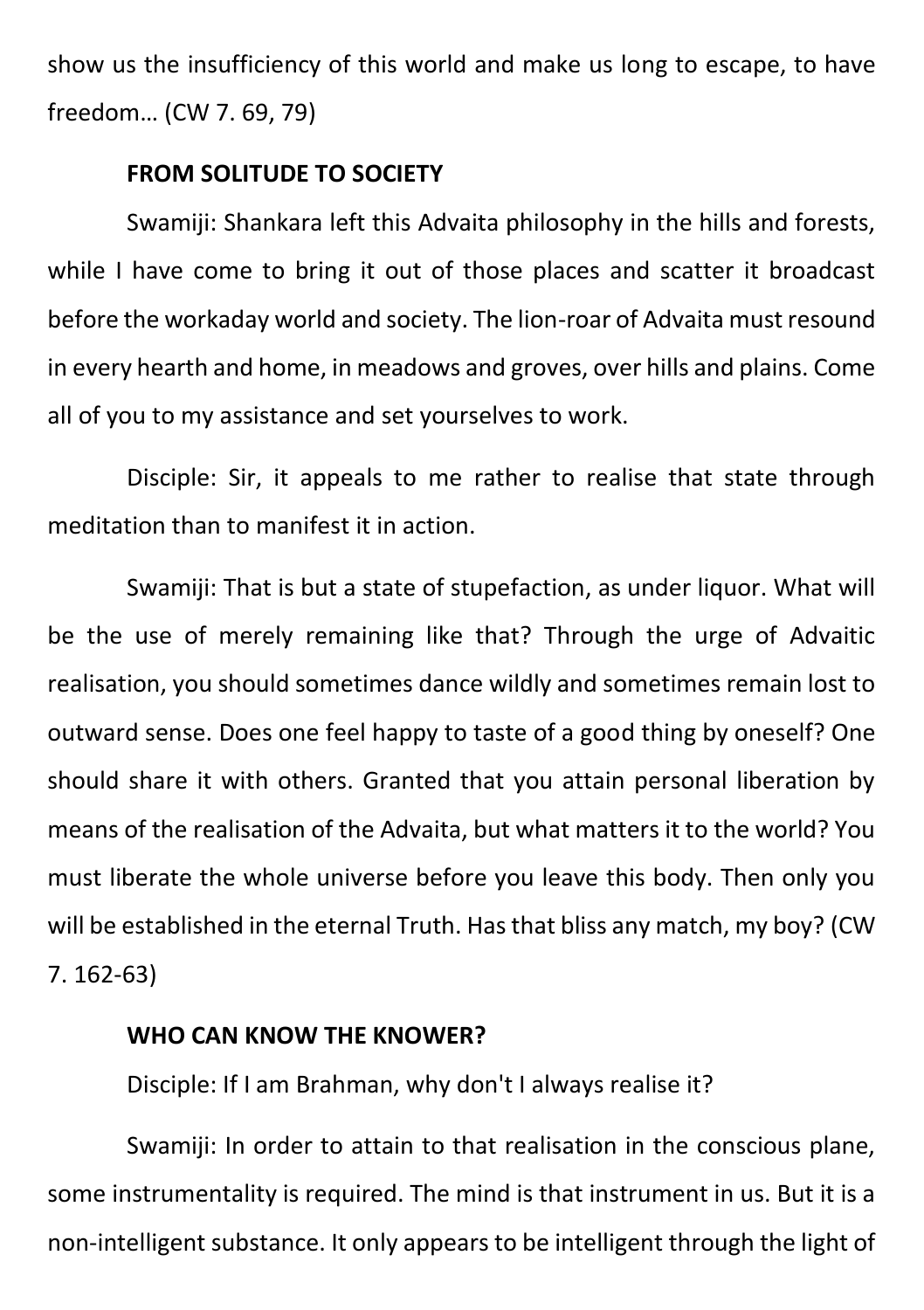the Atman behind. Therefore it is certain that you won't be able to know the Atman, the Essence of Intelligence, through the mind. You have to go beyond the mind. The real fact is that there is a state beyond the conscious plane, where there is no duality of the knower, knowledge, and the instrument of knowledge etc. When the mind is merged, that state is perceived. I say it is "perceived," because there is no other word to express that state. Language cannot express that state. (CW 7. 141-42)

# **WHAT IS BEYOND?**

The processes of evolution, higher and higher combinations, are not in the soul; it is already what it is. They are in nature. But as nature is evolving forward into higher and higher combinations, more and more of the majesty of the soul is manifesting itself. Suppose here is a screen, and behind the screen is wonderful scenery. There is one small hole in the screen through which we can catch only a little bit of that scenery behind. Suppose that hole becomes increased in size. As the hole increases in size, more and more of the scenery behind comes within the range of vision; and when the whole screen has disappeared, there is nothing between the scenery and you; you see the whole of it. This screen is the mind of man. Behind it is the majesty, the purity, the infinite power of the soul, and as the mind becomes clearer and clearer, purer and purer, more of the majesty of the soul manifests itself. Not that the soul is changing, but the change is in the screen. The soul is the unchangeable One, the immortal, the pure, the ever-blessed One. (CW 6.24)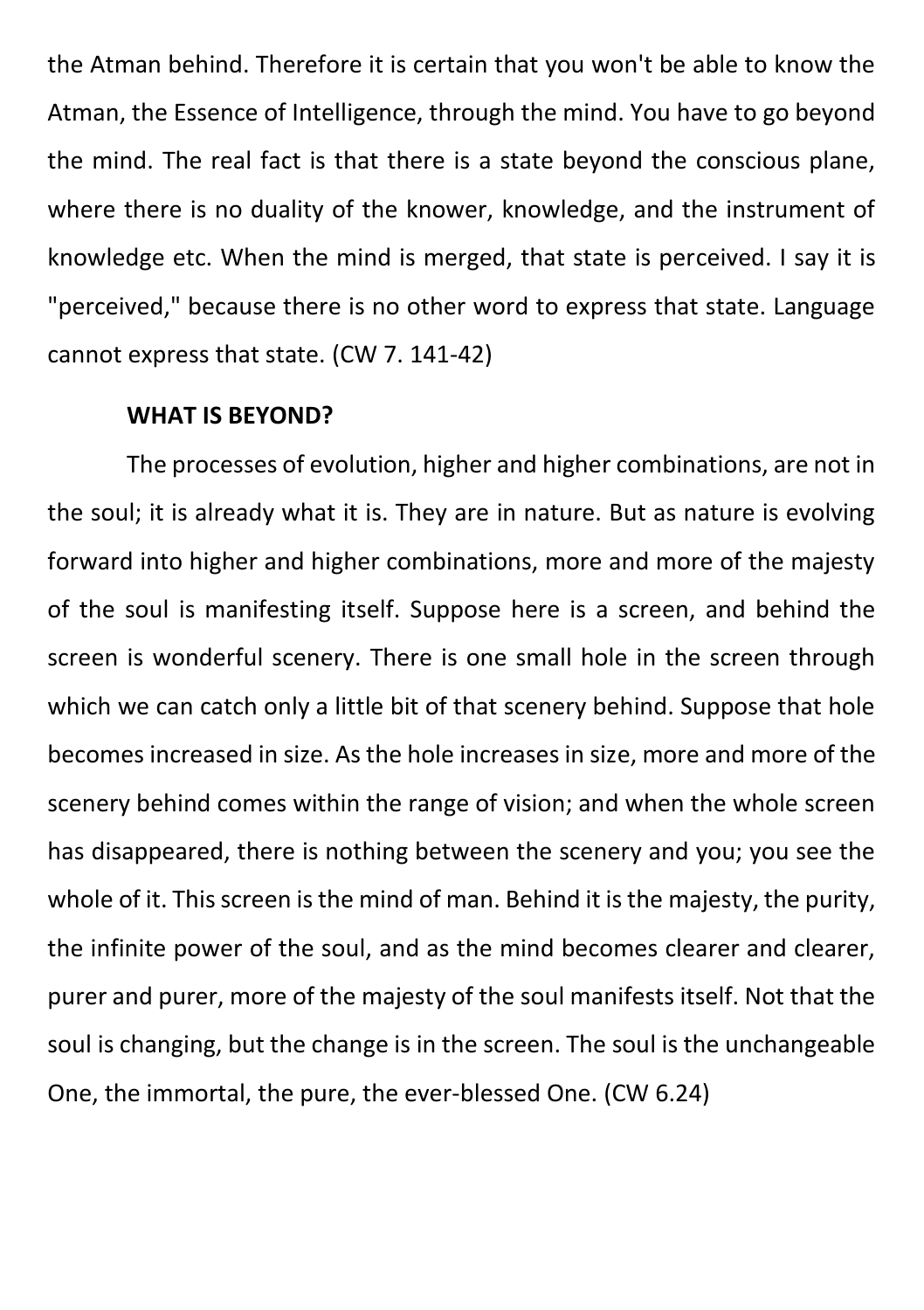#### **BE THE WITNESS!**

Say, when the tyrant hand is on your neck, "I am the Witness! I am the Witness!" Say, "I am the Spirit! Nothing external can touch me." When evil thoughts arise, repeat that, give that sledge-hammer blow on their heads, "I am the Spirit! I am the Witness, the Ever-Blessed! I have no reason to do, no reason to suffer, I have finished with everything, I am the Witness. I am in my picture gallery--this universe is my museum, I am looking at these successive paintings. They are all beautiful. Whether good or evil. I see the marvellous skill, but it is all one. Infinite flames of the Great Painter!" (CW 5. 254)

#### **DO WE WANT GOD?**

Let us ask ourselves each day, "Do we want God?" When we begin to talk religion, and especially when we take a high position and begin to teach others, we must ask ourselves the same question. I find many times that I don't want God, I want bread more. I may go mad if I don't get a piece of bread; many ladies will go mad if they don't get a diamond pin, but they do not have the same desire for God; they do not know the only Reality that is in the universe. There is a proverb in our language--If I want to be a hunter, I'll hunt the rhinoceros; if I want to be a robber, I'll rob the king's treasury. What is the use of robbing beggars or hunting ants? So if you want to love, love God. (CW 4. 20)

## **THE SOUL AND ITS BONDAGE**

We are the Infinite Being of the universe and have become materialised into these little beings, men and women, depending upon the sweet word of one man, or the angry word of another, and so forth. What a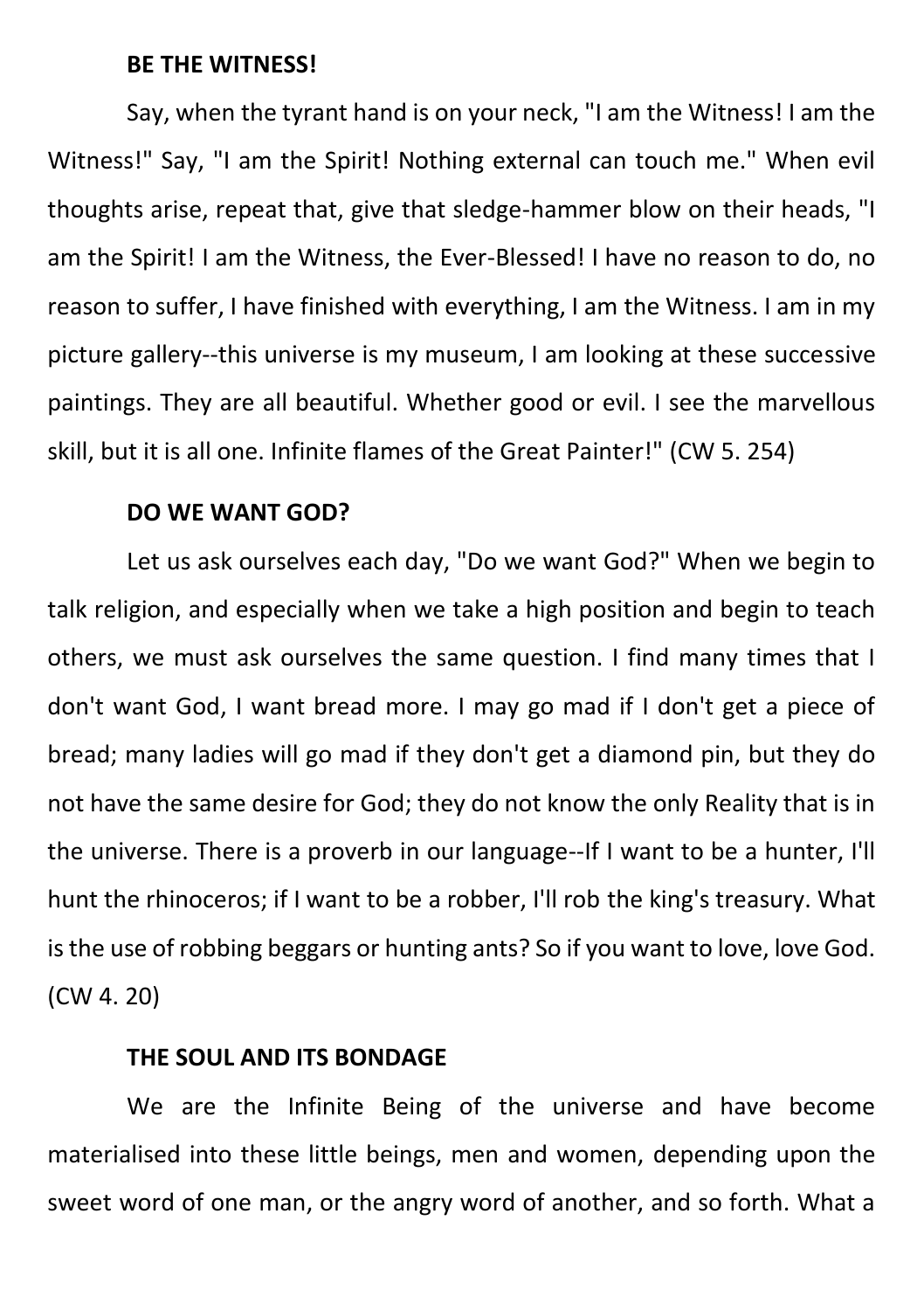terrible dependence, what a terrible slavery! If you pinch my body, I feel pain. If one says a kind word, I begin to rejoice. See my condition--slave of the body, slave of the mind, slave of the world, slave of a good word, slave of a bad word, slave of passion, slave of happiness, slave of life, slave of death, slave of everything! This slavery has to be broken. Think always, "I am Brahman."

So what is the meditation of the Jnani? He wants to rise above every idea of body or mind, to drive away the idea that he is the body. Why make the body nice? To enjoy the illusion once more? To continue slavery? Let it go, I am not the body. That is the way of the Jnani. The Bhakta says, "The Lord has given me this body that I many safely cross the ocean of life, and I must cherish it until the journey is accomplished." The Yogi says, "I must be careful of the body, so that I may go steadily and finally attain liberation." (CW 3. 25, 27-28)

## **IT IS ALL IN FUN**

It is all play. Play! God Almighty plays. That is all. You are the almighty God playing. If you want to play on the side and take the part of a beggar, you are not [to blame someone else for making that choice]. You enjoy being the beggar. You know your real nature [to be divine]. You are the king and play you are a beggar... It is all fun. Know it and play. That is all there is to it. Then practise it. The whole universe is a vast play. All is good because all is fun.

When I was a child I was told by someone that God watches everything. I went to bed and looked up and expected the ceiling of the room to open. Nothing happened. Nobody is watching us except ourselves. No Lord except our own Self.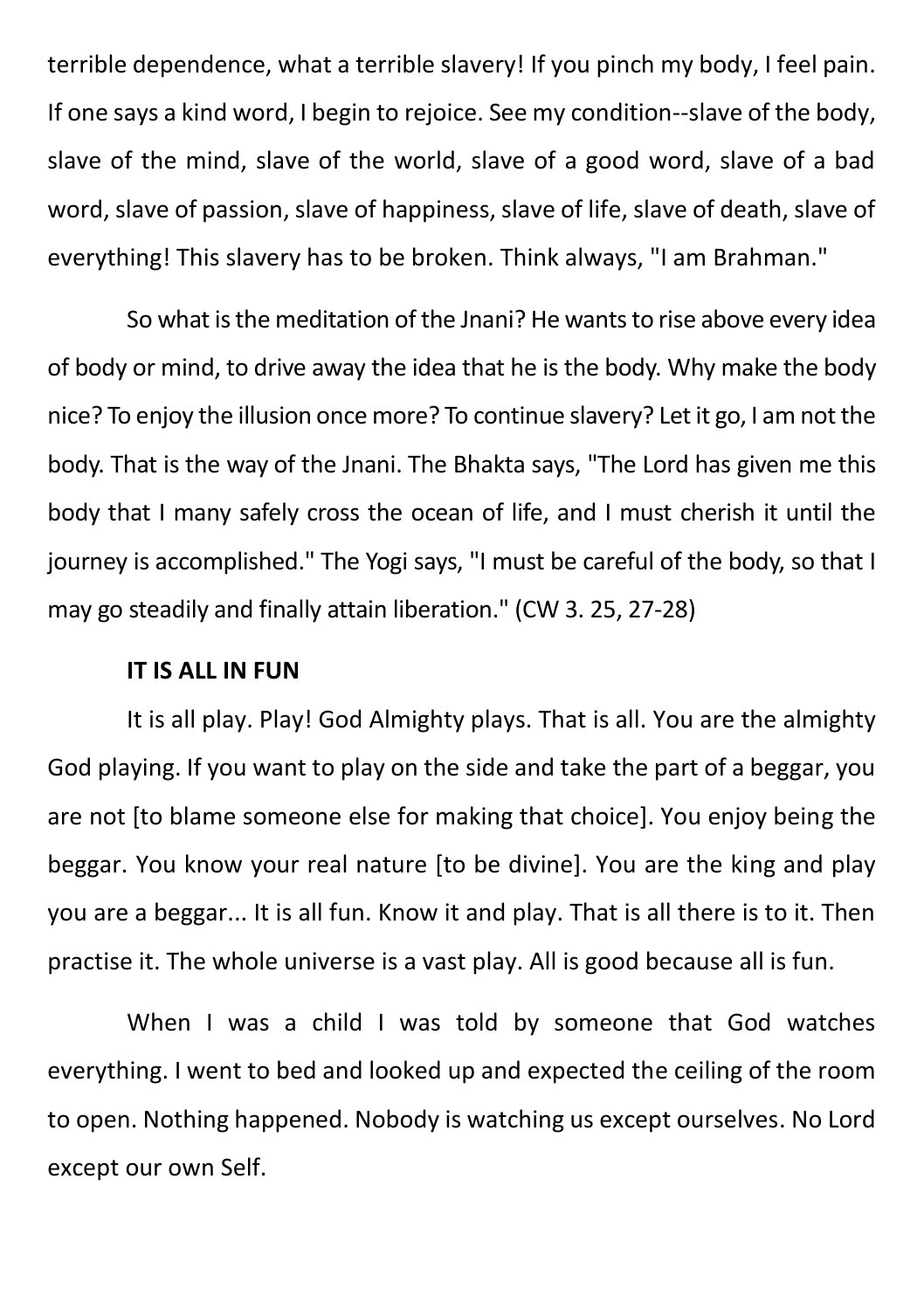Do not be miserable! Do not repent! What is done is done. If you burn yourself, take the consequences.

Be sensible. We make mistakes; what of that? That is all in fun. They go so crazy over their past sins, moaning and weeping and all that. Do not repent! After having done work, do not think of it. Go on! Stop not! Don't look back! What will you gain by looking back?

He who knows that he is free is free; he who knows that he is bound is bound. What is the end and aim of life? None, because I [know that I am the Infinite]. If you are beggars, you can have aims. I have no aims, no want, no purpose. I come to your country, and lecture --just for fun. (CW 2. 470-71)

# **A PSALM OF LIFE**

In enjoyment is the fear of disease; In high birth, the fear of losing caste; In wealth, the fear of tyrants; In honour, the fear of losing her; In strength, the fear of enemies; In beauty, the fear of the other sex; In knowledge, the fear of defeat; In virtue, the fear of scandal; In the body, the fear of death. In this life, all is fraught with fear. Renunciation alone is fearless. (In Search of God and other Poems, P 81)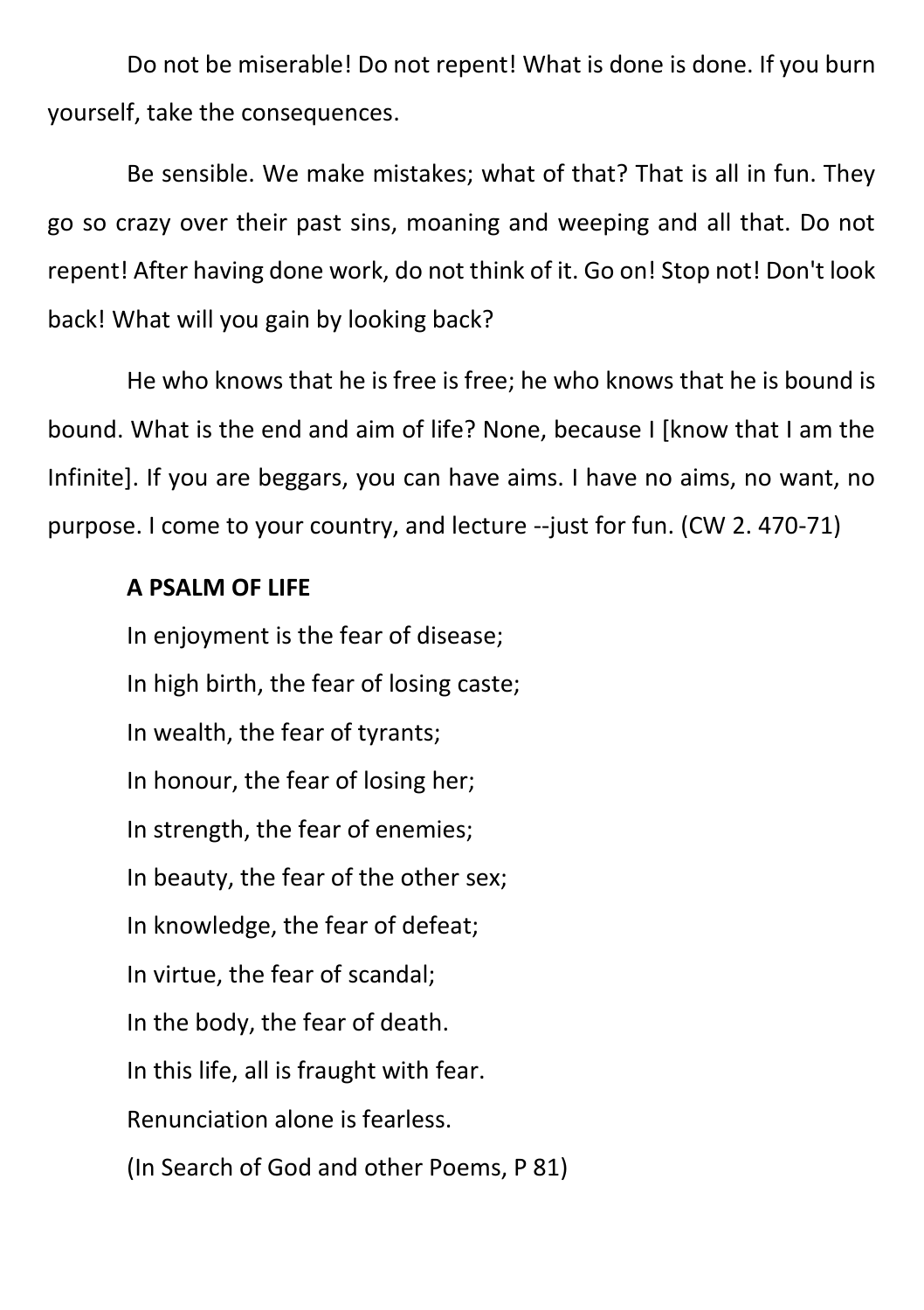#### **LET BYGONES BE BYGONES**

If I teach you, therefore, that your nature is evil, that you should go home and sit in sackcloth and ashes and weep your lives out because you took certain false steps, it will not help you, but will weaken you all the more, and I shall be showing you the road to more evil than good. If this room is full of darkness for thousands of years and you come in and begin to weep and wail, "Oh the darkness", will the darkness vanish? Strike a match and light comes in a moment. What good will it do you to think all your lives, "Oh, I have done evil, I have made many mistakes"? It requires no ghost to tell us that. Bring in the light and the evil goes in a moment. Build up your character, and manifest your real nature, the Effulgent, the Resplendent, the Ever-Pure, and call It up in everyone that you see. (CW 2. 357)

# **THE LIVING GOD IS WITHIN YOU**

The living God is within you, and yet you are building churches and temples and believing all sorts of imaginary nonsense. The only God to worship is the human soul in the human body. Of course all animals are temples too, but man is the highest, the Taj Mahal of temples. If I cannot worship in that, no other temple will be of any advantage. The moment I have realised God sitting in the temple of every human body, the moment I stand in reverence before every human being and see God in him--that moment I am free from bondage, everything that binds vanishes, and I am free. (CW 2. 321)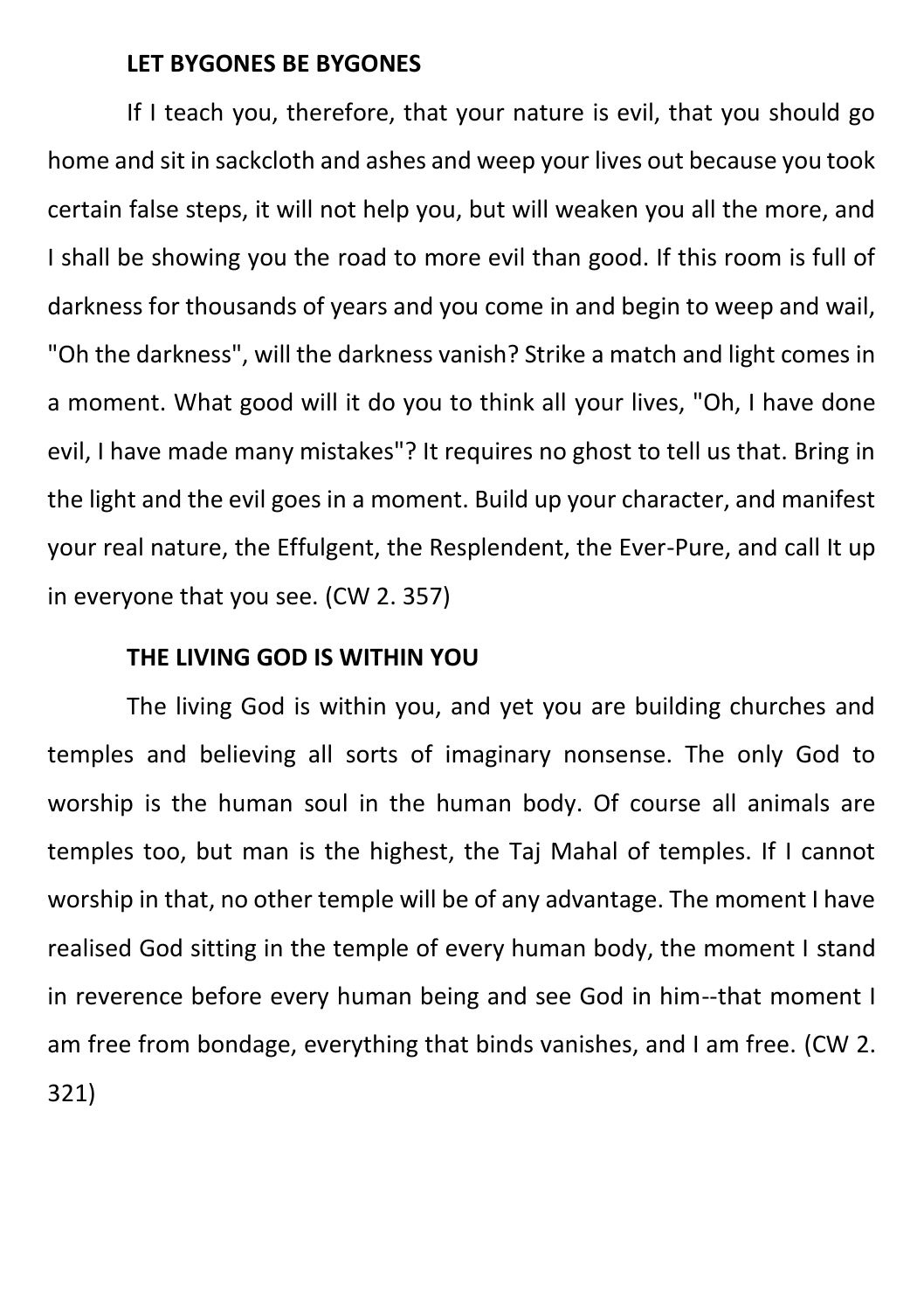#### **THE LORD IS YOURS**

Do you feel for others? If you do, you are growing in oneness. If you do not feel for others, you may be the most intellectual giant ever born, but you will be nothing; you are but dry intellect, and you will remain so. And if you feel, even if you cannot read any book and do not know any language, you are in the right way. The Lord is yours.

Do you not know from the history of the world where the power of the prophets lay? Where was it? In the intellect? Did any of them write a fine book on philosophy, on the most intricate ratiocinations of logic? Not one of them. They only spoke a few words. Feel like Christ and you will be a Christ; feel like Buddha and you will be a Buddha. It is feeling that is the life, the strength, the vitality, without which no amount of intellectual activity can reach God. It is through the heart that the Lord is seen, and not through the intellect. (CW 2.306, 307)

## **NO ONE TO BLAME**

blame none for your own faults, stand upon your own feet, and take the whole responsibility upon yourselves. Say, "This misery that I am suffering is of my own doing, and that very thing proves that it will have to be undone by me alone." That which I created, I can demolish; that which is created by some one else I shall never be able to destroy. Therefore, stand up, be bold, be strong. Take the whole responsibility on your own shoulders, and know that you are the creator of your own destiny. All the strength and succour you want is within yourselves. Therefore, make your own future. "Let the dead past bury its dead." The infinite future is before you, and you must always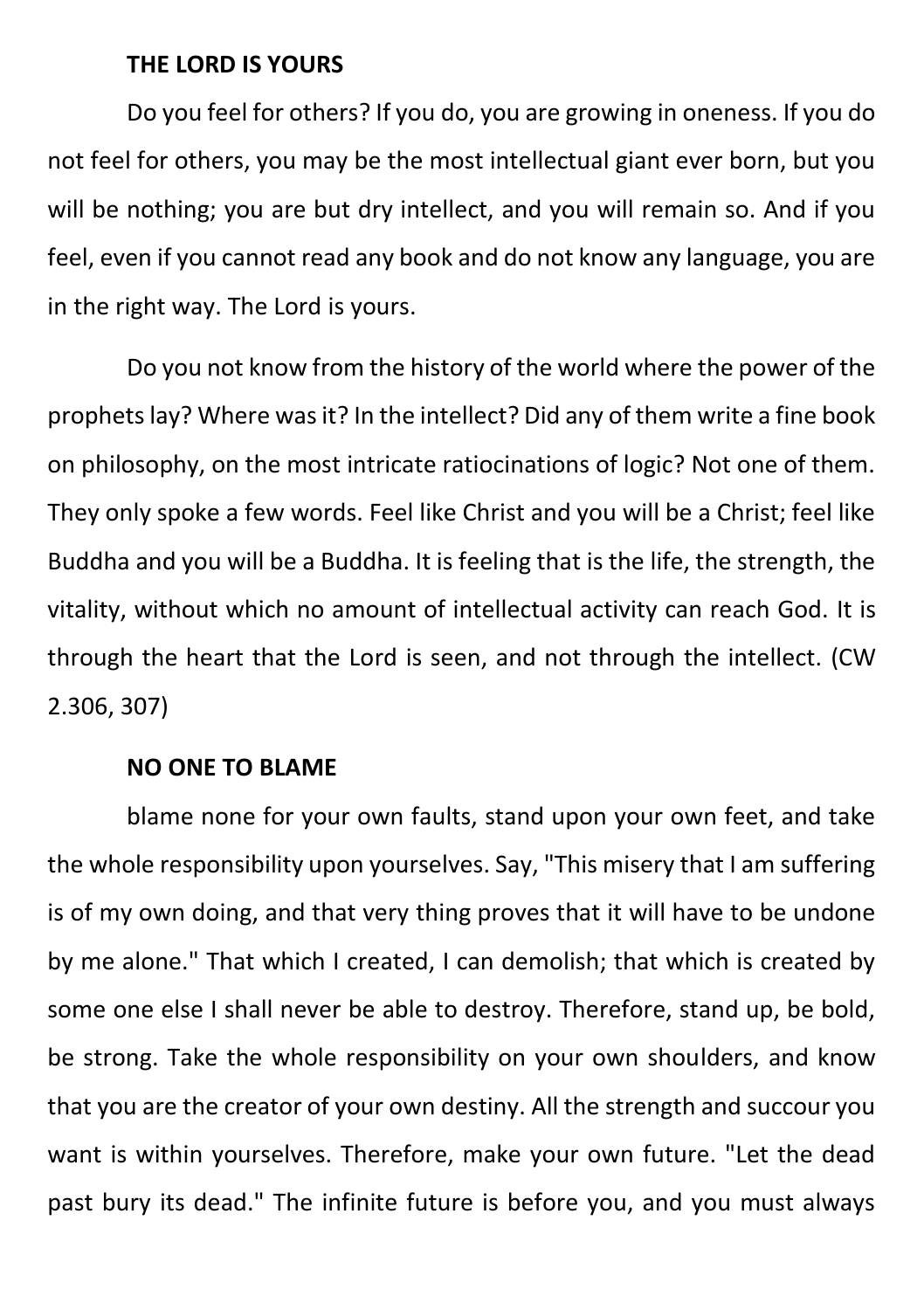remember that each word, thought, and deed, lays up a store for you and that as the bad thoughts and bad works are ready to spring upon you like tigers, so also there is the inspiring hope that the good thoughts and good deeds are ready with the power of a hundred thousand angels to defend you always and forever. (CW 2. 225)

## **THE WORLD: NEITHER GOOD NOR BAD**

If one millionth part of the men and women who live in this world simply sit down and for a few minutes say, "You are all God, O ye men and O ye animals and living beings, you are all the manifestations of the one living Deity!" the whole world will be changed in half an hour. Instead of throwing tremendous bomb-shells of hatred into every corner, instead of projecting currents of jealousy and evil thought, in every country people will think that it is all He. He is all that you see and feel. How can you see evil until there is evil in you? How can you see the thief, unless he is there, sitting in the heart of your heart? How can you see the murderer until you are yourself the murderer? Be good, and evil will vanish for you. The whole universe will thus be changed.

Here is another thing to learn. We cannot possibly conquer *all* the objective environments. We cannot. The little fish wants to fly from its enemies in the water. How does it do so? By evolving wings and becoming a bird. The fish did not change the water or the air; the change was in itself. Change is always subjective. All through evolution you find that the conquest of nature comes by change in the subject. Apply this to religion and morality, and you will find that the conquest of evil comes by the change in the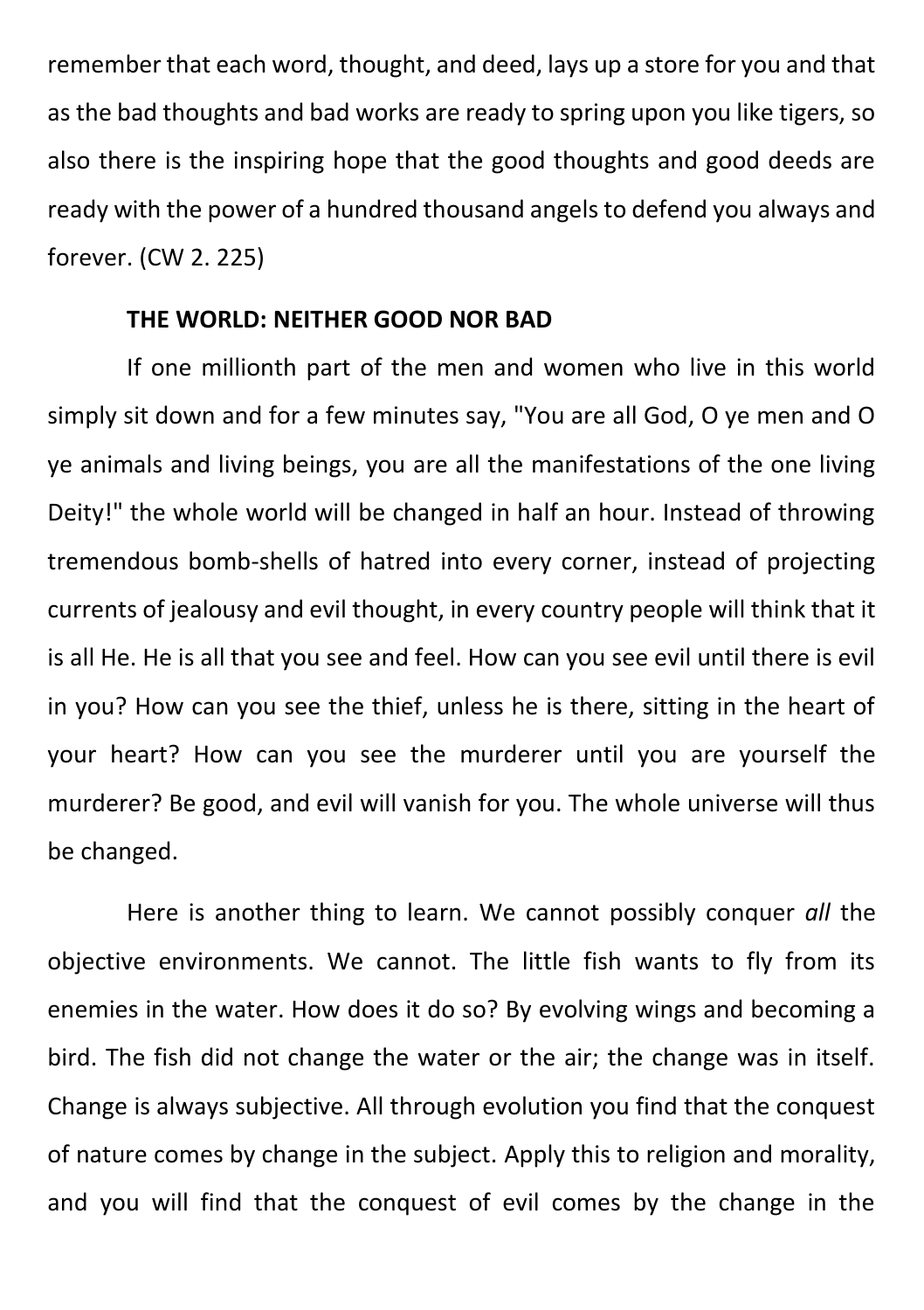subjective alone. That is how the Advaita system gets it whole force, on the subjective side of man. To talk of evil and misery is nonsense, because they do not exist outside.

I may make bold to say that the only religion which agrees with, and even goes a little further than modern researches, both on physical and moral lines is the Advaita, and that is why it appeals to modern scientists so much. (CW 2. 287, 137-38)

## **AL ALLEGORY**

Picture the Self to be the rider and this body the chariot, the intellect to be the charioteer, mind the reins, and the senses the horses. He whose horses are well broken, and whose reins are strong and kept well in the hands of the charioteer (the intellect) reaches the goal which is the state of Him, the Omnipresent. But the man whose horses (the senses) are not controlled, nor the reins (the mind) well managed, goes to destruction. (CW 2. 169)

### **MORALITY AND RELIGION**

Religion comes when that actual realisation in our own soul begins. That will be the dawn of religion; and then alone we shall be moral. Now we are not much more moral than the animals. We are only held down by the whips of society. If society said today, "I will not punish you if you steal", we should just make a rush for each other's property. It is the policeman that makes us moral. It is social opinion that makes us moral, and really we are little better than animals. We understand how much this is so in the secret of our own hearts. So let us not be hypocrites.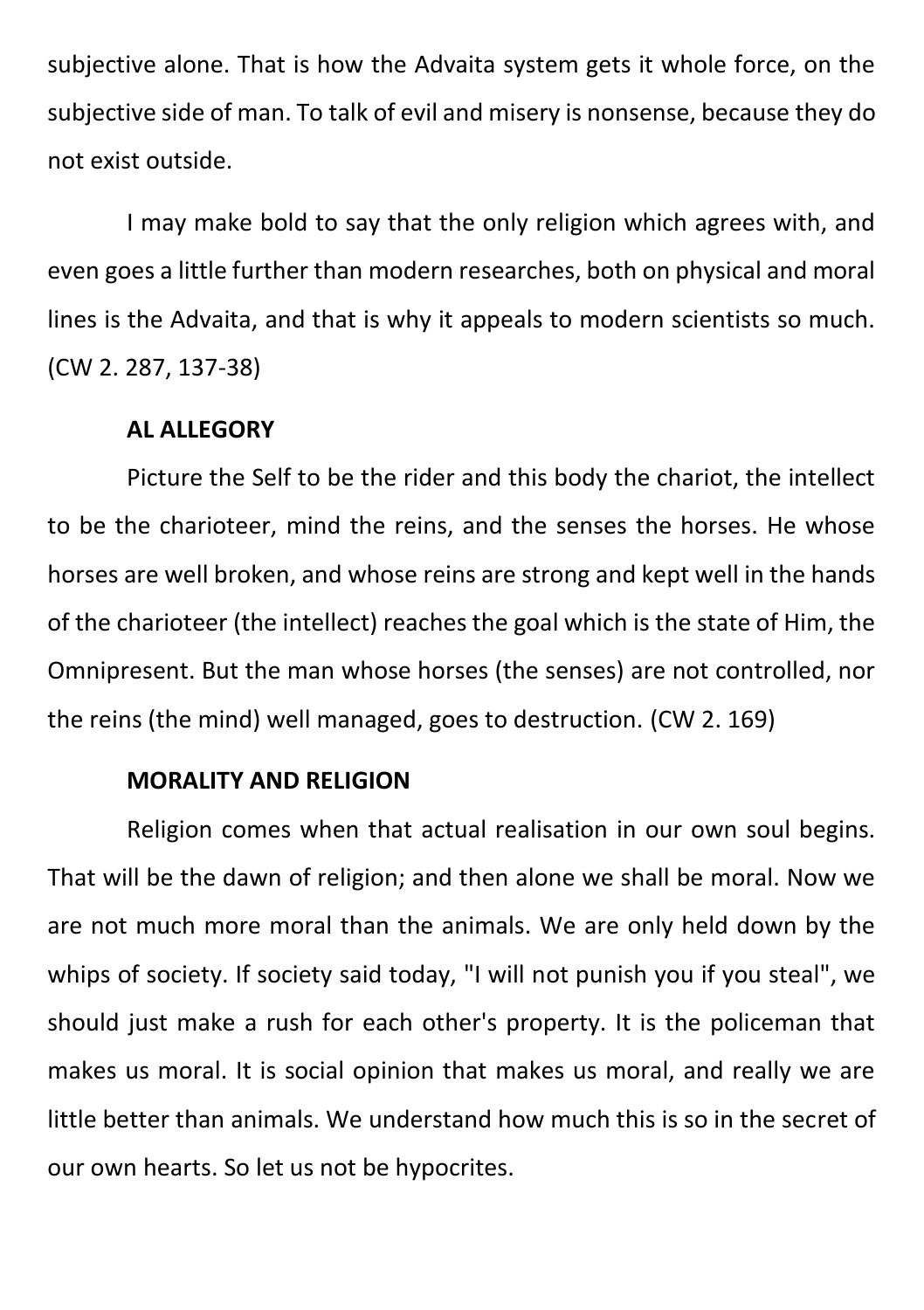This is the watchword of Vedanta--realise religion, no talking will do. But it is done with great difficulty. He has hidden Himself inside the atom, this Ancient One who resides in the inmost recess of every human heart. The sages realised Him through the power of introspection… (CW 2. 164-65)

# **SEE GOD IN EVERYTHING**

From my childhood I have heard of seeing God everywhere and in everything, and then I can really enjoy the world, but as soon as I mix with the world, and get a few blows from it, the idea vanishes. I am walking in a street thinking that God is in every man, and a strong man comes along and gives me a push and I fall flat on the footpath. Then I rise up quickly with a clenched fist, and the blood has rushed to my head, and the reflection goes. Immediately I have become mad. Everything is forgotten; instead of encountering God I see the devil. Ever since we were born we have been told to see God in all. Every religion reaches that--see God in everything and everywhere.

Never mind failures; they are quite natural, they are the beauty of life, these failures. What would life be without them? It would not be worth having if it were not for struggles. Where would be the poetry of life? Never mind the struggles, the mistakes. I never heard a cow tell a lie, but it is only a cow- never a man. So never mind these failures, these little backslidings; hold the ideal a thousand times, and if you fail a thousand times, make the attempt once more. The ideal of man is to see God in everything. (CW 2. 151-52)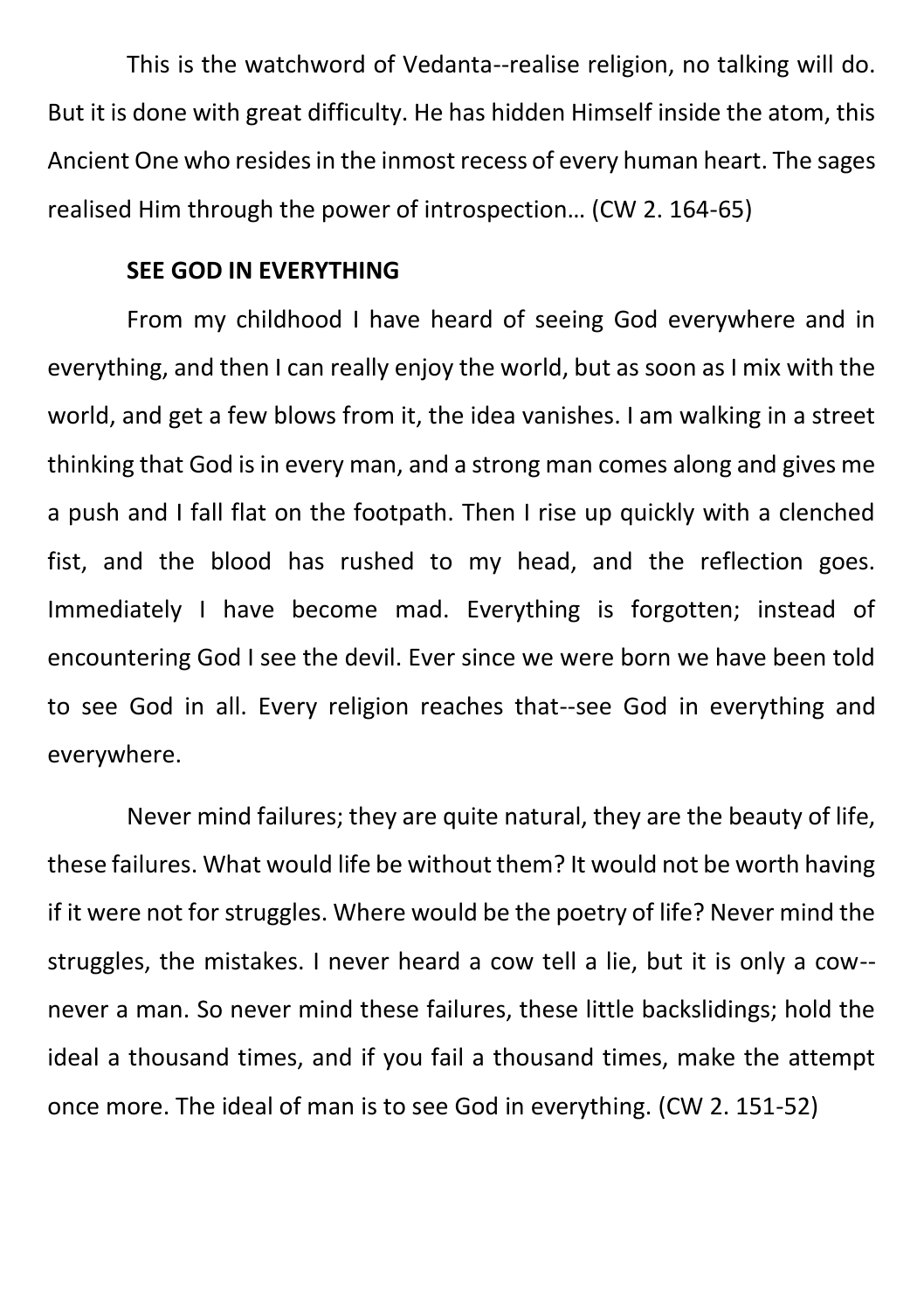#### **TOWARDS THE GOAL SUPREME**

If a man plunges headlong into foolish luxuries of the world without knowing the truth, he has missed his footing, he cannot reach the goal. And if a man curses the world, goes into a forest, mortifies his flesh, and kills himself little by little by starvation, makes his heart a barren waste, kills out all feelings, and becomes harsh, stern, and dried-up, that man also has missed the way. These are the two extremes, the two mistakes at either end. Both have lost the way, both have missed the goal.

Unfortunately in this life, the vast majority of persons are groping through this dark life without any ideal at all. If a man with an ideal makes a thousand mistakes, I am sure that the man without an ideal makes fifty thousand. Therefore, it is better to have an ideal. And this ideal we must hear about as much as we can, till it enters into our hearts, into our brains, into our very veins, until it tingles in every drop of our blood and permeates every pore in our body. We must meditate upon it. "Out of the fullness of the heart the mouth speaketh," and out of the fullness of the heart the hand works too. (CW 2. 150, 152)

### **WHAT MAKES US MISERABLE?**

The cause of all miseries from which we suffer is desire. You desire something and the desire is not fulfilled; the result is distress. If there is no desire, there is no suffering. But here, too, there is the danger of my being misunderstood. So it is necessary to explain what I mean by giving up desire and becoming free from all misery. The walls have no desire and they never suffer. True, but they never evolve. This chair has no desires, it never suffers;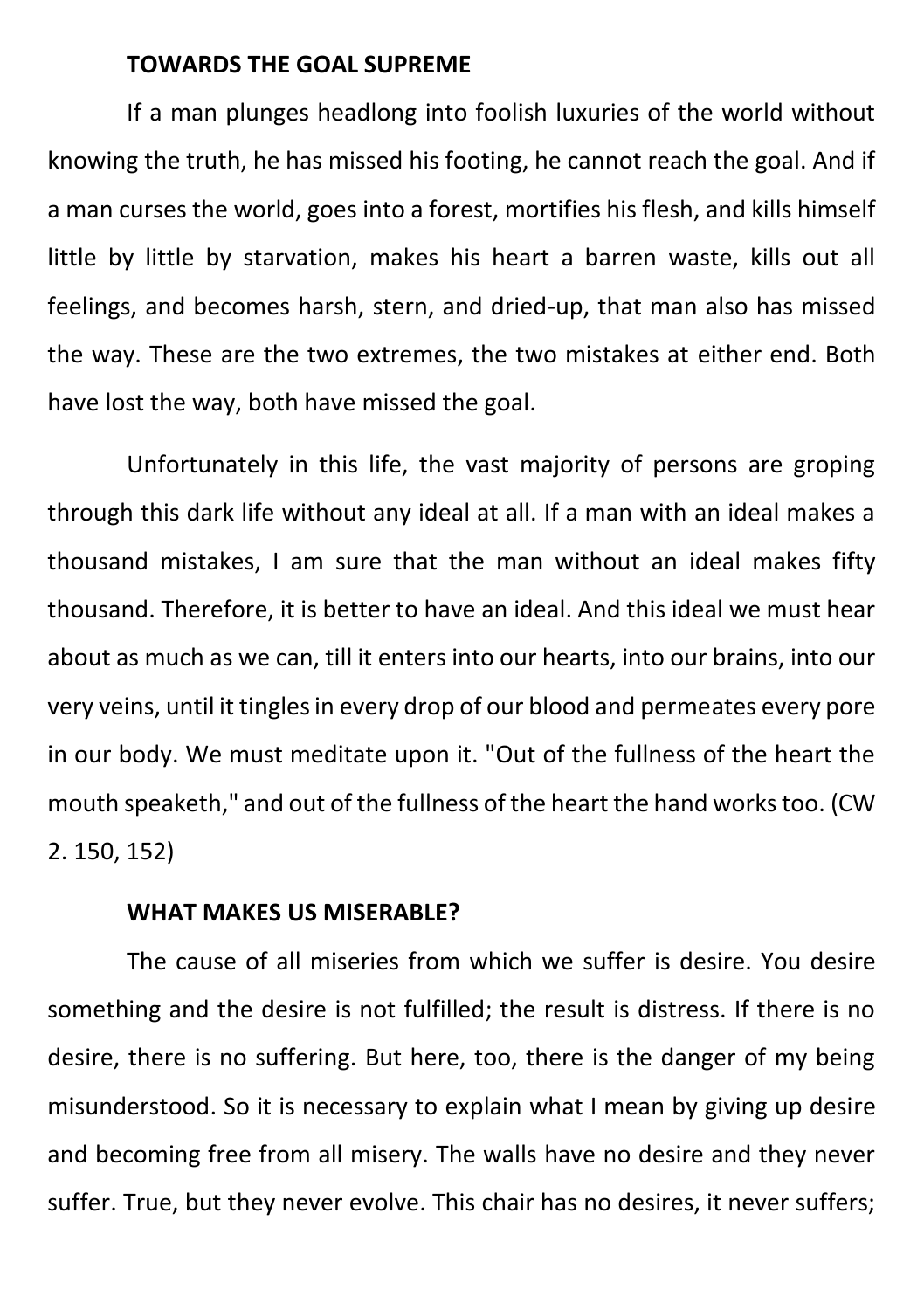but it is always a chair. There is a glory in happiness, there is a glory in suffering.

As for me, I am glad I have done something good and many things bad; glad I have done something right, and glad I have committed many errors, because every one of them has been a great lesson. I, as I am now, am the resultant of all I have done, all I have thought. Every action and thought have had their effect, and these effects are the sum total of my progress.

The solution is this. Not that you should not have property, not that you should not have things which are necessary and things which are even luxuries. Have all that you want, and more, only know the truth and realise it. Wealth does not belong to anybody. Have no idea of proprietorship, possessorship. You are nobody, nor am I, nor anyone else. All belongs to the Lord. (CW 2. 147-48)

### **QUINTESSENCE OF VEDANTA**

Here I can only lay before you what the Vedanta seeks to teach, and that is the deification of the world. The Vedanta does not in reality denounce the world. The ideal of renunciation nowhere attains such a height as in the teachings of the Vedanta. But, at the same time, dry suicidal advice is not intended; it really means deification of the world--giving up the world as we think of it, as we know it, as it appears to us--and to know what it really is. Deify it; it is God alone. We read at the commencement of one of the oldest of the Upanishads, "Whatever exists in this universe is to be covered with the Lord."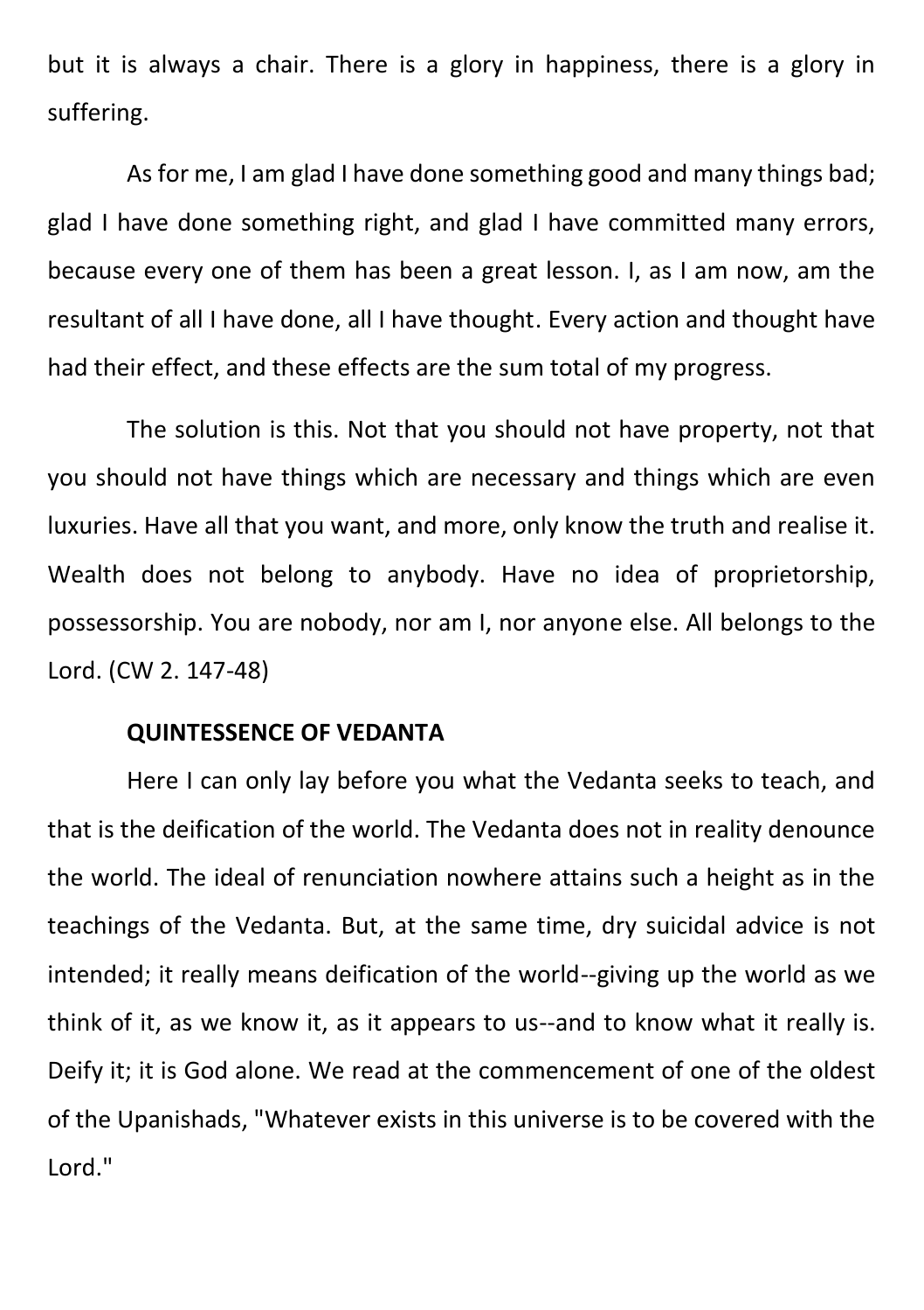We have to cover everything with the Lord Himself, not by a false sort of optimism, not by blinding our eyes to the evil, but by really seeing God in everything. Thus we have to give up the world, and when the world is given up, what remains? God. What is meant? You can have your wife; it does not mean that you are to abandon her, but that you are to see God in the wife. Give up your children; what does that mean? To turn them out of doors, as some human brutes do in every country? Certainly not. That is diabolism; it is not religion. But see God in your children. So, in everything. In life and in death, in happiness and in misery, the Lord is equally present. The whole world is full of the Lord. Open your eyes and see Him. This is what Vedanta teaches.

A tremendous assertion indeed! Yet that is the theme which the Vedanta wants to demonstrate, to teach, and to preach. (CW 2. 146-47)

# **'WHY WEEPEST THOU, MY FRIEND?'**

"Why weepest thou, my friend? There is neither birth nor death for thee. Why weepest thou? There is no disease nor misery for thee, but thou art like the infinite sky; clouds of various colours come over it, play for a moment, then vanish. But the sky is ever the same eternal blue." Why do we see wickedness? There was a stump of a tree, and in the dark, a thief came that way and said, "That is a policeman." A young man waiting for his beloved saw it and thought that it was his sweetheart. A child who had been told ghost stories took it for a ghost and began to shriek. But all the time it was the stump of a tree. We see the world as we are.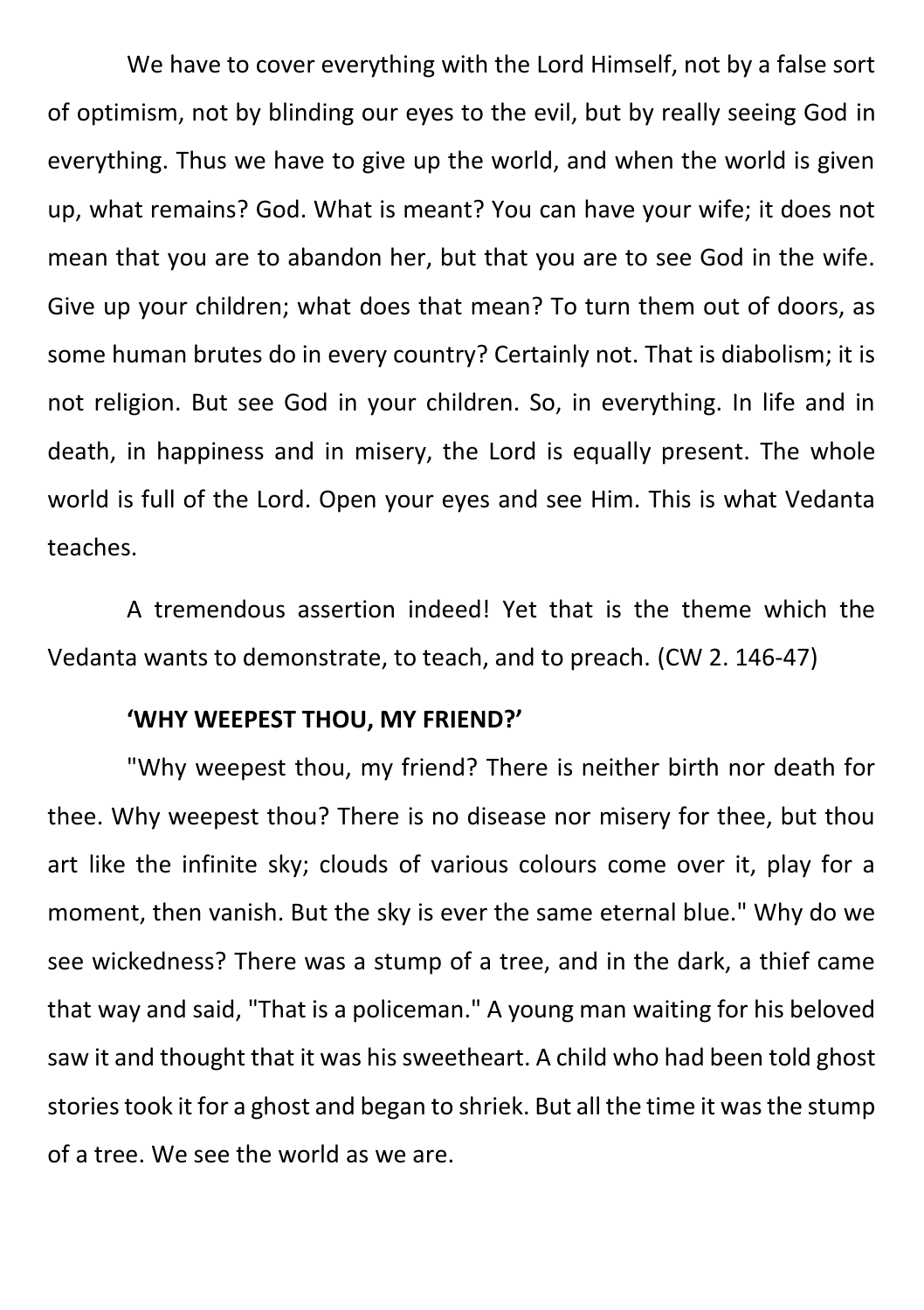Do not talk of the wickedness of the world and all its sins. Weep that you are bound to see wickedness yet. Weep that you are bound to see sin everywhere, and if you want to help the world, do not condemn it. Do not weaken it more. For what is sin and what is misery, and what are all these, but the results of weakness? The world is made weaker and weaker every day by such teachings. Men are taught from childhood that they are weak and sinners. Teach them that they are all glorious children of immortality, even those who are the weakest in manifestation. Let positive, strong, helpful thought enter into their brains from very childhood. (CW 2. 86-87)

# **THE SNARE OF MAYA**

Once Narada said to Krishna, "Lord, show me Maya." A few days passed away, and Krishna asked Narada to make a trip with him towards a desert, and after walking for several miles, Krishna said, "Narada, I am thirsty; can you fetch some water for me?" "I will go at once, sir, and get you water." So Narada went.

At a little distance there was a village; he entered the village in search of water and knocked at a door, which was opened by a most beautiful young girl. At the sight of her he immediately forgot that his Master was waiting for water, perhaps dying for the want of it. He forgot everything and began to talk with the girl. All that day, he was again at the house, talking to the girl. That talk ripened into love; he asked the father for the daughter, and they were married and lived there and had children. Thus twelve years passed. His father-in-law died, he inherited his property. He lived, as he seemed to think,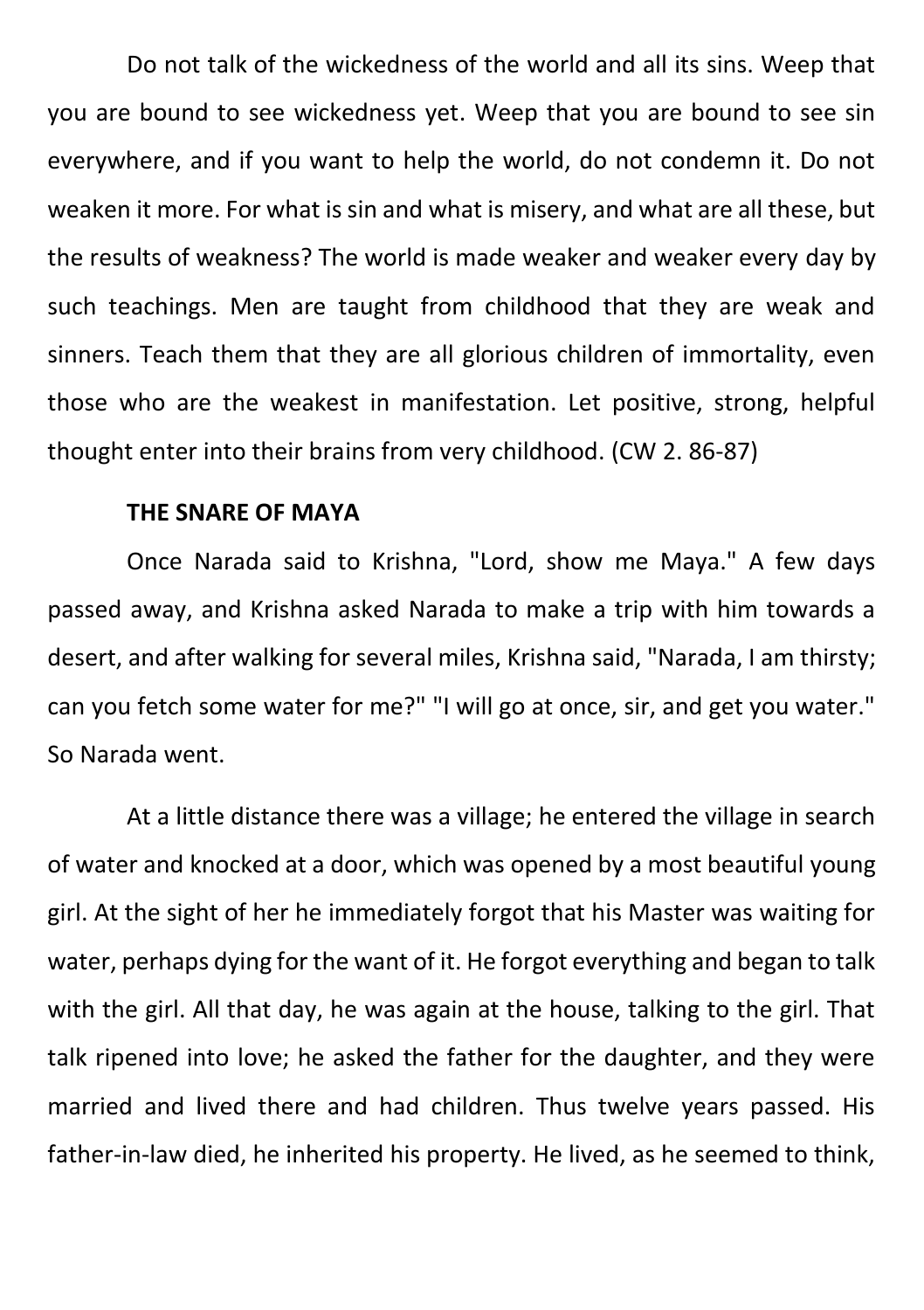a very happy life with his wife and children, his fields and his cattle, and so forth.

Then came a flood. One night the river rose until it overflowed its banks and flooded the whole village. Houses fell, men and animals were swept away and drowned, and everything was floating in the rush of the stream. Narada had to escape. With one hand he held his wife, and with other two of his children; another child was on his shoulders, and he was trying to ford this tremendous flood. After a few steps he found the current was too strong, and the child on his shoulders fell and was borne away. A cry of despair came from Narada. In trying to save that child, he lost his grasp upon one of the others, and it also was lost. At last his wife, whom he clasped with all his might, was torn away by the current, and he was thrown on the bank, weeping and wailing in bitter lamentation.

Behind him there came a gentle voice, "My child, where is the water? You went to fetch a pitcher of water, and I am waiting for you; you have been gone for quite half an hour." "Half an hour!" Narada exclaimed. Twelve whole years had passed through his mind, and all these scenes had happened in half an hour! And this is Maya. (CW 2. 120-21)

## **LIFE INSPIRES LIFE**

A man comes; you know he is very learned, his language is beautiful, and he speaks to you by the hour; but he does not make any impression. Another man comes, and he speaks a few words, not well arranged, ungrammatical perhaps; all the same, he makes an immense impression. Many of you have seen that. So it is evident that words alone cannot always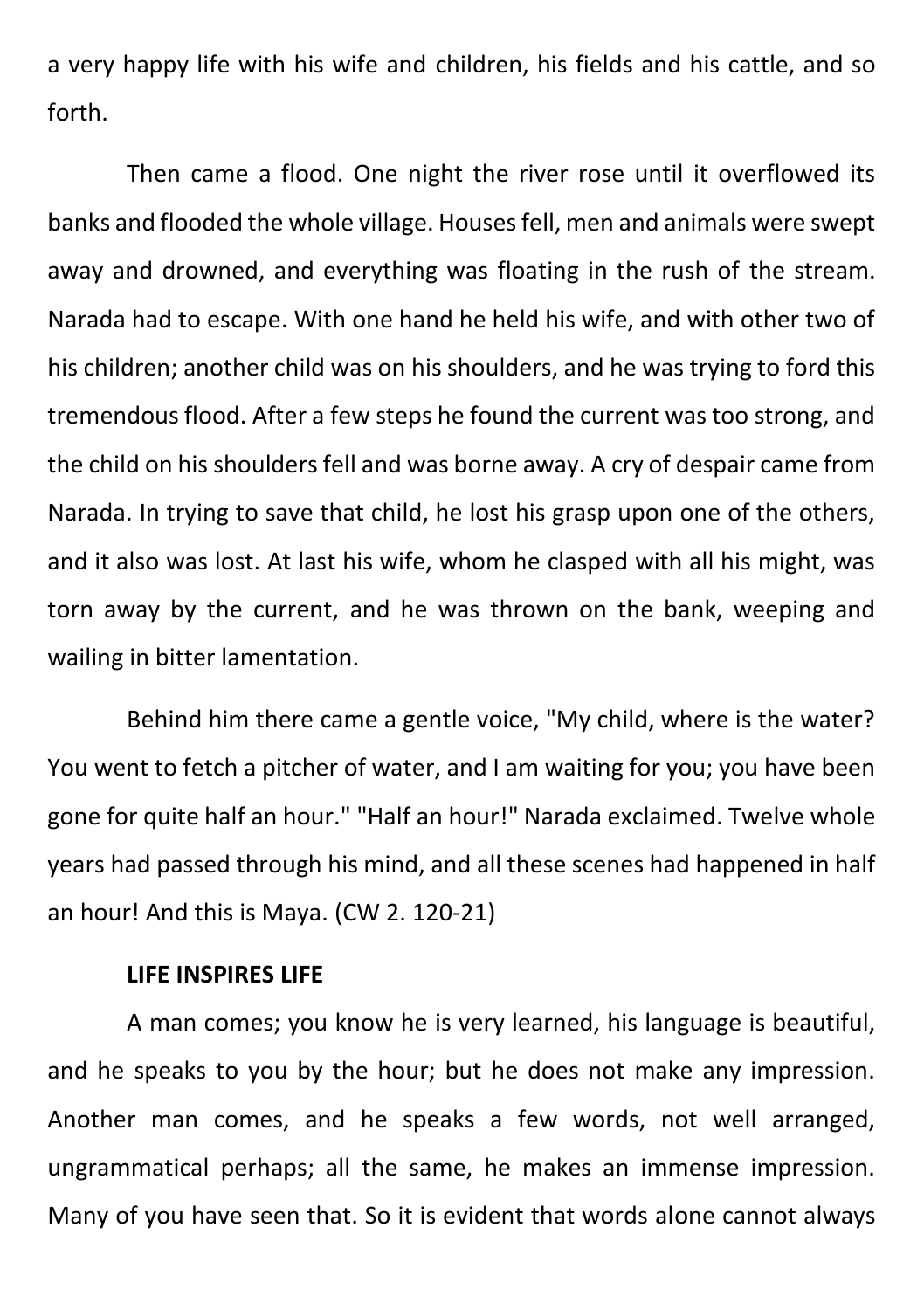produce an impression. Words, even thoughts contribute only one-third of the influence in making an impression, the man, two-thirds. What you call the personal magnetism of the man--that is what goes out and impresses you.

Coming to great leaders of mankind, we always find that it was the personality of the man that counted. Now, take all the great authors of the past, the great thinkers. Really speaking, how many thoughts have they thought? Take all the writings that have been left to us by the past leaders of mankind; take each one of their books and appraise them. The real thoughts, new and genuine, that have been thought in this world up to this time, amount to only a handful. Read in their books the thoughts they have left to us. The authors do not appear to be giants to us, and yet we know that they were great giants in their days. What made them so? Not simply the thoughts they thought, neither the books they wrote, nor the speeches they made, it was something else that is now gone, that is their personality. As I have already remarked, the personality of the man is two-thirds, and his intellect, his words, are but one-third. It is the real man, the personality of the man, that runs through us. (CW 2. 14-15)

### **SPIRITUAL BOLDNESS**

In the Mutiny of 1857 there was a Swami, a very great soul, whom a Mohammedan mutineer stabbed severely. The Hindu mutineers caught and brought the man to the Swami, offering to kill him. But the Swami looked up calmly and said, "My brother, thou art He, thou art He!" and expired.

Stand up, men and women, in this spirit, dare to believe in the Truth, dare to practise the Truth! The world requires a few hundred bold men and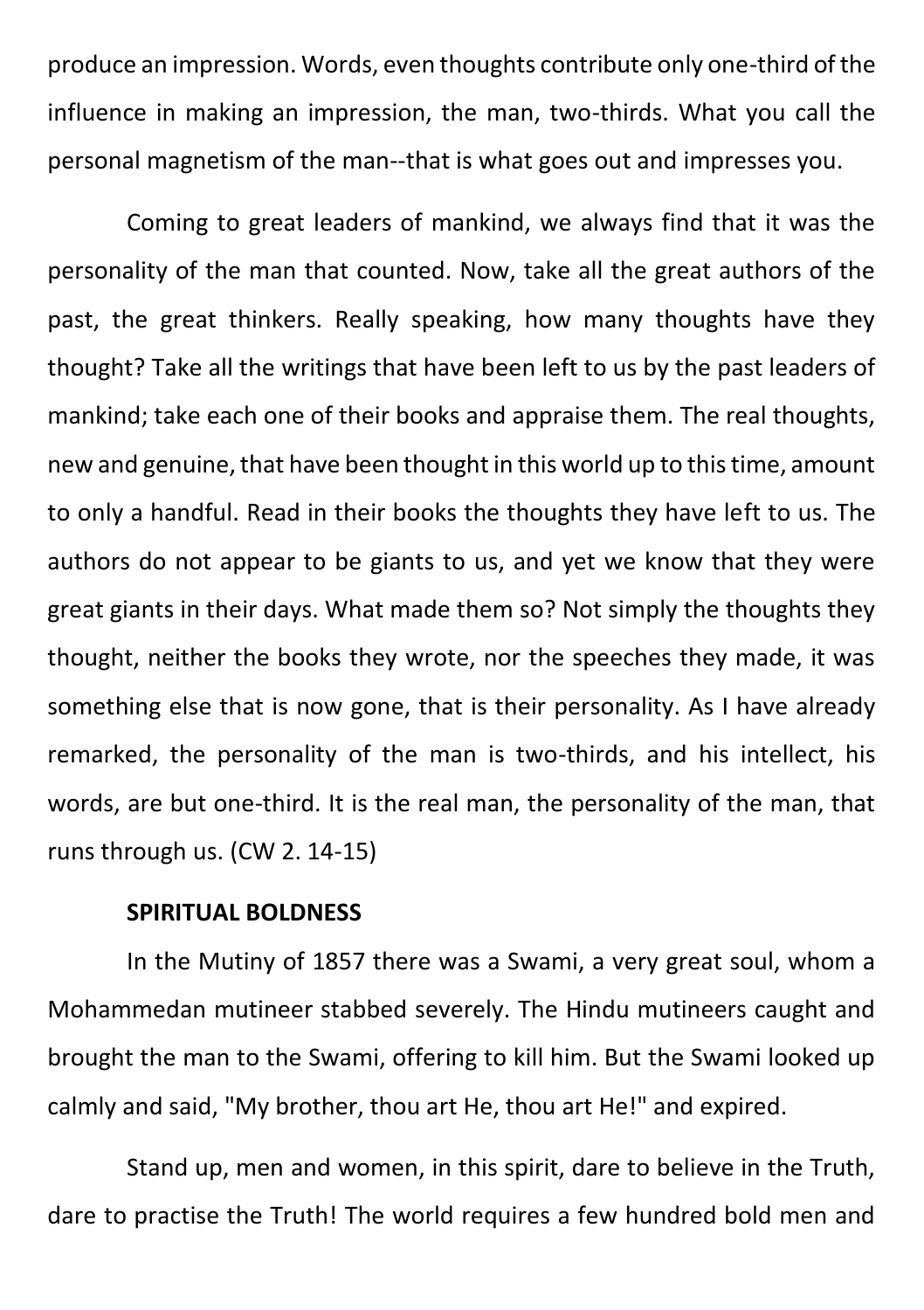women. Practise that boldness which dares know the Truth, which dares show the Truth in life, which does not quake before death, nay, welcomes death, makes a man know that he is the Spirit, that, in the whole universe, nothing can kill him. Then you will be free. Then you will know your real Soul. "This Atman is first to be heard, then thought about and then meditated upon." (CW 2. 85)

### **A WISP OF STRAW**

In some oil mills in India, bullocks are used that go round and round to grind the oil-seed. There is a yoke on the bullock's neck. They have a piece of wood protruding from the yoke, and on that is fastened a wisp of straw. The bullock is blindfolded in such a way that it can only look forward, and so it stretches its neck to get at the straw; and in doing so, it pushes the piece of wood out a little further; and it makes another attempt with the same result, and yet another, and so on. It never catches the straw, but goes round and round in the hope of getting it, and in so doing, grinds out the oil. In the same way you and I who are born slaves to nature, money and wealth, wives and children, are always chasing a wisp of straw, a mere chimera, and are going through an innumerable round of lives without obtaining what we seek.

Such is the life-story of each one of us; such is the tremendous power of nature over us. It repeatedly kicks us away, but still we pursue it with feverish excitement. (CW 1. 408-09)

## **LOVE ABIDETH FOREVER**

Say day and night, "Thou art my father, my mother, my husband, my love, my lord, my God--I want nothing but Thee, nothing but Thee, nothing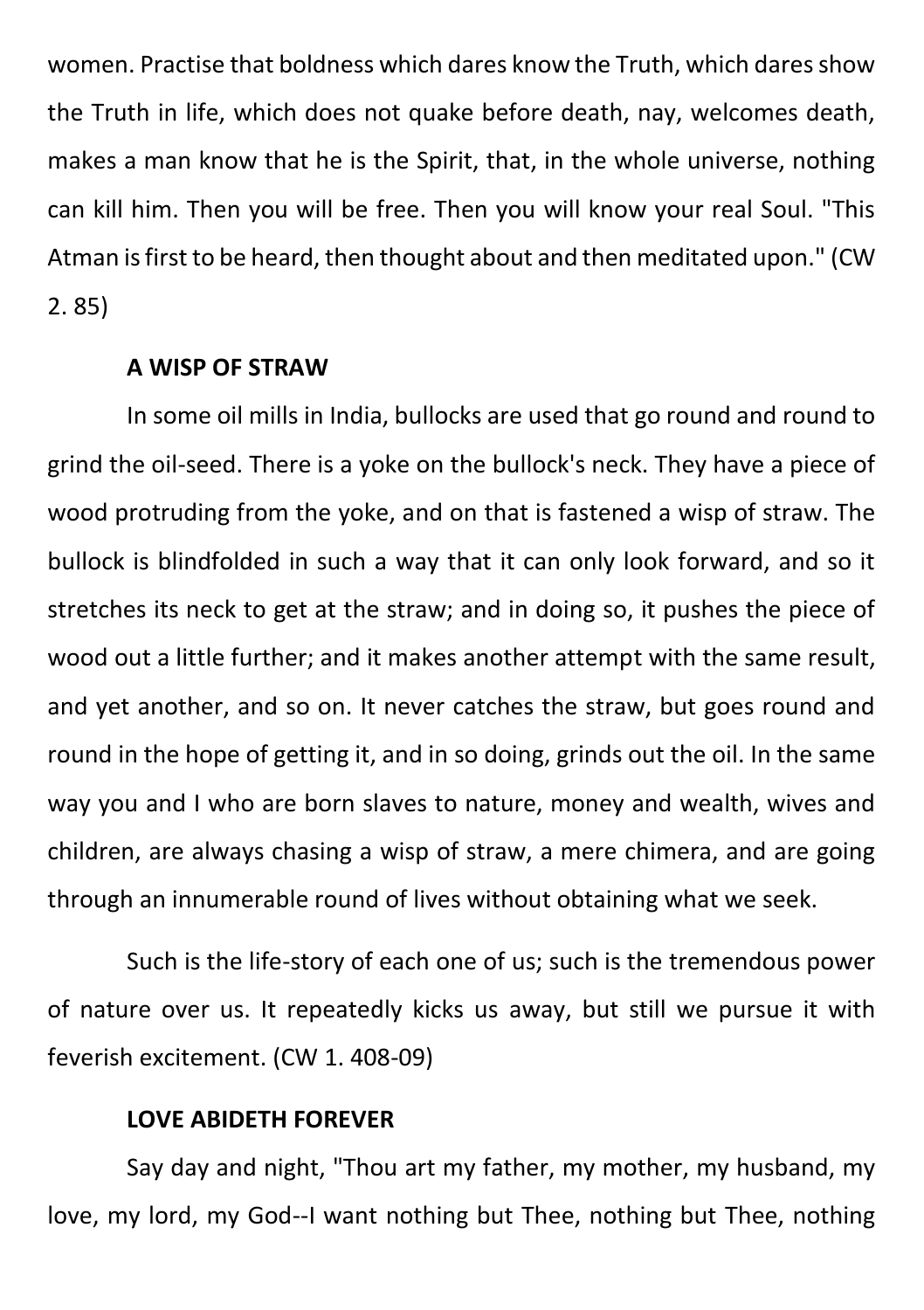but Thee. Thou in me, I in Thee, I am Thee. Thou art me." Wealth goes, beauty vanishes, life flies, powers fly--but the Lord abideth forever, love abideth forever.

Stick to God! Who cares what comes to the body or to anything else! Through the terrors of evil, say--my God, my love! Through the pangs of death, say--my God, my love! Through all the evils under the sun, say--my God, my love!

This life is a great chance. What, seekest thou the pleasures of the world?--He is the fountain of all bliss. Seek for the highest, aim at that highest, and you *shall* reach the highest. (CW 6. 262)

## **MAN, THE MAKER OF HIS DESTINY**

Weak men, when they lose everything and feel themselves weak, try all sorts of uncanny methods of making money, and come to astrology and all these things. "It is the coward and the fool who says, 'This is fate'"--so says the Sanskrit proverb. But it is the strong man who stands up and says, "I will make my fate."

There is an old story of an astrologer who came to a king and said, "You are going to die in six months." The king was frightened out of his wits and was almost about to die then and there from fear. But his minister was a clever man, and this man told the king that these astrologers were fools. The king would not believe him. So the minister saw no other way to make the king see that they were fools but to invite the astrologer to the palace again. There he asked him if his calculations were correct. The astrologer said that there could not be a mistake, but to satisfy him he went through the whole of the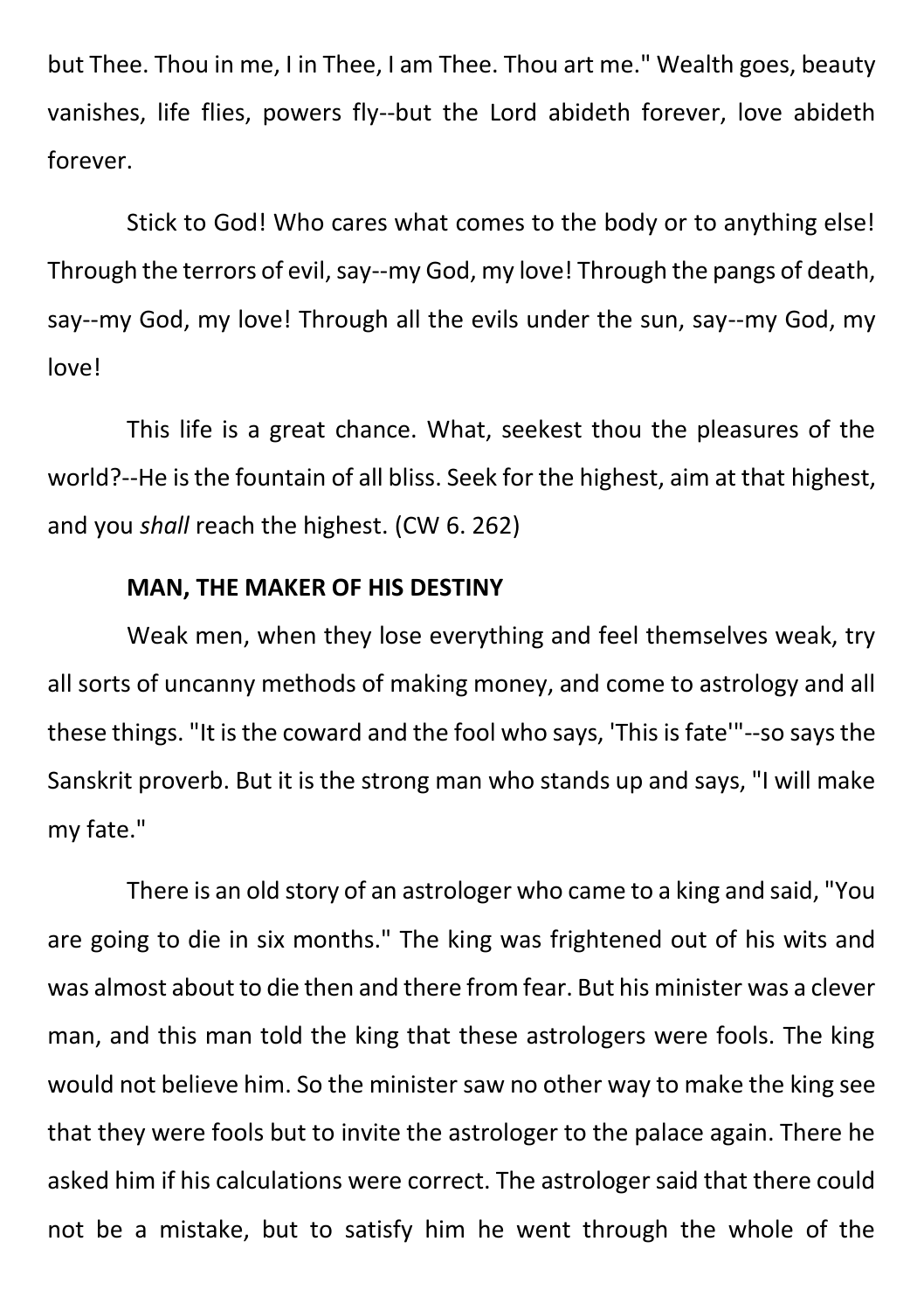calculations again and then said that they were perfectly correct. The king's face became livid. The minister said to the astrologer, "And when do you think that you will die?" "In twelve years", was the reply. The minister quickly drew his sword and separated the astrologer's head from the body and said to the king, "Do you see this liar? He is dead this moment." (CW 8. 184-85)

# **THE GOSPEL OF FEARLESSNESS**

What makes the difference between God and man, between the saint and the sinner? Only ignorance. What is the difference between the highest man and the lowest worm that crawls under your feet? Ignorance. That makes all the difference. For inside that little crawling worm is lodged infinite power, and knowledge, and purity--the infinite divinity of God Himself. It is unmanifested; it will have to be manifested. This is spirituality, the science of the soul.

Strength is goodness, weakness is sin. If there is one word that you find coming out like a bomb from the Upanishads, bursting like a bomb-shell upon masses of ignorance, it is the word fearlessness. And the only religion that ought to be taught is the religion of *fearlessness*. Either in this world or in the world of religion, it is true that fear is the sure cause of degradation and sin. It is fear that brings misery, fear that brings death, fear that breeds evil. And what causes fear? Ignorance of our own nature.

Despair not. For you are the same whatever you do, and you cannot change your nature. Nature itself cannot destroy nature. Your nature is pure. It may be hidden for millions of aeons, but at last it will conquer and come out. Therefore the Advaita brings hope to everyone and not despair. Its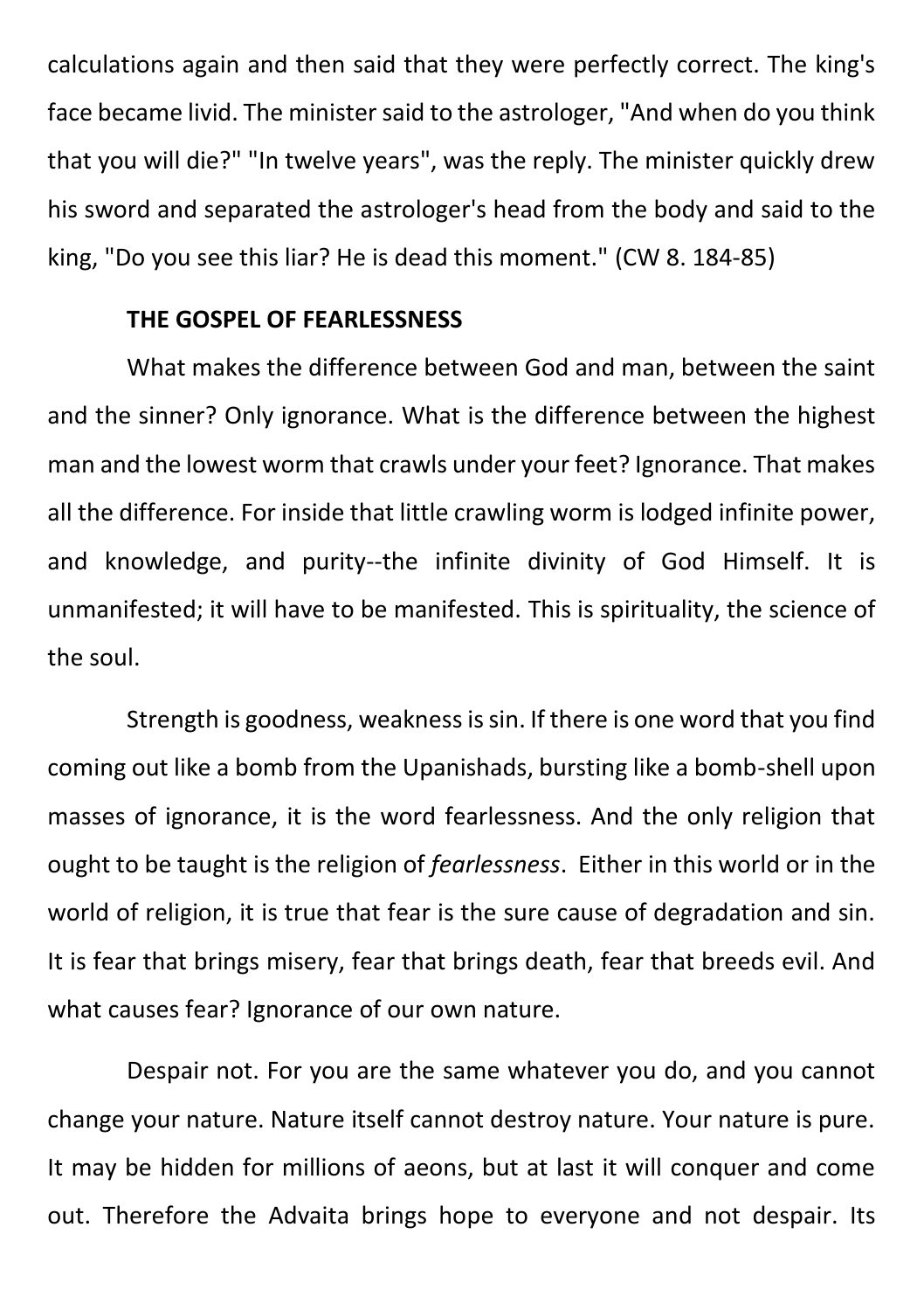teaching is not through fear; it teaches, not of devils who are always on the watch to snatch you if you miss your footing--it has nothing to do with devils- -but says that you have taken your fate in your own hands. Your own Karma has manufactured for you this body, and nobody did it for you. And all the responsibility of good and evil is on you. This is the great hope. What I have done, that I can undo. (CW 3. 159-61)

## **THE NEED FOR A GURU**

The soul can only receive impulses from another soul, and from nothing else. We may study books all our lives, we may become very intellectual, but in the end we find that we have not developed at all spiritually. It is not true that a high order of intellectual development always goes hand in hand with a proportionate development of the spiritual side in Man. In studying books we are sometimes deluded into thinking that thereby we are being spiritually helped; but if we analyse the effect of the study of books on ourselves, we shall find that at the utmost it is only our intellect that derives profit from such studies, and not our inner spirit. This inadequacy of books to quicken spiritual growth is the reason why, although almost every one of us can *speak* most wonderfully on spiritual matters, when it comes to action and the living of a truly spiritual life, we find ourselves so awfully deficient. To quicken the spirit, the impulse must come from another soul.

The person from whose soul such impulse comes is called the Guru- the teacher; and the person to whose soul the impulse is conveyed is called the *Shishya*--the student. (CW 3. 45)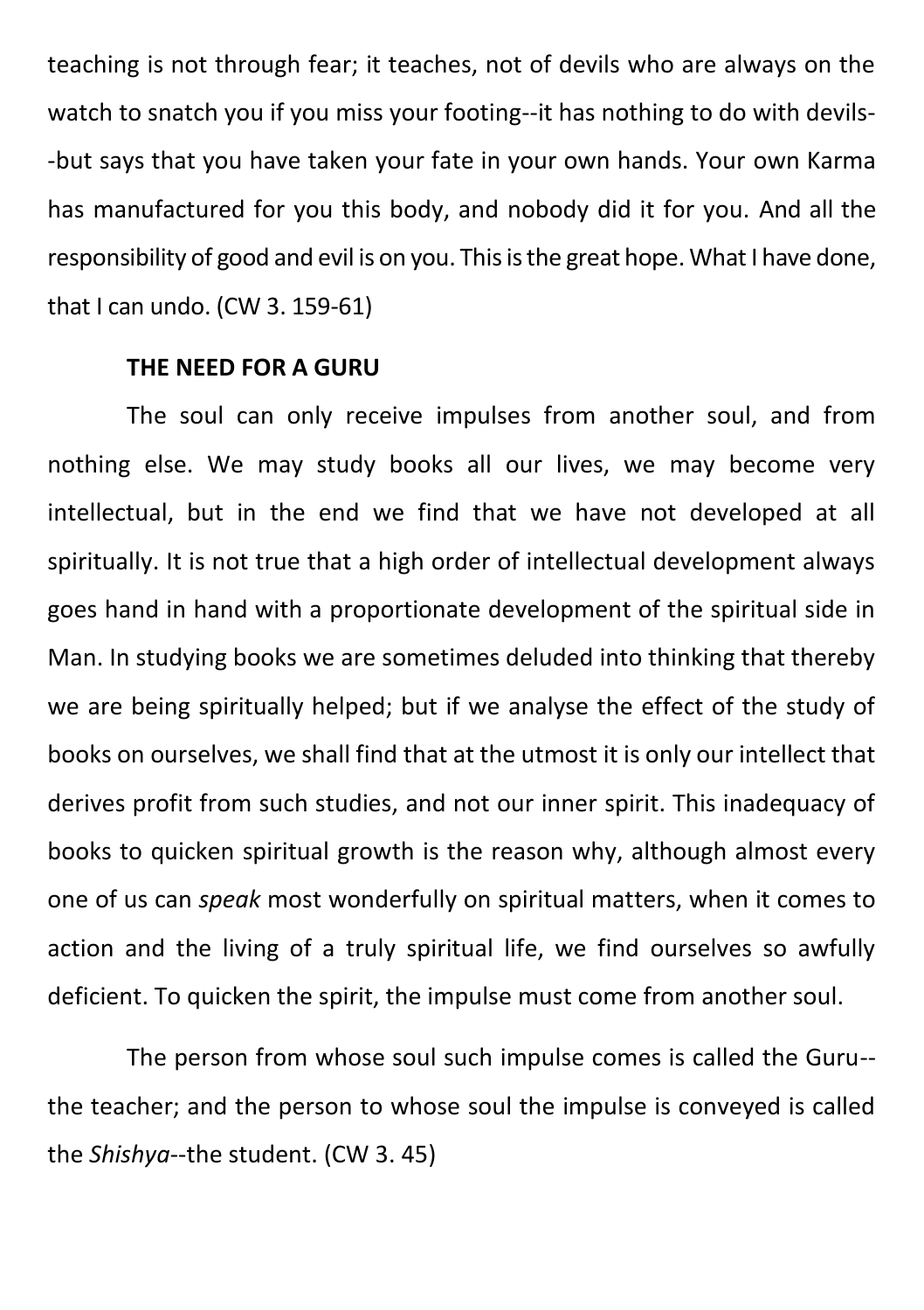## **THE QUALIFICATIONS OF THE STUDENT**

Three things are necessary to the student who wishes to succeed.

First. Give up all ideas of enjoyment in this world and the next, care only for God and Truth. We are here to know truth, not for enjoyment. Leave that to brutes who enjoy as we never can. Man is a thinking being and must struggle on until he conquers death, until he sees the light. He must not spend himself in vain talking that bears no fruit. Worship of society and popular opinion is idolatry. The soul has no sex, no country, no place, no time.

Second. Intense desire to know Truth and God. Be eager for them, long for them, as a drowning man longs for breath. Want only God, take nothing else, let not "seeming" cheat you any longer. Turn from all and seek only God.

Third. The six trainings: First--Restraining the mind from going outward. Second--Restraining the senses. Third--Turning the mind inward. Fourth--Suffering everything without murmuring. Fifth--Fastening the mind to one idea. Take the subject before you and think it out; never leave it. Do not count time. Sixth--Think constantly of your real nature. Get rid of superstition. Do not hypnotise yourself into a belief in your own inferiority. Day and night tell yourself what you really are, until you realise (actually realise) your oneness with God. (CW 8. 37)

# **ARE WE FIT FOR PARADISE?**

Some poor fishwives, overtaken by a violent storm, found refuge in the garden of a rich man. He received them kindly, fed them, and left them to rest in a summer-house, surrounded by exquisite flowers which filled all the air with their rich perfume. The women lay down in this sweet-smelling paradise,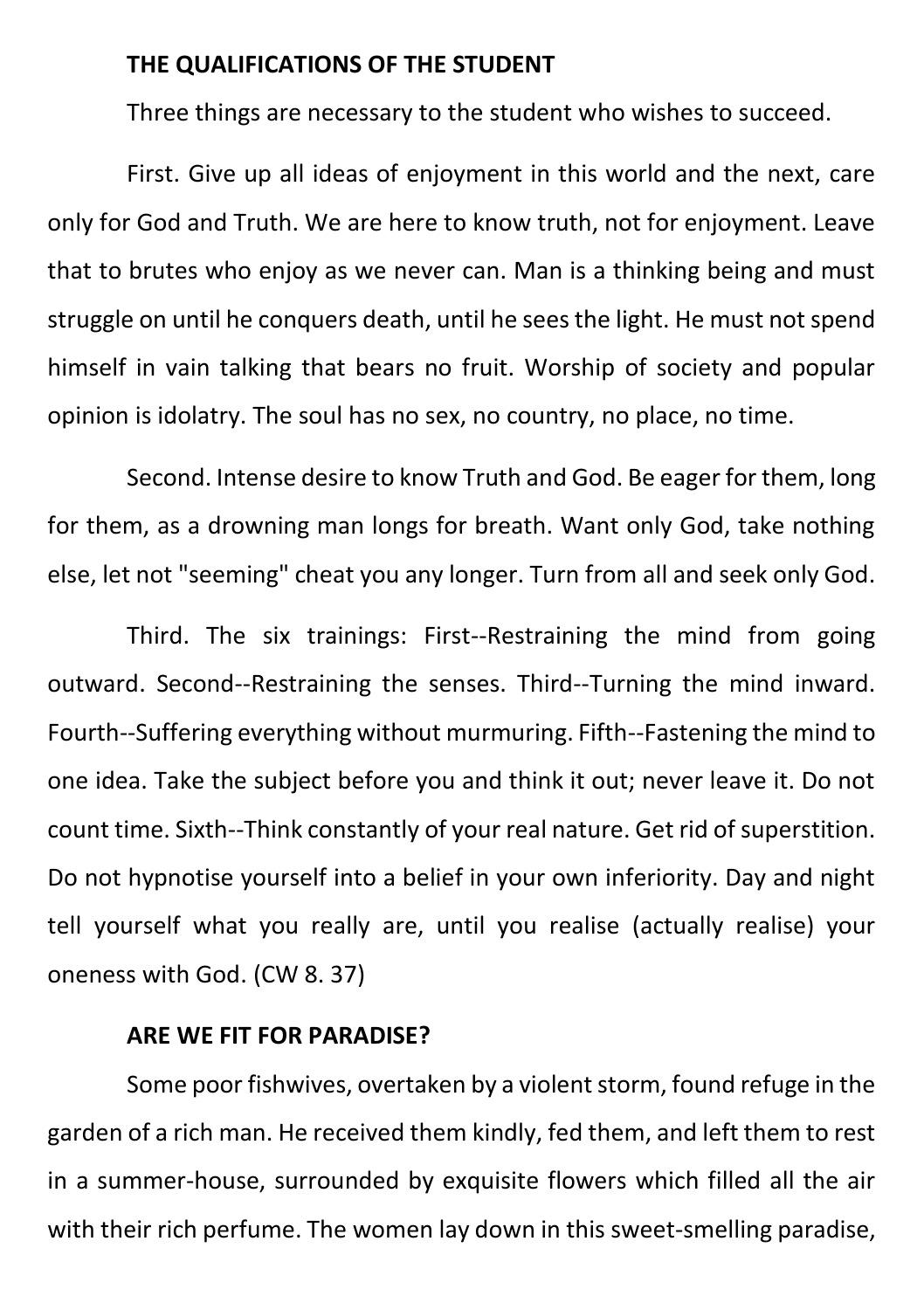but could not sleep. They missed something out of their lives and could not be happy without it. At last one of the women arose and went to the place where they had left their fish baskets, brought them to the summer-house, and then once more happy in the familiar smell, they were all soon sound asleep. (CW 8. 29)

## **WHAT WE THINK WE BECOME**

Thought is all important, for "what we think we become". There was once a Sannyasin, a holy man, who sat under a tree and taught the people. He drank milk, and ate only fruit, and made endless "Pranayamas", and felt himself to be very holy.

In the same village lived an evil woman. Every day the Sannyasin went and warned her that her wickedness would lead her to hell. The poor woman, unable to change her method of life which was her only means of livelihood, was still much moved by the terrible future depicted by the Sannyasin. She wept and prayed to the Lord, begging Him to forgive her because she could not help herself.

By and by both the holy man and the evil woman died. The angels came and bore her to heaven, while the demons claimed the soul of the Sannyasin. "Why is this!" he exclaimed, "have I not lived a most holy life, and preached holiness to everybody? Why should I be taken to hell while this wicked woman is taken to heaven?" "Because," answered the demons, "while she was forced to commit unholy acts, her mind was always fixed on the Lord and she sought deliverance, which has now come to her. But you, on the contrary, while you performed only holy acts, had your mind always fixed on the wickedness of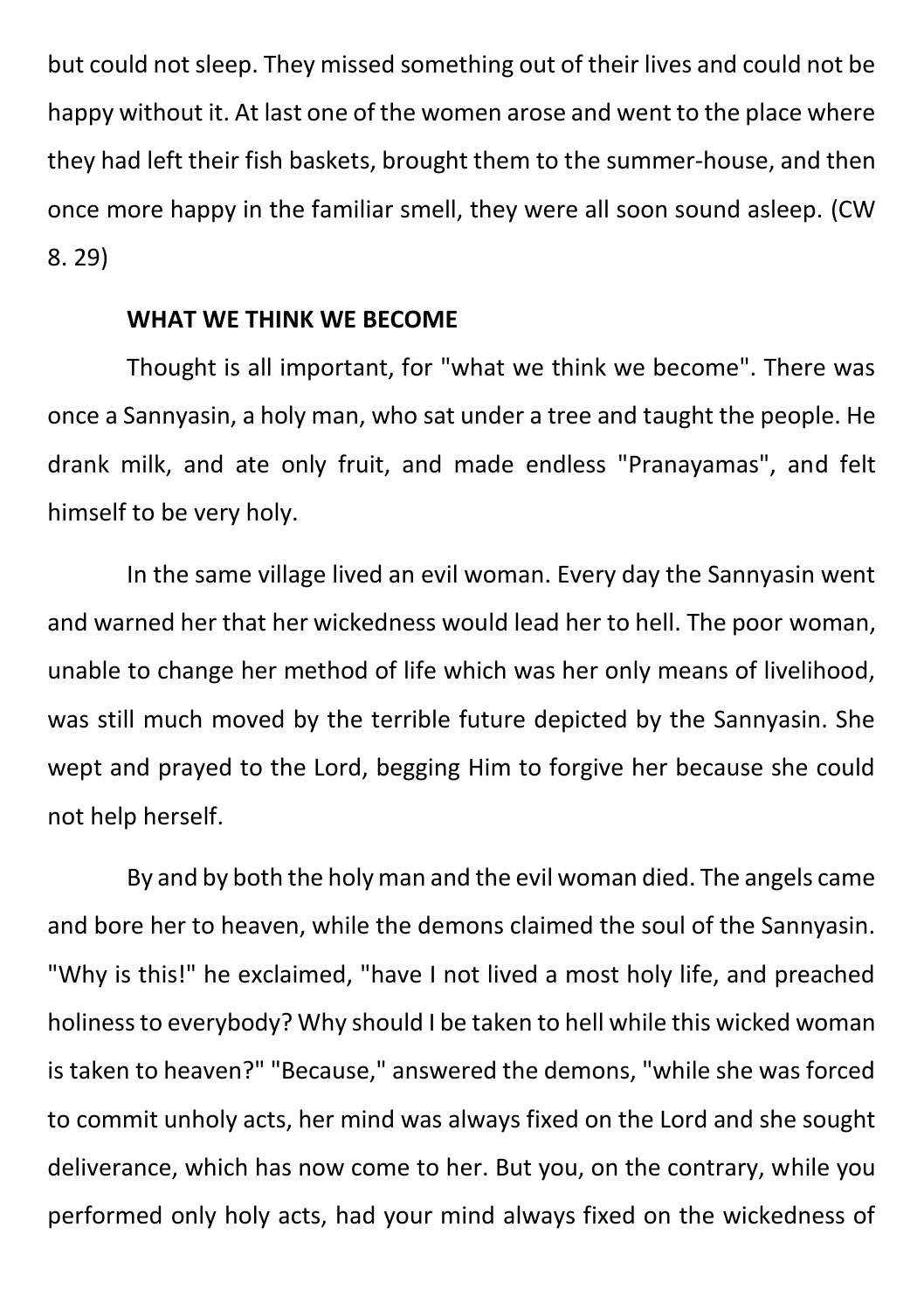others. You saw only sin, and thought only of sin, so now you have to go to that place where only sin is." (CW 8. 19-20)

# **ENJOY THE MANGOES**

The whole world reads Bibles, Vedas, and Korans; but they are all only words, syntax, etymology, philology, the dry bones of religion. The teacher who deals too much in words and allows the mind to be carried away by the force of words lose the spirit. It is the knowledge of the *spirit* of the scriptures alone that constitutes the true religious teacher. The network of the words of the scriptures is like a huge forest in which the human mind loses itself and finds no way out.

Ramakrishna used to tell a story of some men who went into a mango orchard and busied themselves in counting the leaves, the twigs, and the branches, examining their colour, comparing their size and noting down everything most carefully, and then got up a learned discussion on each of these topics, which were undoubtedly highly interesting to them. But one of them, more sensible than the others, did not care for all these things, and instead thereof, began to eat the mango fruit. And was he not wise? So leave this counting of leaves and twigs and note-taking to others. This kind of work has its proper place, but not here in the spiritual domain. You never see a strong spiritual man among these "leaf-counters". (CW 3. 49-50)

## **STICK TO ONE**

Every sect of every religion presents only one ideal of its own to mankind, but the eternal Vedantic religion opens to mankind an infinite number of doors for ingress into the inner shrine of divinity, and places before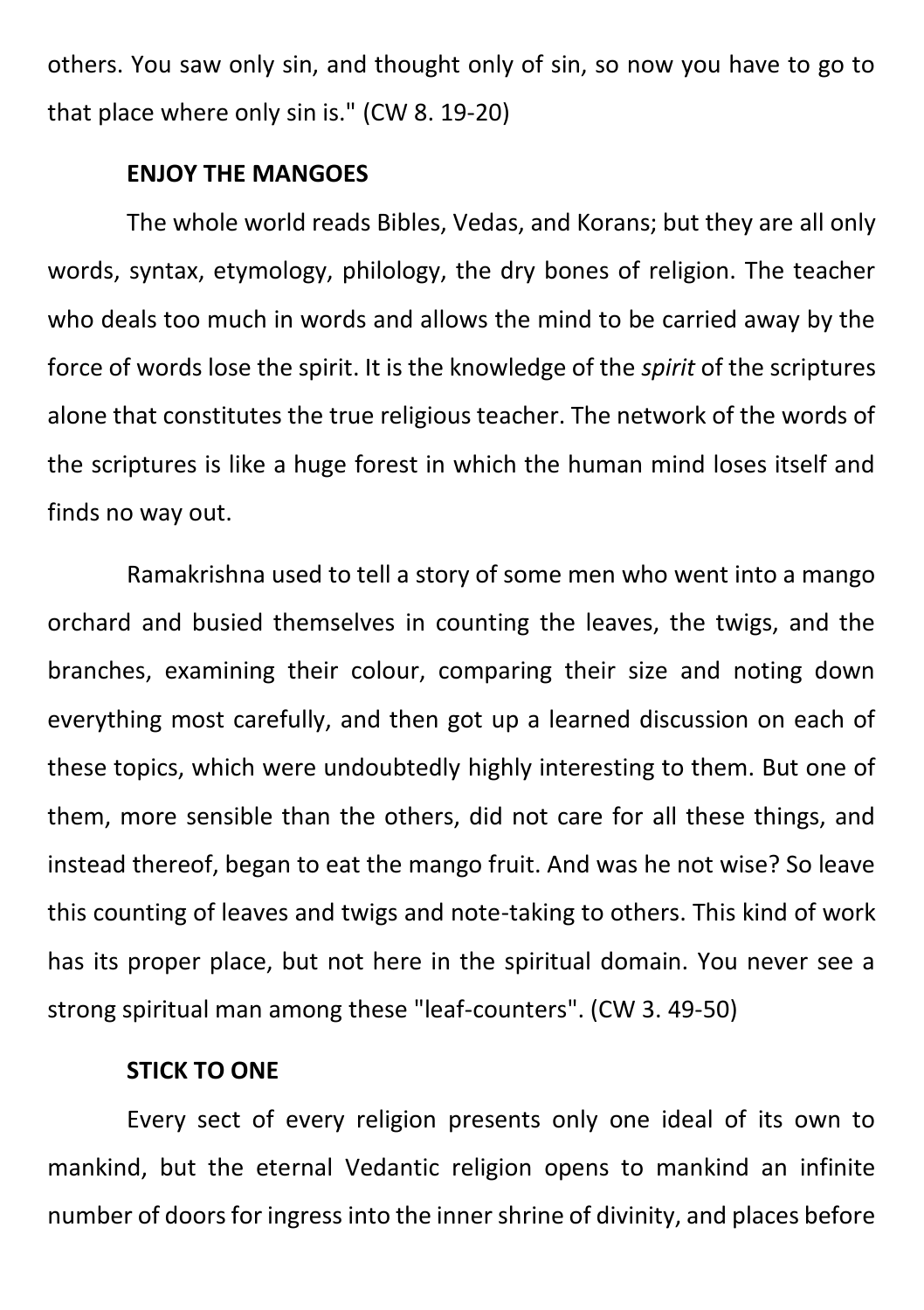humanity an almost inexhaustible array of ideals, there being in each of them a manifestation of the Eternal One.

Yet the growing plant must be hedged round to protect it until it has grown into a tree. The tender plant of spirituality will die if exposed too early to the action of a constant change of ideas and ideals. Many people, in the name of what may be called religious liberalism, may be seen feeding their idle curiosity with a continuous succession of different ideals. With them, hearing new things grows into a kind of disease, a sort of religious drink mania. They want to hear new things just by way of getting a temporary nervous excitement, and when one such exciting influence has had its effect on them, they are ready for another. Religion is with these people a sort of intellectual opium - eating, and there it ends. Eka - Nishtha or devotion to one ideal is absolutely necessary for the beginner in the practice of religious devotion. (CW 3. 63-64)

# **THE TRANSFORMATION OF ENERGY**

*Unchaste imagination is as bad as unchaste action*. Controlled desire leads to the highest result. Transform the sexual energy into spiritual energy, but do not emasculate, because that is throwing away the power. The stronger this force, the more can be done with it. Only a powerful current of water can do hydraulic mining. (CW 7. 69)

## **HOW TO BE ILLIMINED?**

The illumined souls, the great ones that come to the earth from time to time, have the power to reveal the Supernal Vision to us. They are free already; they do not care for their own salvation--they want to help others.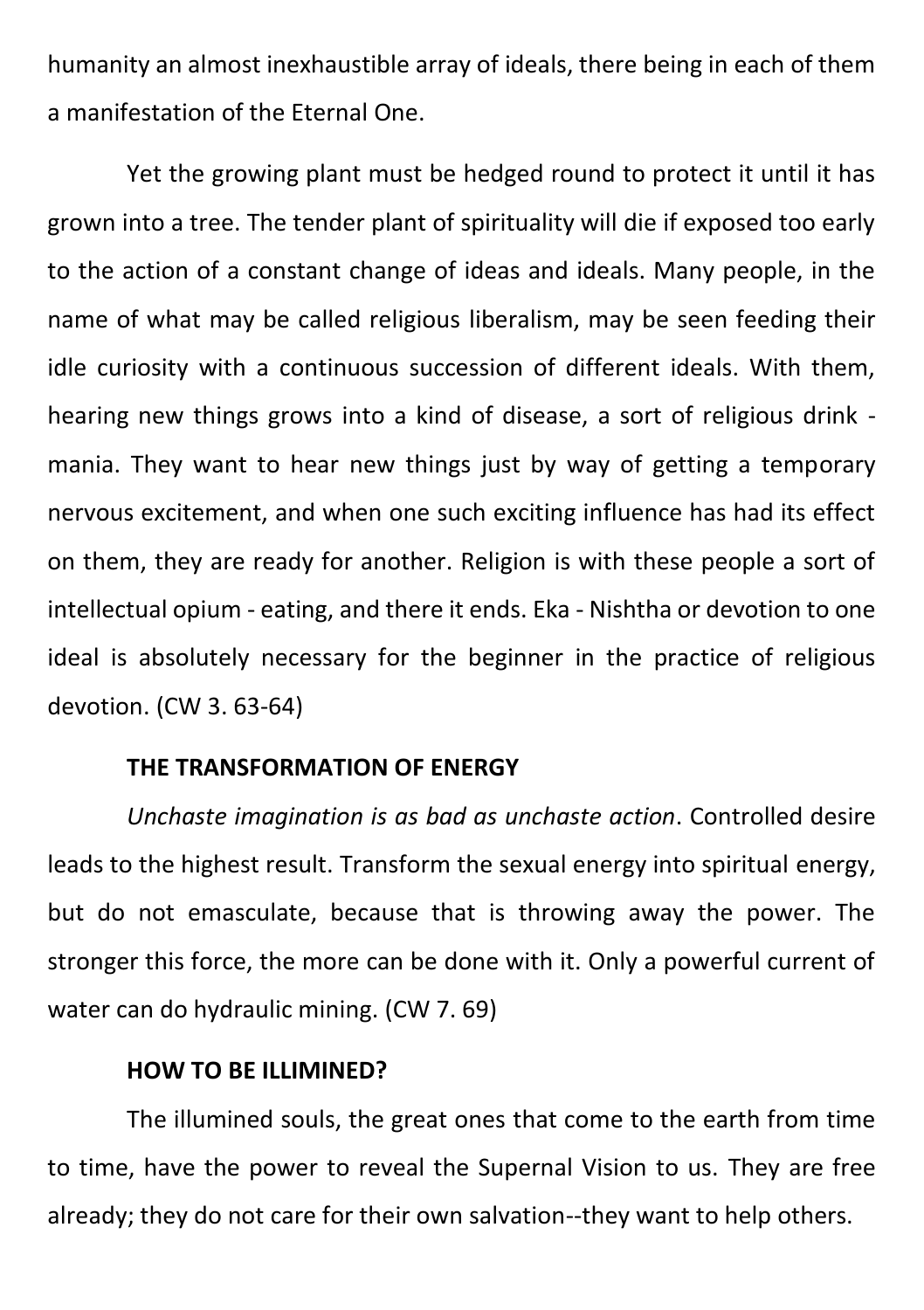Upon these free souls depends the spiritual growth of mankind. They are like the first lamps from which other lamps are lighted. True, the light is in everyone, but in most men it is hidden. The great souls are shining lights from the beginning. Those who come in contact with them have as it were their own lamps lighted. By this the first lamp does not lose anything; yet it communicates its light to other lamps. A million lamps are lighted; but the first lamp goes on shining with undiminished light. The first lamp is the Guru, and the lamp that is lighted from it is the disciple. (CW 8. 115, 113)

## **THE SECRET FO RESTRAINT**

All outgoing energy following a selfish motive is frittered away; it will not cause power to return to you; but if restrained, it will result in development of power. This self-control will tend to produce a mighty will, a character which makes a Christ or a Buddha. Foolish men do not know this secret; they nevertheless want to rule mankind.

The ideal man is he who, in the midst of the greatest silence and solitude, finds the intensest activity, and in the midst of the intensest activity finds the silence and solitude of the desert. He has learnt the secret of restraint, he has controlled himself. (CW 1. 33-34)

## **MIND: THE LIBRARY OF THE UNIVERSE**

Knowledge is inherent in man. No knowledge comes from outside; it is all inside. What we say a man "knows", should, in strict psychological language, be what he "discovers" or "unveils"; what a man "learns" is really what he "discovers", by taking the cover off his own soul, which is a mine of infinite knowledge.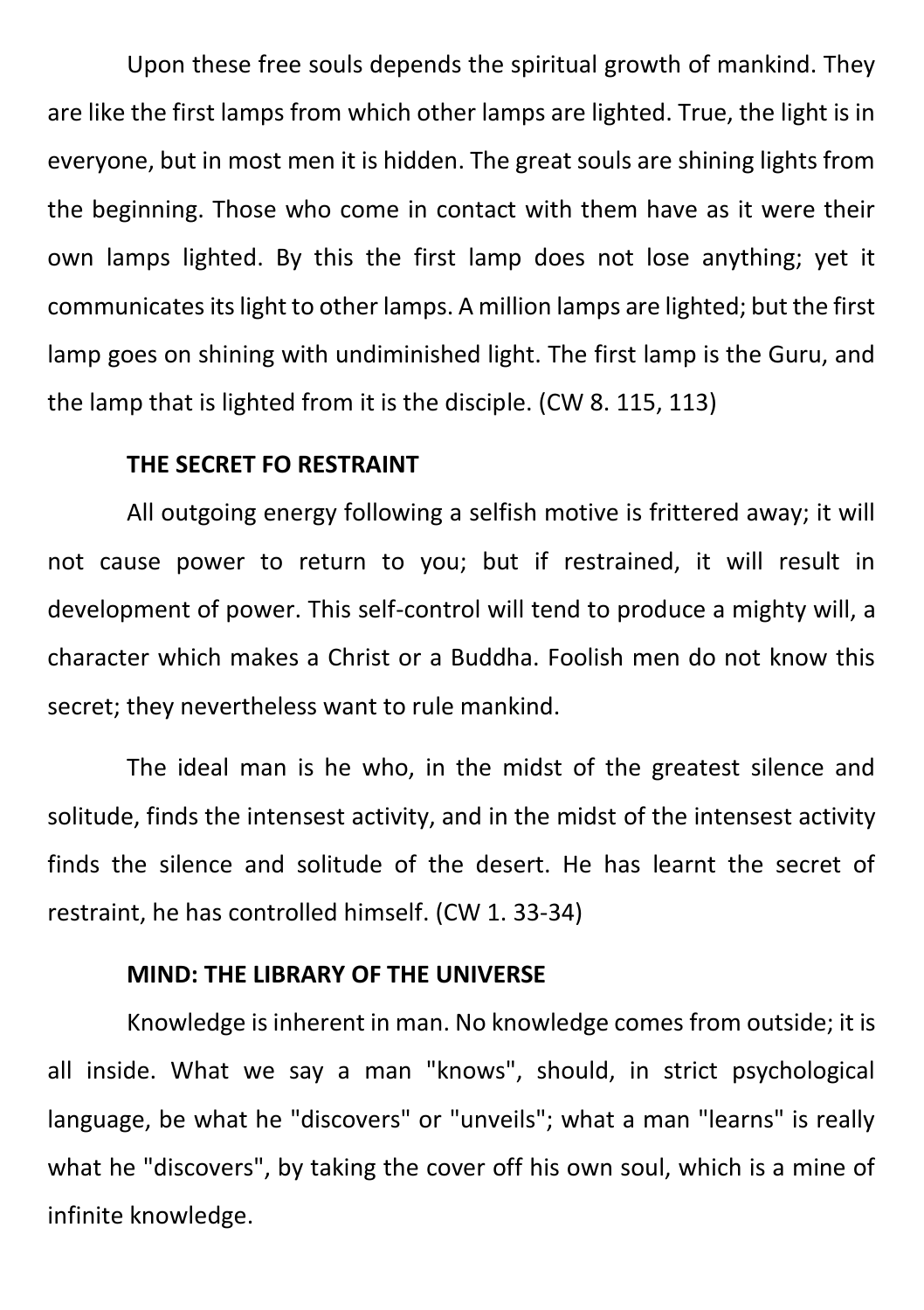We say Newton discovered gravitation. Was it sitting anywhere in a corner waiting for him? It was in his own mind; the time came and he found it out. All knowledge that the world has ever received comes from the mind; the infinite library of the universe is in your own mind. (CW 1. 28)

# **GRACE AND SELF-EFFORT**

Disciple: Is there, sir, any law of grace?

Swamiji: Yes and no.

Disciple: How is that?

Swamiji: Those who are pure always in body, mind, and speech, who have strong devotion, who discriminate between the real and the unreal, who persevere in meditation and contemplation--upon them alone the grace of the Lord descends. Shri Ramakrishna used to say sometimes, "Do rely on Him; be like the dry leaf at the mercy of the wind"; and again he would say, "The wind of His grace is always blowing, what you need to do is to unfurl your sail."

Disciple: But of what necessity is grace to him who can control himself in thought, word, and deed? For then he would be able to develop himself in the path of spirituality by means of his own exertions!

Swamiji: The Lord is very merciful to him whom He sees struggling heart and soul for Realisation. But remain idle, without any struggle, and you will see that His grace will never come.

Disciple: Shri Girish Chandra Ghosh $1$  once said to me that there could be no condition in God's mercy; there could be no law for it! If there were, then it

 $\overline{a}$ 

1The great Bengali actor-dramatist, a staunch devotee of Shri Ramakrishna.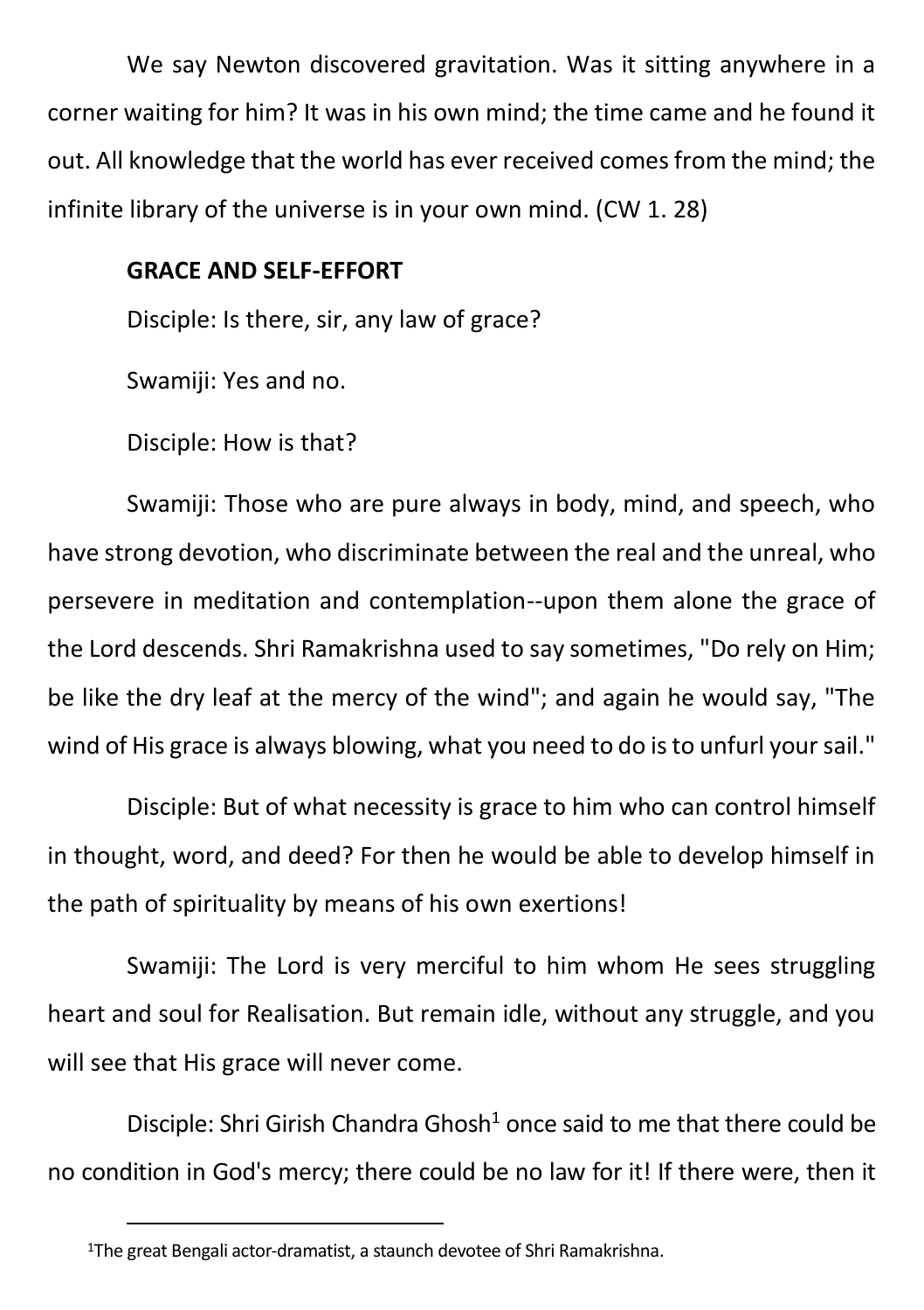could no longer be termed mercy. The realm of grace or mercy must transcend all law.

Swamiji: But there must be some higher law at work in the sphere alluded to by G. C. of which we are ignorant. Those are words, indeed, for the last stage of development, which alone is beyond time, space, and causation. But, when we get there, who will be merciful, and to whom, where there is no law of causation? There the worshipper and the worshipped, the meditator and the object of meditation, the knower and the known, all become one--call that Grace or Brahman, if you will. It is all one uniform homogeneous entity! (CW 6. 481-82, 5. 398-400)

# **THE GOAL AND THE WAYS**

Each soul is potentially divine.

The goal is to manifest this Divinity within by controlling nature, external and internal.

Do this either by work, or worship, or psychic control, or philosophy- by one, or more, or all of these--and be free.

This is the whole of religion. Doctrines, or dogmas, or rituals, or books, or temples, or forms, are but secondary details.

"Ye children of immortality, even those who live in the highest sphere, the way is found; there is a way out of all this darkness, and that is by perceiving Him who is beyond all darkness; there is no other way." (CW 1.124, 128)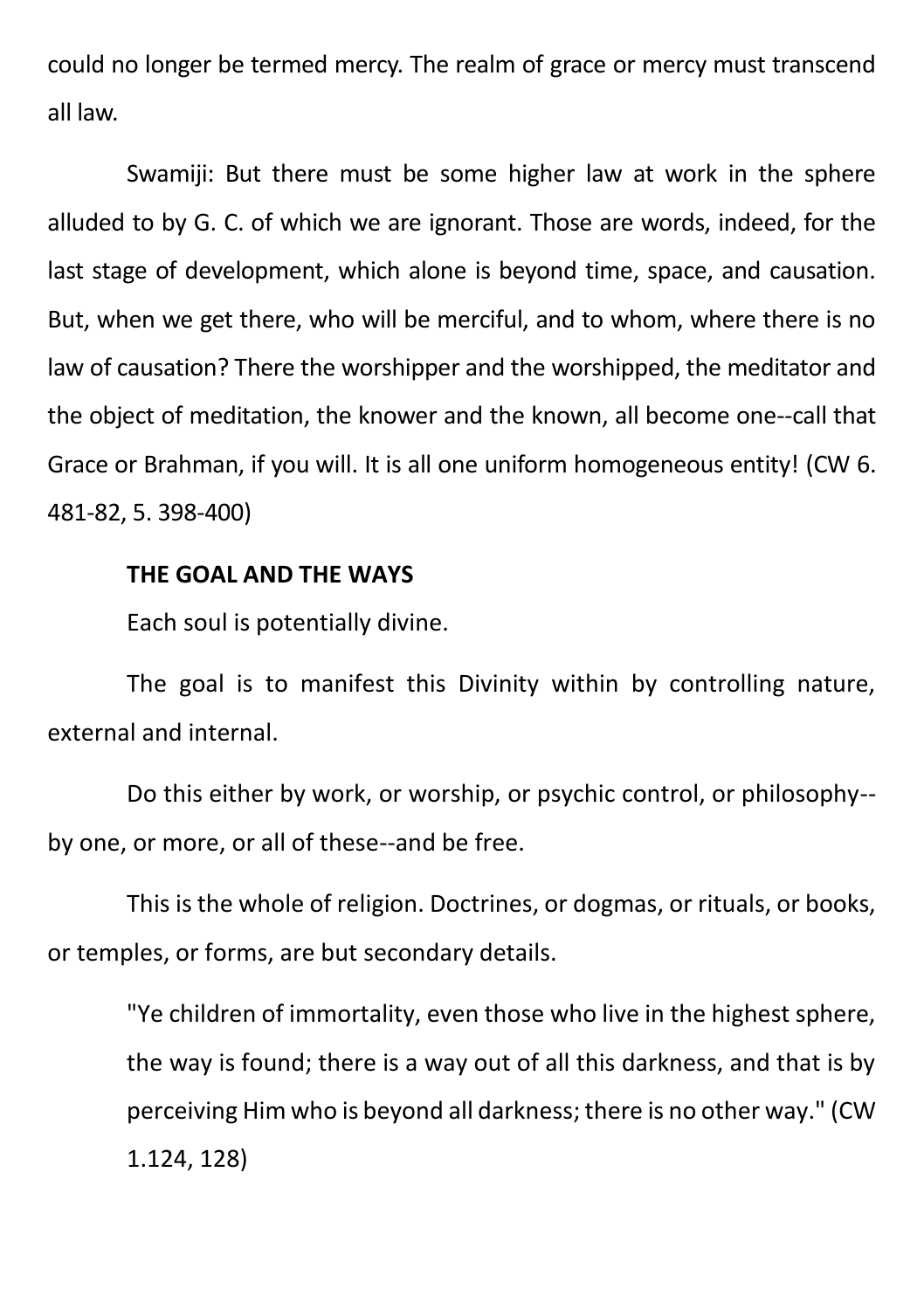#### **MAYA AND FREEDOM**

Let us not be caught this time. So many times Maya has caught us, so many times have we exchanged our freedom for sugar dolls which melted when the water touched them.

Don't be deceived. Maya is a great cheat. Get out. Do not let her catch you this time. Do not sell your priceless heritage for such delusions. Arise, awake, stop not till the goal is reached.

Hold your money merely as a custodian for what is God's. Have no attachment for it. Let name and fame and money go; they are a terrible bondage. Feel the wonderful atmosphere of freedom. You are free, free, free! Oh blessed am I! Freedom am I! I am the Infinite! In my soul I can find no beginning and no end. All is my Self. Say this unceasingly.

(Reminiscences of Swami Vivekananda, p 185, 180)

# **SLEEP NO MORE**

My ideal indeed can be put into a few words and that is: to preach unto mankind their divinity, and how to make it manifest in every movement of life.

One idea that I see clear as daylight is that misery is caused by ignorance and nothing else. Who will give the world light? Sacrifice in the past has been the Law, it will be, alas, for ages to come. The earth's bravest and best will have to sacrifice themselves for the good of many, for the welfare of all. Buddhas by the hundred are necessary with eternal love and pity.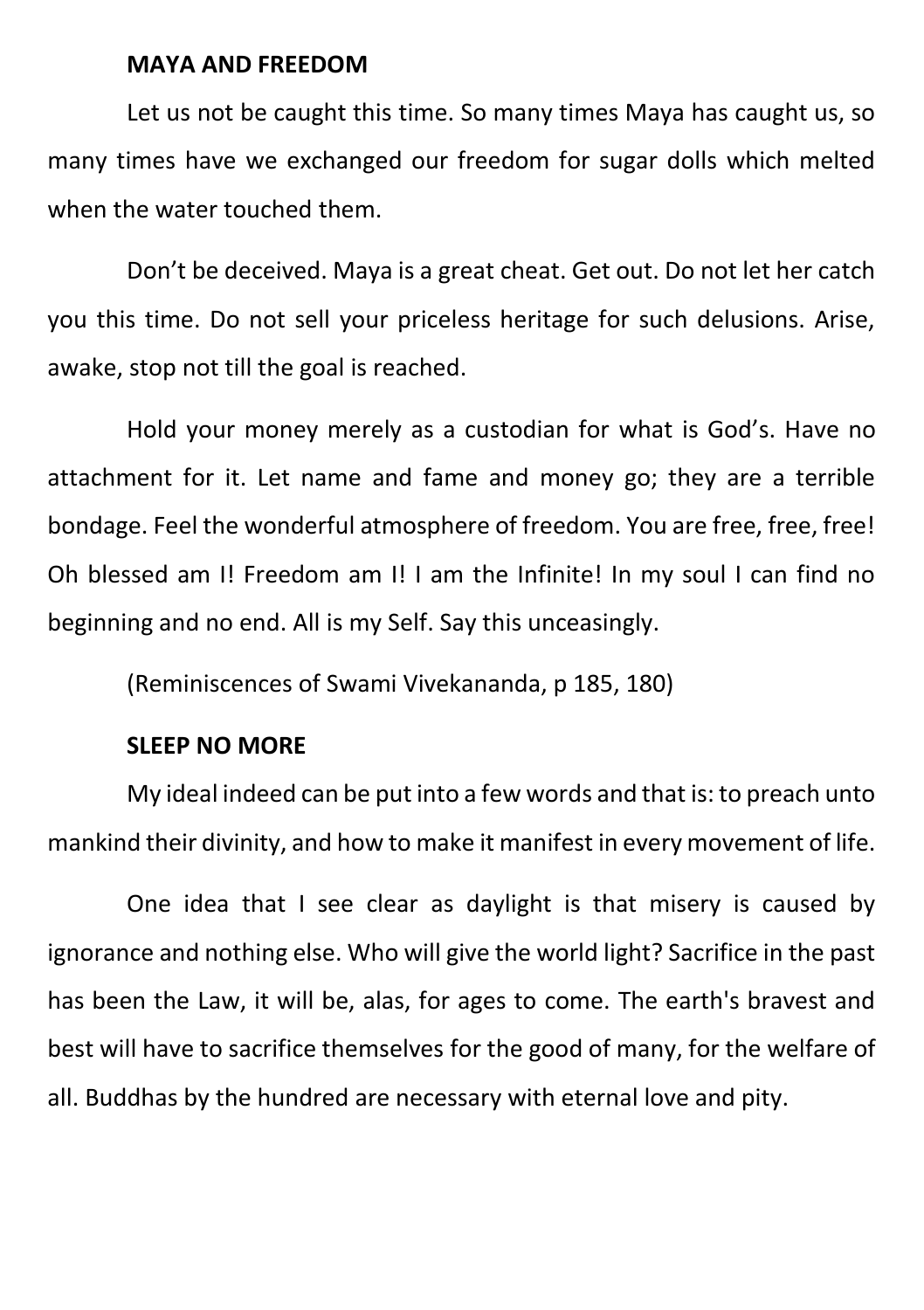Religions of the world have become lifeless mockeries. What the world wants is character. The world is in need of those whose life is one burning love, selfless. That love will make every word tell like thunderbolt.

Bold words and bolder deeds are what we want. Awake, awake, great ones! The world is burning with misery. Can you sleep? (CW 7. 498)